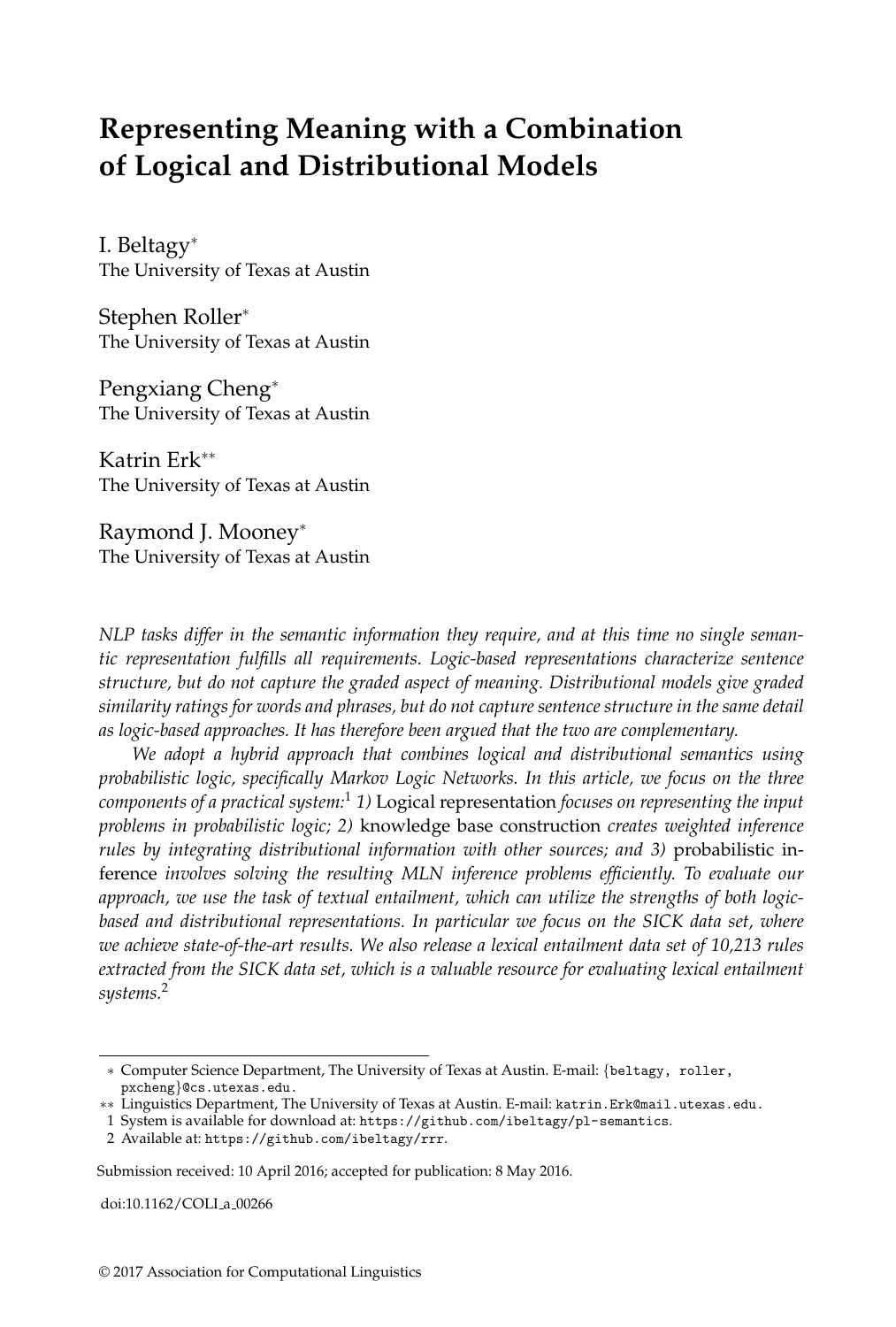## **1. Introduction**

Computational semantics studies mechanisms for encoding the meaning of natural language in a machine-friendly representation that supports automated reasoning and that, ideally, can be automatically acquired from large text corpora. Effective semantic representations and reasoning tools give computers the power to perform complex applications like question answering. But applications of computational semantics are very diverse and pose differing requirements on the underlying representational formalism. Some applications benefit from a detailed representation of the structure of complex sentences. Some applications require the ability to recognize near-paraphrases or degrees of similarity between sentences. Some applications require inference, either exact or approximate. Often, it is necessary to handle ambiguity and vagueness in meaning. Finally, we frequently want to learn knowledge relevant to these applications automatically from corpus data.

There is no single representation for natural language meaning at this time that fulfills all of these requirements, but there are representations that fulfill some of them. Logic-based representations (Montague 1970; Dowty, Wall, and Peters 1981; Kamp and Reyle 1993), like first-order logic, represent many linguistic phenomena like negation, quantifiers, or discourse entities. Some of these phenomena (especially negation scope and discourse entities over paragraphs) cannot be easily represented in syntax-based representations like Natural Logic (MacCartney and Manning 2009). In addition, firstorder logic has standardized inference mechanisms. Consequently, logical approaches have been widely used in semantic parsing where it supports answering complex natural language queries requiring reasoning and data aggregation (Zelle and Mooney 1996; Kwiatkowski et al. 2013; Pasupat and Liang 2015). But logic-based representations often rely on manually constructed dictionaries for lexical semantics, which can result in coverage problems. And first-order logic, being binary in nature, does not capture the graded aspect of meaning (although there are combinations of logic and probabilities). Distributional models (Turney and Pantel 2010) use contextual similarity to predict the graded semantic similarity of words and phrases (Landauer and Dumais 1997; Mitchell and Lapata 2010), and to model polysemy (Schütze 1998; Erk and Padó 2008; Thater, Fürstenau, and Pinkal 2010). But at this point, fully representing structure and logical form using distributional models of phrases and sentences is still an open problem. Also, current distributional representations do not support logical inference that captures the semantics of negation, logical connectives, and quantifiers. Therefore, distributional models and logical representations of natural language meaning are complementary in their strengths, as has frequently been remarked (Coecke, Sadrzadeh, and Clark 2011; Garrette, Erk, and Mooney 2011; Grefenstette and Sadrzadeh 2011; Baroni, Bernardi, and Zamparelli 2014).

Our aim has been to construct a general-purpose natural language understanding system that provides in-depth representations of sentence meaning amenable to automated inference, but that also allows for flexible and graded inferences involving word meaning. Therefore, our approach combines logical and distributional methods. Specifically, we use first-order logic as a basic representation, providing a sentence representation that can be easily interpreted and manipulated. However, we also use distributional information for a more graded representation of words and short phrases, providing information on near-synonymy and lexical entailment. Uncertainty and gradedness at the lexical and phrasal level should inform inference at all levels, so we rely on probabilistic inference to integrate logical and distributional semantics. Thus, our system has three main components, all of which present interesting challenges.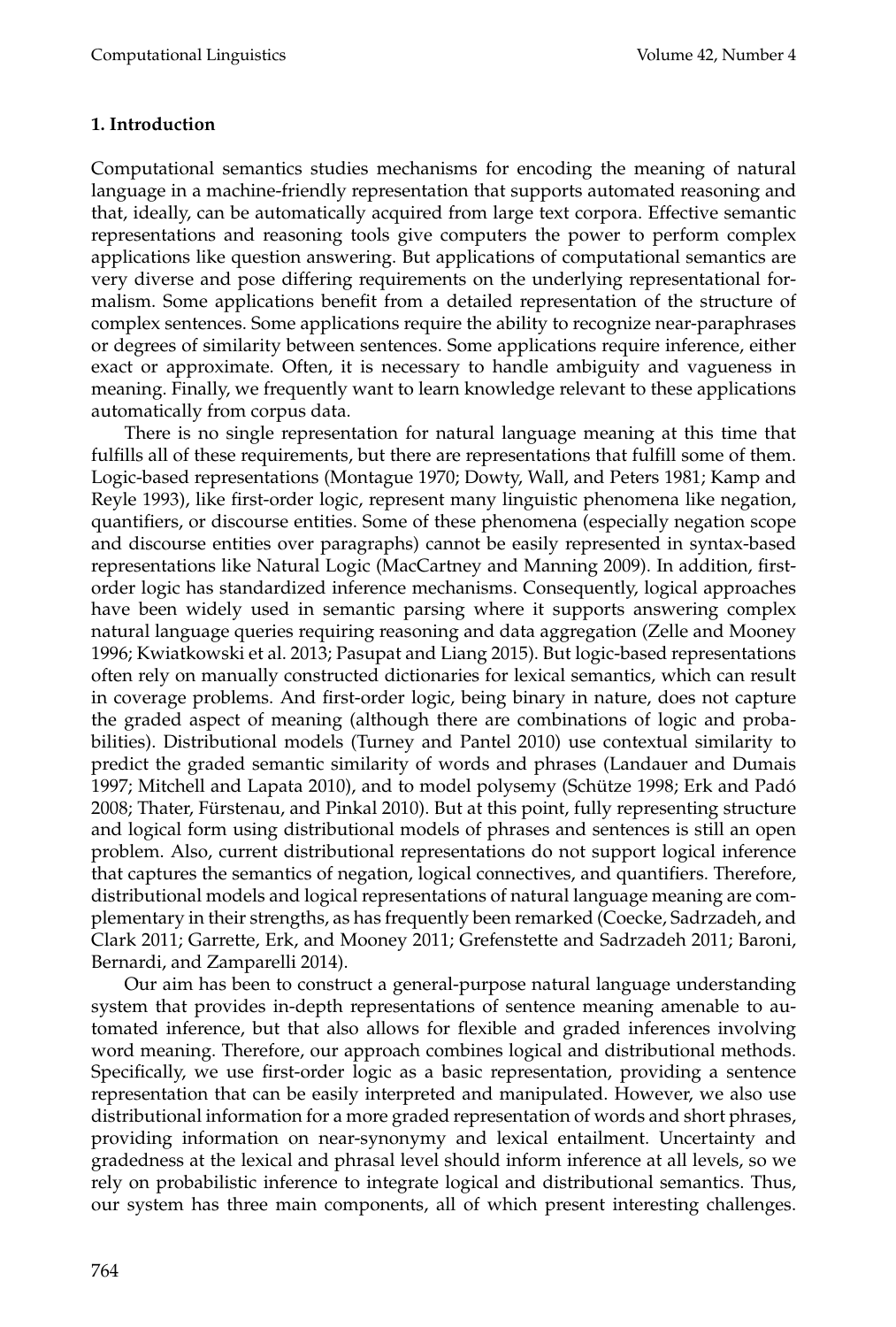For logic-based semantics, one of the challenges is to adapt the representation to the assumptions of the probabilistic logic (Beltagy and Erk 2015). For distributional lexical and phrasal semantics, one challenge is to obtain appropriate weights for inference rules (Roller, Erk, and Boleda 2014). In probabilistic inference, the core challenge is formulating the problems to allow for efficient Markov Logic Network (MLN) inference (Beltagy and Mooney 2014).

Our approach has previously been described in Garrette, Erk, and Mooney (2011) and Beltagy et al. (2013). We have demonstrated the generality of the system by applying it to both textual entailment (RTE-1 in Beltagy et al. [2013], SICK [preliminary results] and FraCas in Beltagy and Erk [2015]) and semantic textual similarity (Beltagy, Erk, and Mooney 2014), and we are investigating applications to question answering. We have demonstrated the modularity of the system by testing both MLNs (Richardson and Domingos 2006) and Probabilistic Soft Logic (Broecheler, Mihalkova, and Getoor 2010) as probabilistic inference engines (Beltagy et al. 2013; Beltagy, Erk, and Mooney 2014).

The primary aim of the current article is to describe our complete system in detail all the nuts and bolts necessary to bring together the three distinct components of our approach—and to showcase some of the difficult problems that we face in all three areas, along with our current solutions.

The secondary aim of this article is to show that it is possible to take this general approach and apply it to a specific task—here, textual entailment (Dagan et al. 2013) adding task-specific aspects to the general framework in such a way that the model achieves state-of-the-art performance. We chose the task of textual entailment because it utilizes the strengths of both logical and distributional representations. We specifically use the SICK dataset (Marelli et al. 2014b) because it was designed to focus on lexical knowledge rather than world knowledge, matching the focus of our system.

Our system is flexible with respect to the sources of lexical and phrasal knowledge it uses, and in this article we utilize PPDB (Ganitkevitch, Van Durme, and Callison-Burch 2013) and WordNet, along with distributional models. But we are specifically interested in distributional models, in particular, in how well they can predict lexical and phrasal entailment. Our system provides a unique framework for evaluating distributional models on recognizing textual entailment (RTE) because the overall sentence representation is handled by the logic, so we can zoom in on the performance of distributional models at predicting lexical (Geffet and Dagan 2005) and phrasal entailment. The evaluation of distributional models on RTE is the third aim of our article. We build a lexical entailment classifier that exploits both task-specific features as well as distributional information, and present an in-depth evaluation of the distributional components.

We now provide a brief sketch of our framework (Garrette, Erk, and Mooney 2011; Beltagy et al. 2013). Our framework is three components. The first is the logical form, which is the primary meaning representation for a sentence. The second is the distributional information, which is encoded in the form of *weighted* logical rules (first-order formulas). For example, in its simplest form, our approach can use the distributional similarity of the words *grumpy* and *sad* as the weight on a rule that says if *x* is grumpy, then there is a chance that  $x$  is also sad:

 $\forall x \, \text{grump}(x) \rightarrow \text{sad}(x) \mid f(\text{sim}(\text{grumpy}, \text{sad}))$ 

where *grumpy* and *sad* are the vector representations of the words *grumpy* and *sad*, *sim* is a distributional similarity measure, like cosine, and *f* is a function that maps the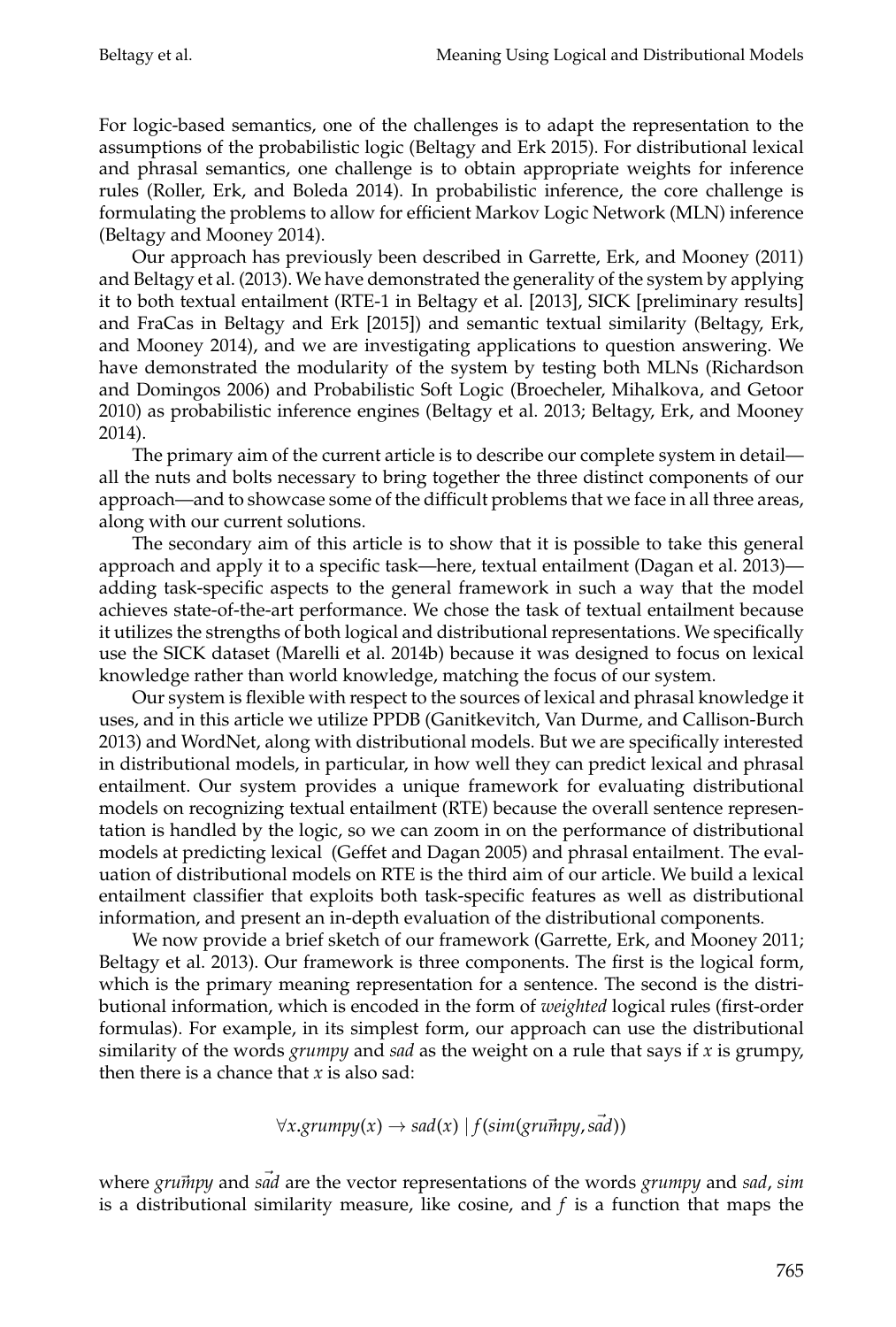similarity score to an MLN weight. A more principled, and in fact, superior, choice is to use an asymmetric similarity measure to compute the weight, as we discuss subsequently.

The third component is inference. We draw inferences over the weighted rules using MLNs (Richardson and Domingos 2006), a Statistical Relational Learning technique (Getoor and Taskar 2007) that combines logical and statistical knowledge in one uniform framework, and provides a mechanism for coherent probabilistic inference. MLNs represent uncertainty in terms of weights on the logical rules, as in this example:

∀*x*. *ogre*(*x*) ⇒ *grumpy*(*x*) | 1.5 ∀*x*, *y*. ( *friend*(*x*, *y*) ∧ *ogre*(*x*)) ⇒ *ogre*(*y*) | 1.1 (1)

which states that there is a chance that ogres are grumpy, and friends of ogres tend to be ogres too. Markov logic uses such weighted rules to derive a probability distribution over possible worlds through an undirected graphical model. This probability distribution over possible worlds is then used to draw inferences.

We publish a data set of the lexical and phrasal rules that our system queries when running on SICK, along with gold standard annotations. The training and testing sets are extracted from the SICK training and testing sets, respectively. The total number of rules (training + testing) is 12,510—only 10,211 are unique with 3,106 entailing rules, 177 contradictions, and 6,928 neutral. This is a valuable resource for testing lexical entailment systems, containing a variety of entailment relations (hypernymy, synonymy, antonymy, etc.) that are actually useful in an end-to-end RTE system.

In addition to providing further details on the approach introduced in Garrette, Erk, and Mooney (2011) and Beltagy et al. (2013) (including improvements that improve the scalability of MLN inference [Beltagy and Mooney 2014] and adapt logical constructs for probabilistic inference [Beltagy and Erk 2015]), this article makes the following new contributions:

- We show how to represent the RTE task as an inference problem in probabilistic logic (Sections 4.1, 4.2), arguing for the use of a closed-word assumption (Section 4.3).
- Contradictory RTE sentence pairs are often only contradictory given some assumption about entity coreference. For example, *An ogre is not snoring* and *An ogre is snoring* are not contradictory unless we assume that the two ogres are the same. Handling such coreferences is important to detecting many cases of contradiction (Section 4.4).
- We use multiple parses to reduce the impact of misparsing (Section 4.5).
- r In addition to distributional rules, we add rules from existing databases, in particular WordNet (Princeton University 2010) and the paraphrase collection PPDB (Ganitkevitch, Van Durme, and Callison-Burch 2013) (Section 5.3).
- We provide a logic-based alignment to guide generation of distributional rules (Section 5.1).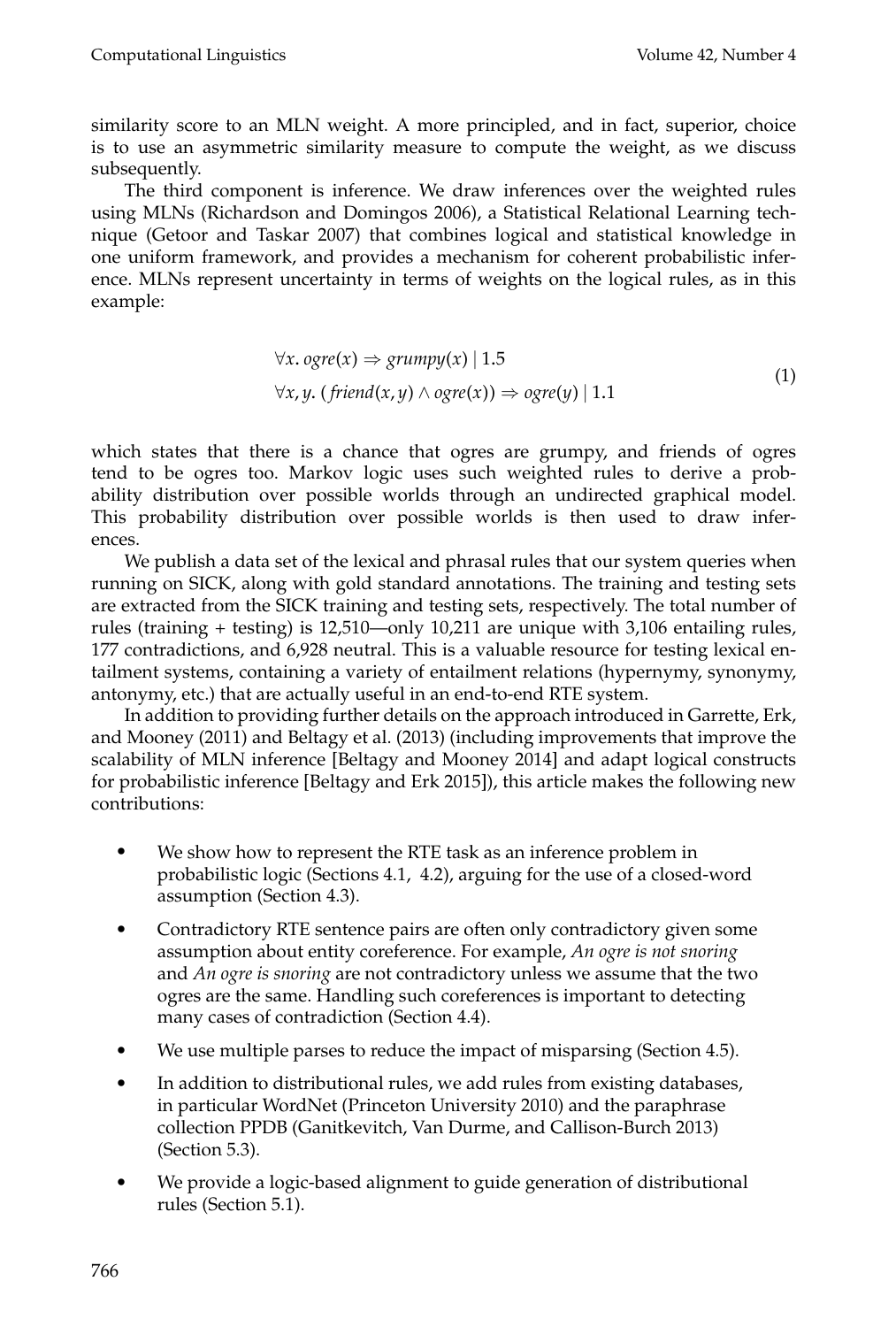- We provide a data set of all lexical and phrasal rules needed for the SICK data set (10,211 rules). This is a valuable resource for testing lexical entailment systems on entailment relations that are actually useful in an end-to-end RTE system (Section 5.1).
- We evaluate a state-of-the-art compositional distributional approach (Paperno, Pham, and Baroni 2014) on the task of phrasal entailment (Section 5.2.5).
- We propose a simple weight learning approach to map rule weights to MLN weights (Section 6.3).
- The question "Do supervised distributional methods really learn lexical inference relations?" (Levy et al. 2015) has been studied before on a variety of lexical entailment data sets. For the first time, we study it on data from an actual RTE data set and show that distributional information is useful for lexical entailment (Section 7.1).
- Marelli et al. (2014a) report that for the SICK data set used in SemEval 2014, the best result was achieved by systems that did not compute a sentence representation in a compositional manner. We present a model that performs deep compositional semantic analysis and achieves state-of-the-art performance (Section 7.2).

# **2. Background**

*Logical Semantics.* Logical representations of meaning have a long tradition in linguistic semantics (Montague 1970; Dowty, Wall, and Peters 1981; Alshawi 1992; Kamp and Reyle 1993) and computational semantics (Blackburn and Bos 2005; van Eijck and Unger 2010), and are commonly used in semantic parsing (Zelle and Mooney 1996; Berant et al. 2013; Kwiatkowski et al. 2013). They handle many complex semantic phenomena, such as negation and quantifiers, and they identify discourse referents along with the predicates that apply to them and the relations that hold between them. However, standard first-order logic and theorem provers are binary in nature, which prevents them from capturing the graded aspects of meaning in language: Synonymy seems to come in degrees (Edmonds and Hirst 2000), as does the difference between senses in polysemous words (Brown 2008). van Eijck and Lappin (2012) write: "The case for abandoning the categorical view of competence and adopting a probabilistic model is at least as strong in semantics as it is in syntax."

Recent wide-coverage tools that use logic-based sentence representations include Copestake and Flickinger (2000), Bos (2008), and Lewis and Steedman (2013). We use Boxer (Bos 2008), a wide-coverage semantic analysis tool that produces logical forms, using Discourse Representation Structures (Kamp and Reyle 1993). It builds on the C&C CCG (Combinatory Categorial Grammar) parser (Clark and Curran 2004) and maps sentences into a lexically based logical form, in which the predicates are mostly words in the sentence. For example, the sentence *An ogre loves a princess* is mapped to:

$$
\exists x, y, z.\text{ ogre}(x) \land \text{ agent}(y, x) \land \text{love}(y) \land \text{ patient}(y, z) \land \text{ princes}(z) \tag{2}
$$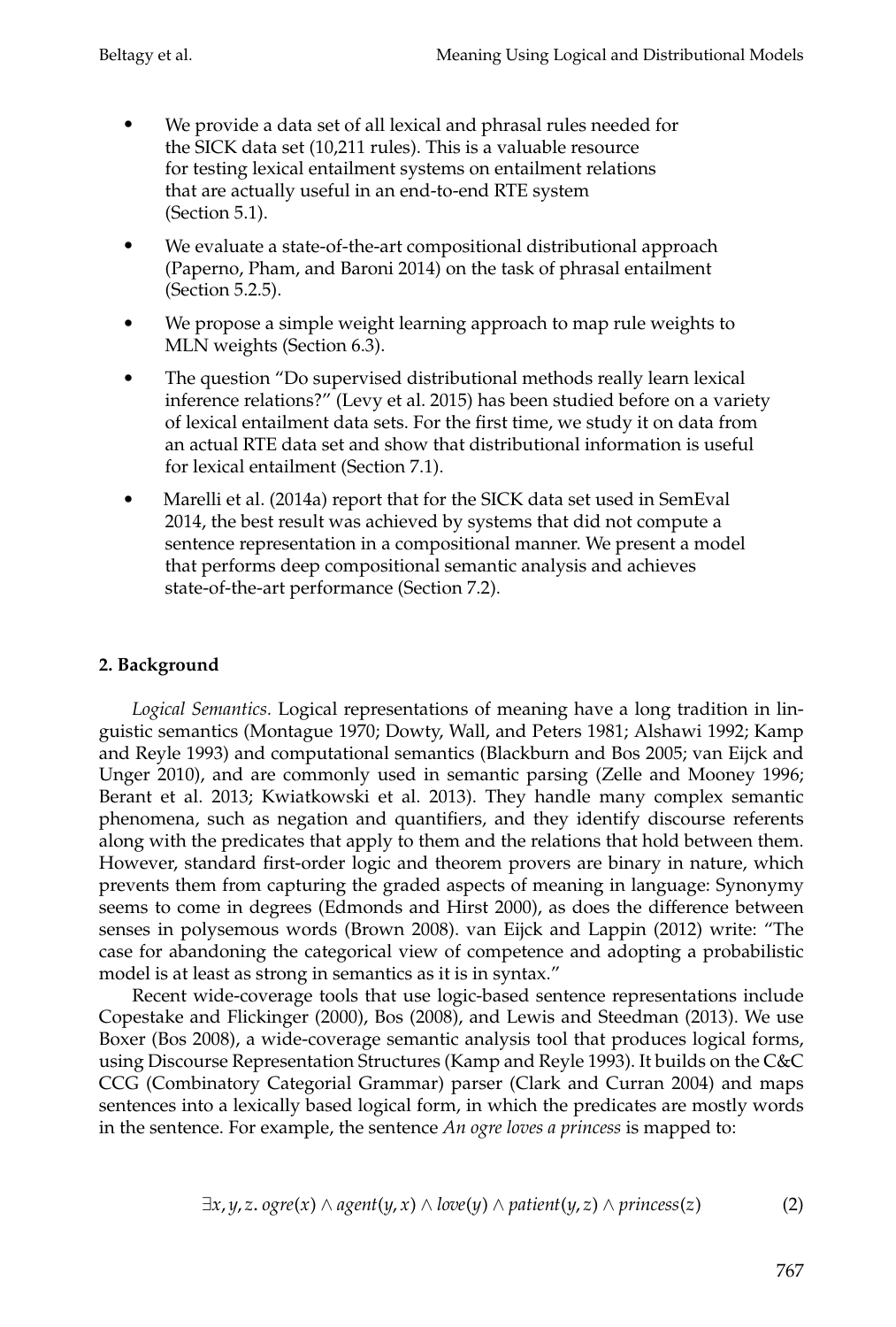As can be seen, Boxer uses a neo-Davidsonian framework (Parsons 1990): *y* is an event variable, and the semantic roles *agent* and *patient* are turned into predicates linking *y* to the agent *x* and patient *z*.

As we discuss later, we combine Boxer's logical form with weighted rules and perform probabilistic inference. Lewis and Steedman (2013) also integrate logical and distributional approaches, but use distributional information to create predicates for a standard binary logic and do not use probabilistic inference. Much earlier, Hobbs et al. (1988) combined logical form with weights in an abductive framework. There, the aim was to model the interpretation of a passage as its best possible explanation.

*Distributional Semantics.* Distributional models (Turney and Pantel 2010) use statistics on contextual data from large corpora to predict semantic similarity of words and phrases (Landauer and Dumais 1997; Mitchell and Lapata 2010). They are motivated by the observation that semantically similar words occur in similar contexts, so words can be represented as vectors in high dimensional spaces generated from the contexts in which they occur (Lund and Burgess 1996; Landauer and Dumais 1997). Therefore, distributional models are relatively easier to build than logical representations, automatically acquire knowledge from "big data," and capture the *graded* nature of linguistic meaning, but they do not adequately capture logical structure (Grefenstette 2013).

Distributional models have also been extended to compute vector representations for larger phrases, for example, by adding the vectors for the individual words (Landauer and Dumais 1997) or by a component-wise product of word vectors (Mitchell and Lapata 2008, 2010), or through more complex methods that compute phrase vectors from word vectors and tensors (Baroni and Zamparelli 2010; Grefenstette and Sadrzadeh 2011).

*Integrating Logic-Based and Distributional Semantics.* It does not seem particularly useful at this point to speculate about phenomena that either a distributional approach or a logic-based approach would not be able to handle in principle, as both frameworks are continually evolving. However, logical and distributional approaches clearly differ in the strengths that they currently possess (Coecke, Sadrzadeh, and Clark 2011; Garrette, Erk, and Mooney 2011; Baroni, Bernardi, and Zamparelli 2014). Logical form excels at in-depth representations of sentence structure and provides an explicit representation of discourse referents. Distributional approaches are particularly good at representing the meaning of words and short phrases in a way that allows for modeling degrees of similarity and entailment and for modeling word meaning in context. This suggests that it may be useful to combine the two frameworks.

Another argument for combining both representations is that it makes sense from a theoretical point of view to address meaning, a complex and multifaceted phenomenon, through a combination of representations. Meaning is about truth, and logical approaches with a model-theoretic semantics nicely address this facet of meaning. Meaning is also about a community of speakers and how they use language, and distributional models aggregate observed uses from many speakers.

There are few hybrid systems that integrate logical and distributional information, and we discuss some of them here.

Beltagy et al. (2013) transform distributional similarity to weighted distributional inference rules that are combined with logic-based sentence representations, and use probabilistic inference over both. This is the approach that we build on in this article. Lewis and Steedman (2013), on the other hand, use clustering on distributional data to infer word senses, and perform standard first-order inference on the resulting logical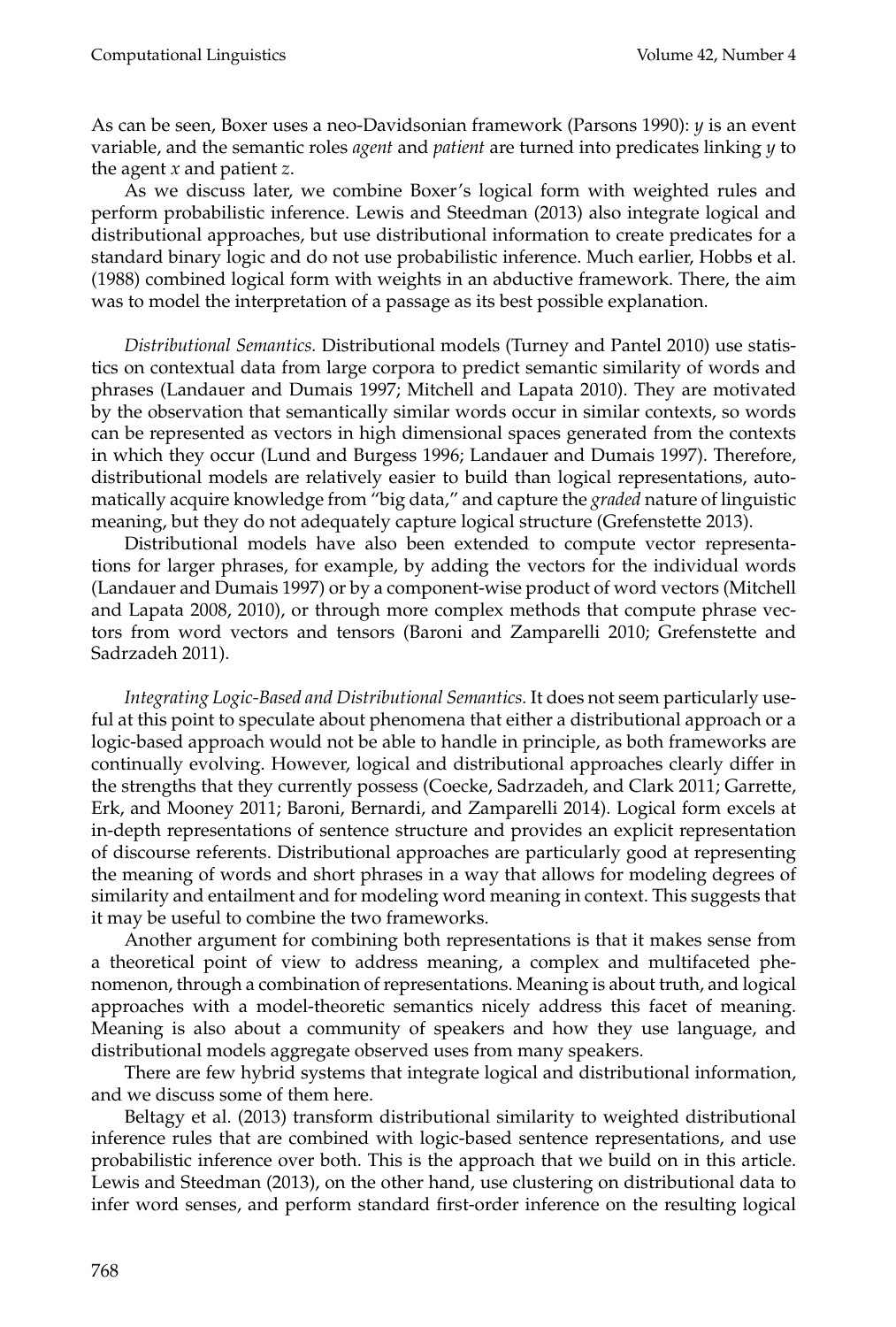forms. The main difference between the two approaches lies in the role of gradience. Lewis and Steedman view weights and probabilities as a problem to be avoided. We believe that the uncertainty inherent in both language processing and world knowledge should be front and center in all inferential processes. Tian, Miyao, and Takuya (2014) represent sentences using Dependency-based Compositional Semantics (Liang, Jordan, and Klein 2011). They construct phrasal entailment rules based on a logic-based alignment, and use distributional similarity of aligned words to filter rules that do not surpass a given threshold.

Also related are distributional models where the dimensions of the vectors encode model-theoretic structures rather than observed co-occurrences (Clark 2012; Grefenstette 2013; Sadrzadeh, Clark, and Coecke 2013; Herbelot and Vecchi 2015), even though they are not strictly hybrid systems as they do not include contextual distributional information. Grefenstette (2013) represents logical constructs using vectors and tensors, but concludes that they do not adequately capture logical structure, in particular, quantifiers.

If, like Andrews, Vigliocco, and Vinson (2009), Silberer and Lapata (2012), and Bruni et al. (2012) (among others), we also consider *perceptual* context as part of distributional models, then Cooper et al. (2015) also qualifies as a hybrid logical/distributional approach. They envision a classifier that labels feature-based representations of situations (which can be viewed as perceptual distributional representations) as having a certain probability of making a proposition true, for example *smile*(*Sandy*). These propositions function as types of situations in a type-theoretic semantics.

*Probabilistic Logic with Markov Logic Networks.* To combine logical and probabilistic information, we utilize MLNs (Richardson and Domingos 2006). MLNs are well suited for our approach because they provide an elegant framework for assigning weights to first-order logical rules, combining a diverse set of inference rules and performing sound probabilistic inference.

A weighted rule allows truth assignments in which not all instances of the rule hold. Equation 1 above shows sample weighted rules: Friends of ogres tend to be ogres and ogres tend to be grumpy. Suppose we have two constants, Anna (*A*) and Bob (*B*). Using these two constants and the predicate symbols in Equation 1, the set of all ground atoms we can construct is:

> $L_{A,B} = \{ogre(A), ogre(B), grump(A), grump(B), friend(A, A),$ *friend*(*A*, *B*), *friend*(*B*, *A*), *friend*(*B*, *B*)}

If we only consider models over a domain with these two constants as entities, then each truth assignment to  $L_{AB}$  corresponds to a model. MLNs make the assumption of a one-to-one correspondence between constants in the system and entities in the domain. We discuss the effects of this *domain closure assumption* below.

Markov Networks or undirected graphical models (Pearl 1988) compute the probability  $P(X = x)$  of an assignment *x* of values to the sequence *X* of all variables in the model based on clique potentials, where a clique potential is a function that assigns a value to each clique (maximally connected subgraph) in the graph. Markov Logic Networks construct Markov Networks (hence their name) based on weighted first order logic formulas, like the ones in Equation (1). Figure 1 shows the network for Equation (1) with two constants. Every ground atom becomes a node in the graph, and two nodes are connected if they co-occur in a grounding of an input formula. In this graph, each clique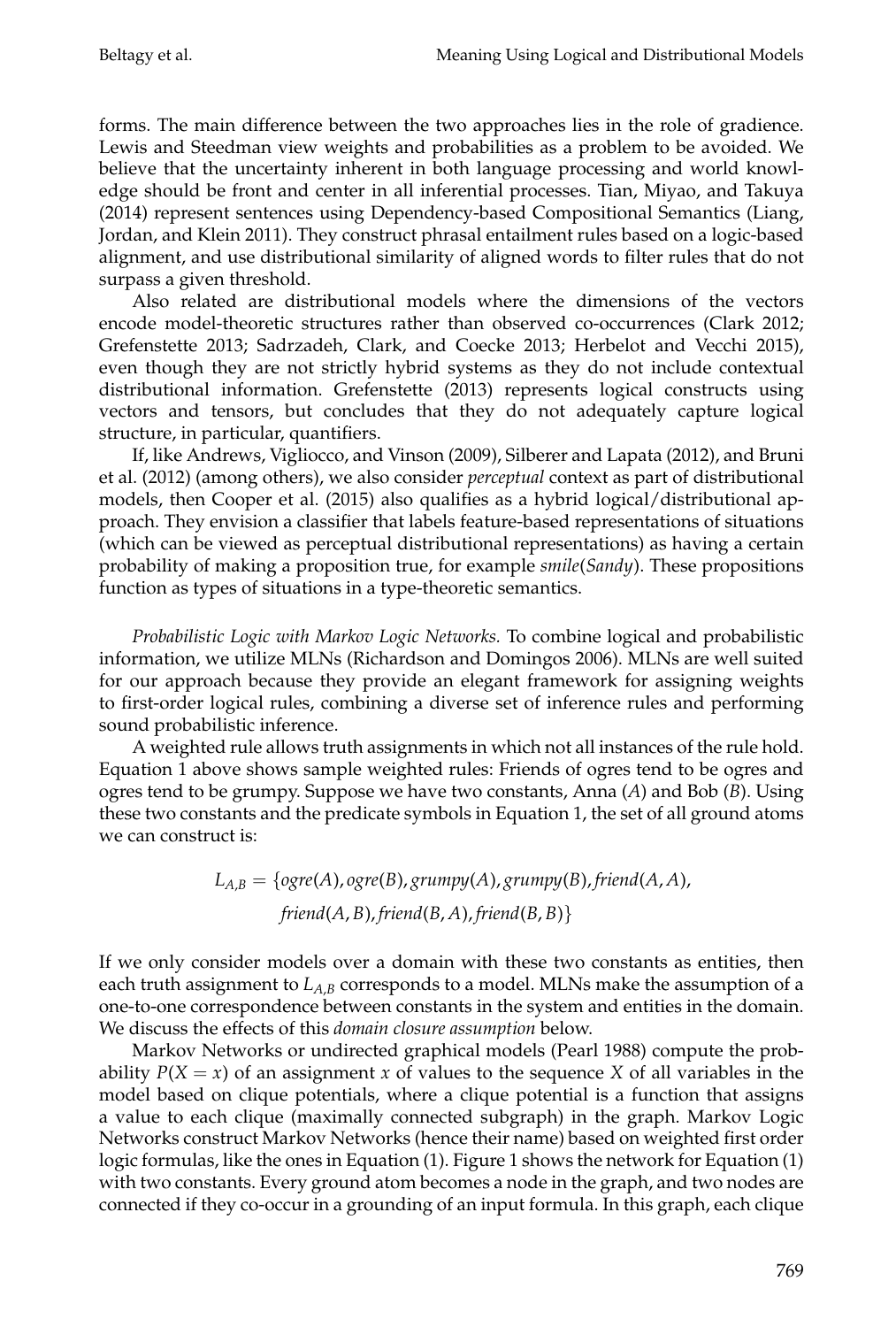

**Figure 1**

A sample ground network for a Markov Logic Network.

corresponds to a grounding of a rule. For example, the clique including  $friend(A, B)$ ,  $o$ *gre*(*A*), and  $o$ *gre*(*B*) corresponds to the ground rule *friend*(*A*, *B*)  $\land$   $o$ *gre*(*A*)  $\Rightarrow$   $o$ *gre*(*B*). A variable assignment *x* in this graph assigns to each node a value of either True or False, so it is a truth assignment (a world). The clique potential for the clique involving *friend*( $A$ ,  $B$ ),  $ogre(A)$ , and  $ogre(B)$  is  $exp(1.1)$  if *x* makes the ground rule true, and 0 otherwise. This allows for nonzero probability for worlds *x* in which not all friends of ogres are also ogres, but it assigns exponentially more probability to a world for each ground rule that it satisfies.

More generally, an MLN takes as input a set of weighted first-order formulas  $F =$ *F*1 , . . . , *F<sup>n</sup>* and a set *C* of constants, and constructs an undirected graphical model in which the set of nodes is the set of ground atoms constructed from *F* and *C*. It computes the probability distribution  $P(X = x)$  over worlds based on this undirected graphical model. The probability of a world (a truth assignment) *x* is defined as:

$$
P(X = x) = \frac{1}{Z} \exp\left(\sum_{i} w_{i} n_{i}(x)\right)
$$
 (3)

where *i* ranges over all formulas  $F_i$  in  $F$ ,  $w_i$  is the weight of  $F_i$ ,  $n_i(x)$  is the number of groundings of  $F_i$  that are true in the world  $x$ , and  $Z$  is the partition function (i.e., it normalizes the values to probabilities). So the probability of a world increases exponentially with the total weight of the ground clauses that it satisfies.

In this article, we use *R* (for rules) to denote the input set of weighted formulas. In addition, an MLN takes as input an evidence set *E* asserting truth values for some ground clauses. For example, *ogre*(*A*) means that Anna is an ogre. Marginal inference for MLNs calculates the probability *P*(*Q*|*E*,*R*) for a query formula *Q*.

Alchemy (Kok et al. 2005) is the most widely used MLN implementation. It is a software package that contains implementations of a variety of MLN inference and learning algorithms. However, developing a scalable, general-purpose, accurate inference method for complex MLNs is an open problem. MLNs have been used for various NLP applications, including unsupervised coreference resolution (Poon and Domingos 2008), semantic role labeling (Riedel and Meza-Ruiz 2008), and event extraction (Riedel et al. 2009).

*Recognizing Textual Entailment.* The task that we focus on in this article is RTE (Dagan et al. 2013), the task of determining whether one natural language text, the *Text T*, **entails**, **contradicts**, or is not related (**neutral**) to another, the *Hypothesis H*. "Entailment" here does not mean logical entailment: The Hypothesis is entailed if a human annotator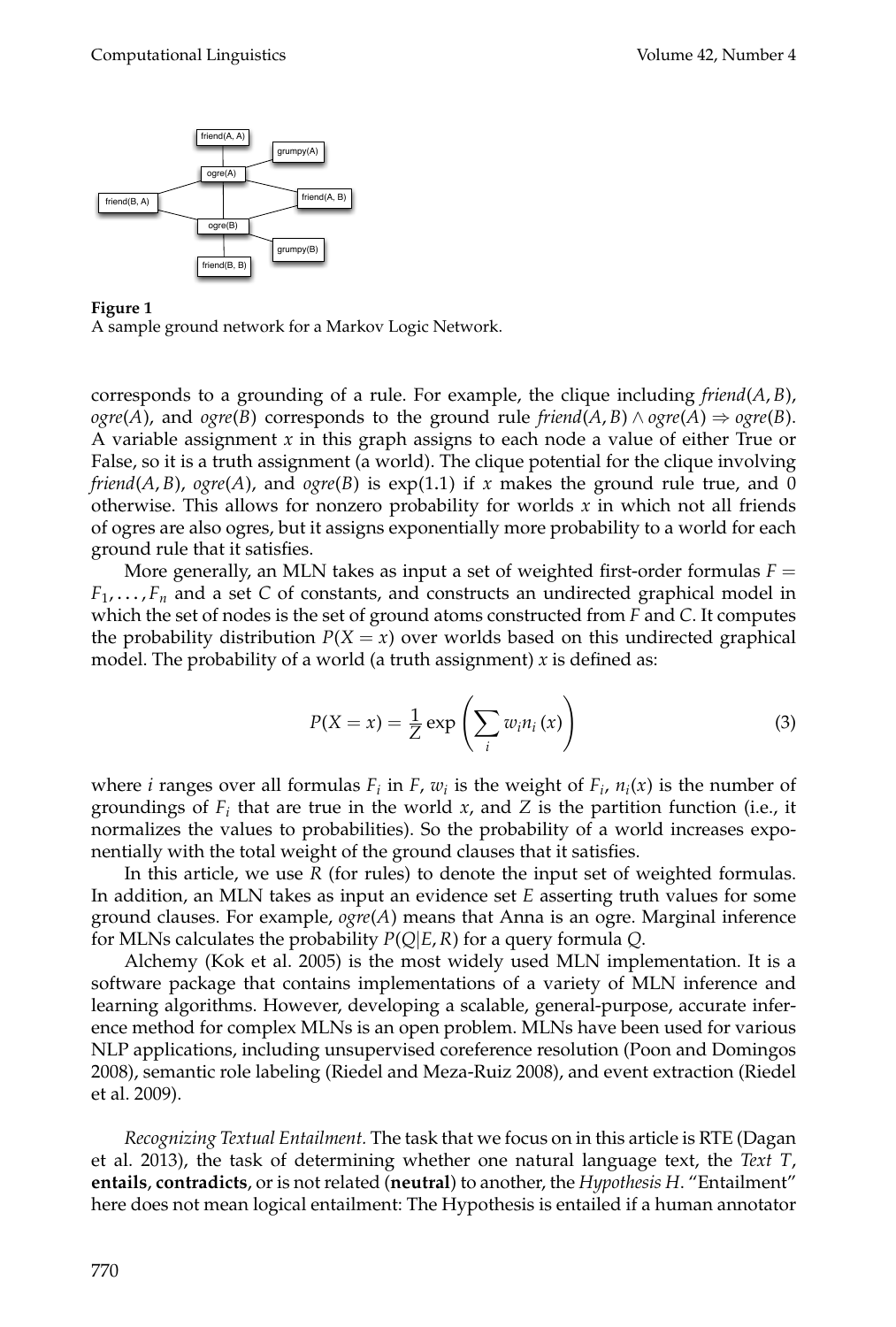judges that it plausibly follows from the Text. When using naturally occurring sentences, this is a very challenging task that should be able to utilize the unique strengths of both logic-based and distributional semantics. Here are examples from the SICK data set (Marelli et al. 2014b):

- Entailment
- T: A man and a woman are walking together through the woods.
- H: A man and a woman are walking through a wooded area.
	- Contradiction
- T: Nobody is playing the guitar
- H: A man is playing the guitar
	- Neutral
- T: A young girl is dancing
- H: A young girl is standing on one leg

The SICK ("Sentences Involving Compositional Knowledge") data set, which we use for evaluation in this article, was designed to foreground particular linguistic phenomena but to eliminate the need for world knowledge beyond linguistic knowledge. It was constructed from sentences from two image description data sets, ImageFlickr<sup>3</sup> and the SemEval 2012 STS MSR-Video Description data.<sup>4</sup> Randomly selected sentences from these two sources were first simplified to remove some linguistic phenomena that the data set was not aiming to cover. Then, additional sentences were created as variations over these sentences, by paraphrasing, negation, and reordering. RTE pairs were then created that consisted of a simplified original sentence paired with one of the transformed sentences (generated from either the same or a different original sentence).

We would like to mention two particular systems that were evaluated on SICK. The first is Lai and Hockenmaier (2014), which was the top-performing system at the original shared task. It uses a linear classifier with many hand-crafted features, including alignments, word forms, POS tags, distributional similarity, WordNet, and a unique feature called Denotational Similarity. Many of these hand-crafted features are later incorporated in our lexical entailment classifier, described in Section 5.2. The Denotational Similarity uses a large database of human- and machine-generated image captions to cleverly capture some world knowledge of entailments.

The second system is Bjerva et al. (2014), which also participated in the original SICK shared task, and achieved 81.6% accuracy. The RTE system uses Boxer to parse input sentences to logical form, then uses a theorem prover and a model builder to check for entailment and contradiction. The knowledge bases used are WordNet and PPDB. In contrast with our work, PPDB paraphrases are not translated to logical rules (Section 5.3). Instead, in case a PPDB paraphrase rule applies to a pair of sentences, the rule is applied at the text level before parsing the sentence. Theorem provers and

<sup>3</sup> http://nlp.cs.illinois.edu/HockenmaierGroup/data.html.

<sup>4</sup> http://www.cs.york.ac.uk/semeval-2012/task6/index.php?id=data.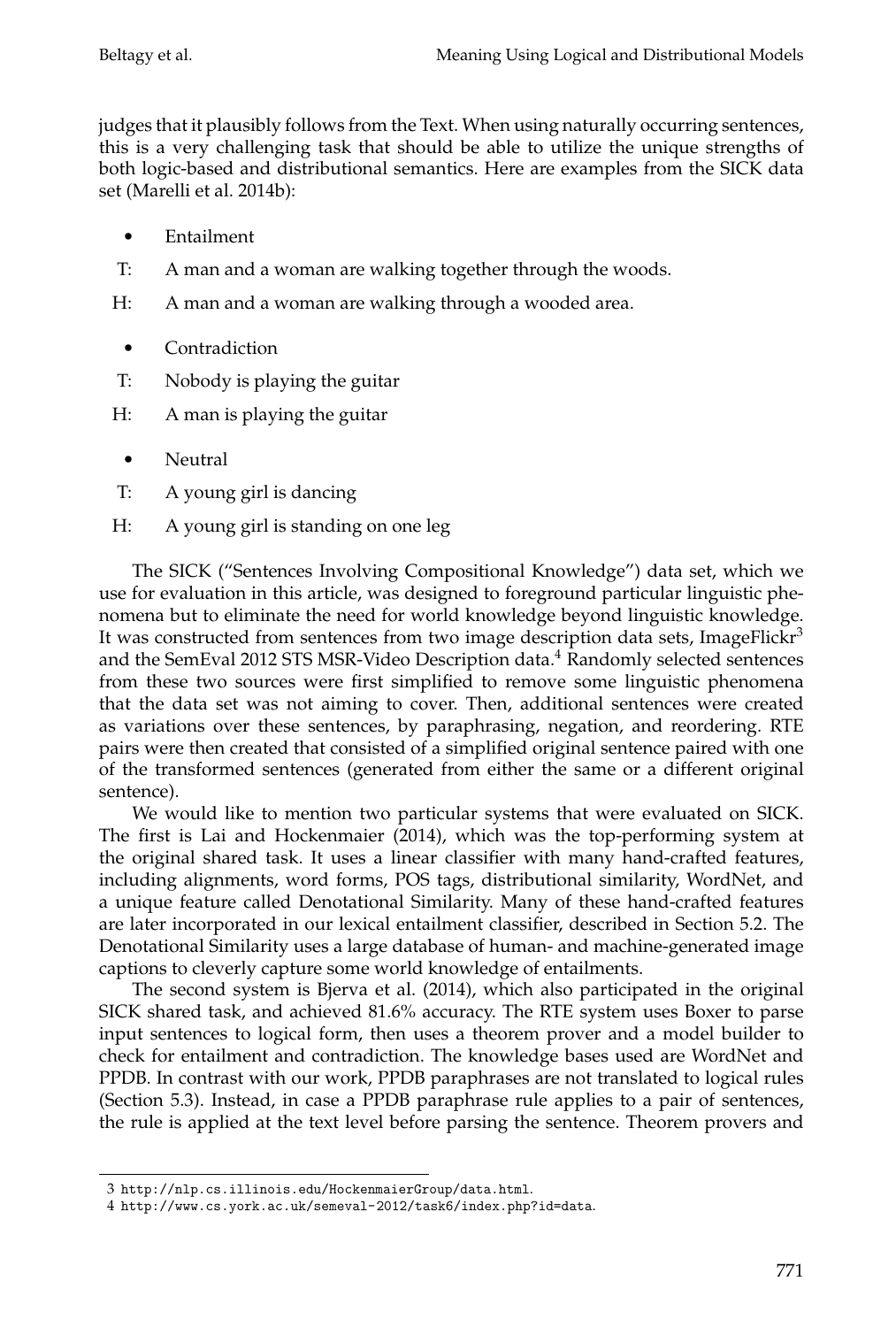model builders have high precision detecting entailments and contradictions, but low recall. To improve recall, neutral pairs are reclassified using a set of textual, syntactic, and semantic features.

# **3. System Overview**

This section provides an overview of our system's architecture, using the following RTE example to demonstrate the role of each component:

- *T*: A grumpy ogre is not smiling.
- *H*: A monster with a bad temper is not laughing.

Which in logic are:

- *T*:  $\exists x. \text{ ogre}(x) \land \text{ grump}(x) \land \neg \exists y. \text{ agent}(y, x) \land \text{ smile}(y)$
- *H*:  $\exists x, y$ . *monster*(*x*) ∧ *with*(*x*, *y*) ∧ *bad*(*y*) ∧ *temper*(*y*) ∧ ¬ $\exists z$ . *agent*(*z*, *x*) ∧ *laugh*(*z*).

This example needs the following rules in the knowledge base *KB*:

- $r_1$ : laugh  $\Rightarrow$  smile
- *r*2  $ogre \Rightarrow$  monster
- *r*3  $grumpy \Rightarrow with a bad temper$

Figure 2 shows the high-level architecture of our system, and Figure 3 shows the MLNs constructed by our system for the given RTE example.



**Figure 2** System architecture.

772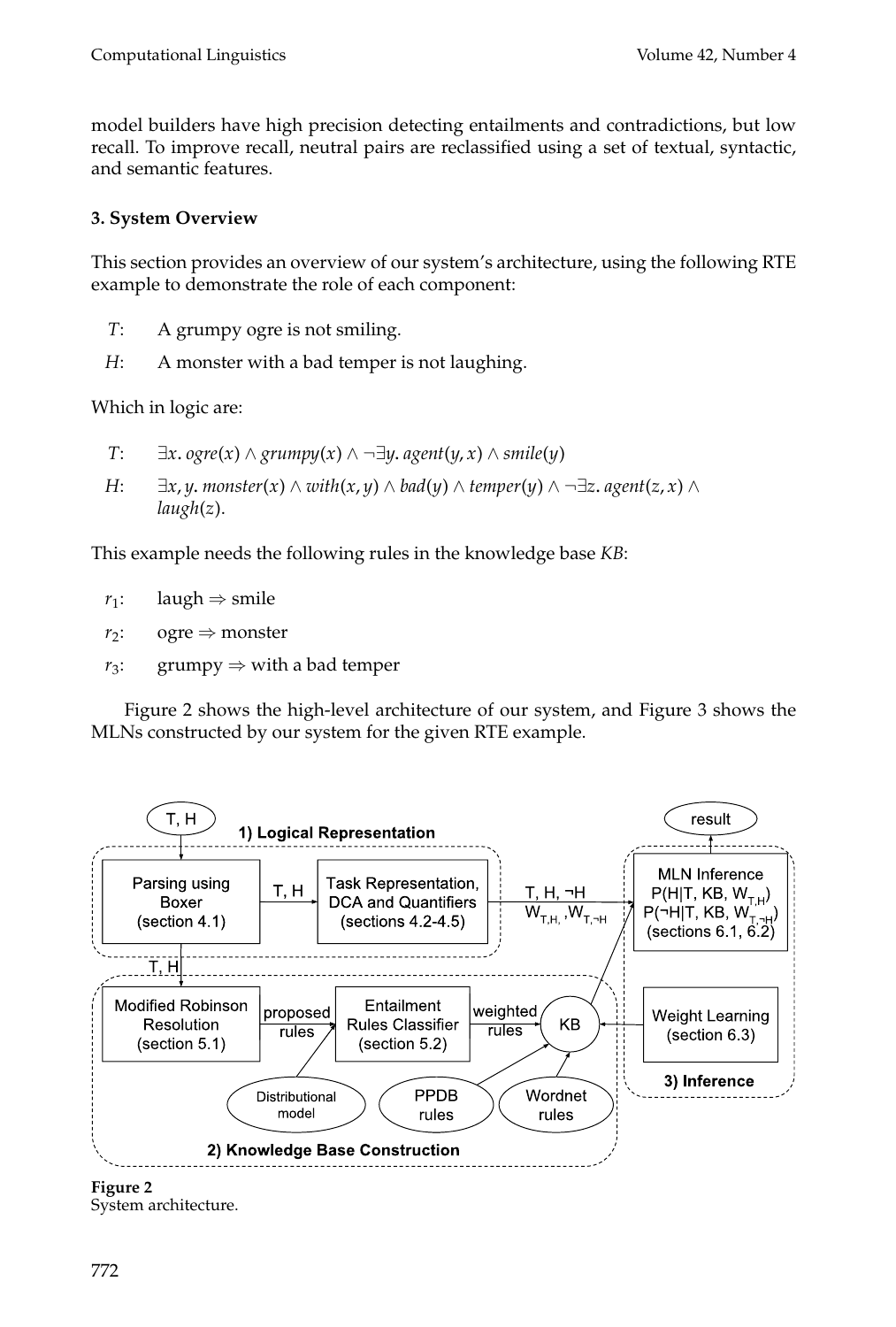$D: \{O, L, C_o\}$  $G: \{ogre(O), grumpy(O), monster(O), agent(L, O), smile(L), laugh(L),$  $skolem_f(O, C_o), with (O, C_o), bad(C_o), temper(C_o)$  $T: ogre(O) \wedge grumpy(O) \wedge \neg \exists y. agent(y, O) \wedge smile(y) | \infty$  $r_1 : \forall x. \, \textit{laugh}(x) \Rightarrow \textit{smile}(x) \mid w_1 \times w_{\textit{prodb}}$  $r_2 : \forall x. \text{ ogre}(x) \Rightarrow \text{monster}(x) \mid w_{wn} = \infty$  $r_3 : \forall x. \; grumpy(x) \Rightarrow \forall y. \; skolem_f(x, y) \Rightarrow with(x, y) \land bad(y) \land temper(y)$  $w_3 \times w_{eclassif}$  $sk : skolem<sub>f</sub>(O, C<sub>o</sub>) | \infty$  $A: \forall x. agent(L, x) \land laugh(L) | 1.5$  $H: \exists x, y.$  monster(x)  $\wedge$  with(x, y)  $\wedge$  bad(y)  $\wedge$  temper(y)  $\wedge \neg \exists z.$  agent(z, x)  $\wedge$  laugh(z) (a) MLN to calculate  $P(H|T, KB, W_{T,H})$  $D: \{O, C_o, M, T\}$  $G: \{ogre(O), grumpy(O), \text{monster}(O), \text{skolem}_f(O, C_o), \text{with}(O, C_o), \text{bad}(C_o),\}$  $temperature(C_o),$  monster(M), with(M,T), bad(T), temper(T)}  $T: ogre(O) \wedge grumpy(O) \wedge \neg \exists y. agent(y, O) \wedge smile(y) \mid \infty$  $r_1 : \forall x. \, \textit{laugh}(x) \Rightarrow \textit{smile}(x) \mid w_1 \times w_{\textit{pndb}}$  $r_2 : \forall x. \text{ ogre}(x) \Rightarrow \text{monster}(x) \mid w_{wn} = \infty$  $r_3: \forall x. \, grumpy(x) \Rightarrow \forall y. \, skolem_f(x, y) \Rightarrow with(x, y) \land bad(y) \land temper(y)$  $w_3 \times w_{eclassif}$  $sk : skolem_f(O, C_o) \mid \infty$  $A: monster(M) \wedge with(M,T) \wedge bad(T) \wedge temper(T) | 1.5$  $\neg H : \exists x, y. \, \textit{monster}(x) \land \textit{with}(x, y) \land \textit{bad}(y) \land \textit{temper}(y) \land \neg \exists z. \, \textit{agent}(z, x) \land \textit{laugh}(z)$ (b) MLN to calculate  $P(\neg H|T, KB, W_{T, \neg H})$ 

# **Figure 3**

MLNs for the given RTE example. The RTE task is represented as two inferences  $P(H|T,KB,W_{TH})$  and  $P(\neg H|T,\overline{KB},W_{T,\neg H})$  (Section 4.1). *D* is the set of constants in the domain. *T* and *r*<sup>3</sup> are skolemized and *sk* is the skolem function of *r*<sup>3</sup> (Section 4.2). *G* is the set of non-False (True or unknown) ground atoms as determined by the CWA (Section 4.3, 6.2). *A* is the CWA for the negated part of *H* (Section 4.3). *D,* G, *A* are the world assumptions  $W_{T,H}$  ( or  $W_{T,-H}$ ).  $r_1$ ,  $r_2$ ,  $r_3$ are the *KB*. *r*<sup>1</sup> and its weight *w*<sup>1</sup> are from PPDB (Section 5.3). *r*<sup>2</sup> is from WordNet (Section 5.3).  $r_3$  is constructed using the Modified Robinson Resolution (Section 5.1), and its weight  $w_3$  is calculated using the entailment rules classifier (Section 5.2). The resource-specific weights *wppdb*, *weclassif* are learned using weight learning (Section 6.3). Finally, the two probabilities are calculated using MLN inference where *H* (or  $\neg$ *H*) is the query formula (Section 6.1)

Our system has three main components:

- 1. Logical Representation (Section 4), where input natural sentences *T* and *H* are mapped into logic and then used to represent the RTE task as a probabilistic inference problem.
- 2. Knowledge Base Construction *KB* (Section 5), where the background knowledge is collected from different sources, encoded as first-order logic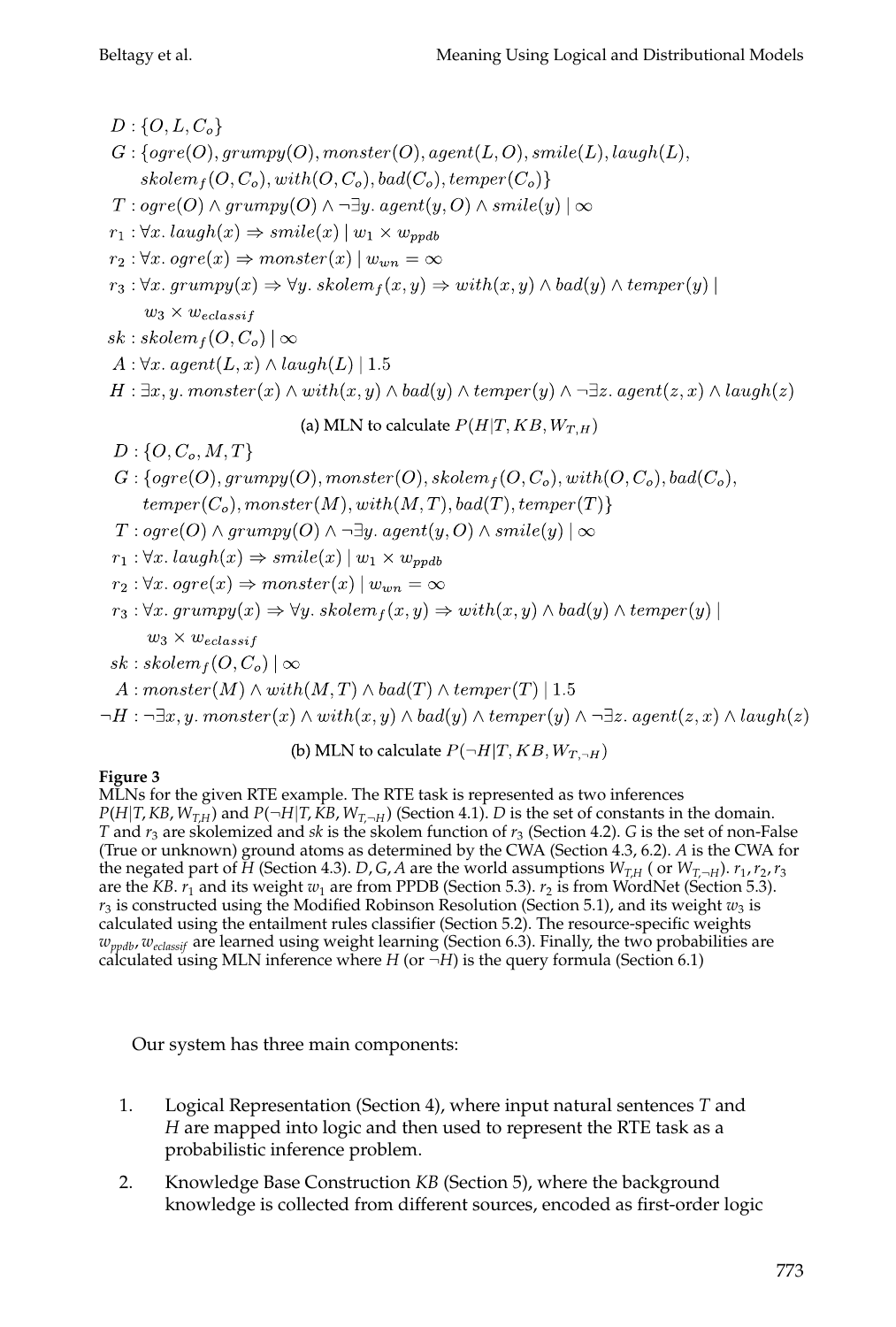rules, and weighted and added to the inference problem. This is where distributional information is integrated into our system.

3. Inference (Section 6), which uses MLNs to solve the resulting inference problem.

One powerful advantage of using a general-purpose probabilistic logic as a semantic representation is that it allows for a highly modular system. Therefore, the most recent advancements in any of the system components, in parsing, in knowledge base resources and distributional semantics, and in inference algorithms, can be easily incorporated into the system.

In the Logical Representation step (Section 4), we map input sentences *T* and *H* to logic. Then, we show how to map the three-way RTE classification (entailing, neutral, or contradicting) to probabilistic inference problems. The mapping of sentences to logic differs from standard first order logic in several respects because of properties of the probabilistic inference system. First, MLNs make the Domain Closure Assumption (DCA), which states that there are no objects in the universe other than the named constants (Richardson and Domingos 2006). This means that constants need to be explicitly introduced in the domain in order to make probabilistic logic produce the expected inferences. Another representational issue that we discuss is why we should make the closed-world assumption, and its implications on the task representation.

In the Knowledge Base Construction step *KB* (Section 5), we collect inference rules from a variety of sources. We add rules from existing databases, in particular WordNet (Princeton University 2010) and PPDB (Ganitkevitch, Van Durme, and Callison-Burch 2013). To integrate distributional semantics, we use a variant of Robinson resolution to align the Text *T* and the Hypothesis *H*, and to find the difference between them, which we formulate as an entailment rule. We then train a lexical and phrasal entailment classifier to assess this rule. Ideally, rules need be contextualized to handle polysemy, but we leave that to future work.

In the Inference step (Section 6), automated reasoning for MLNs is used to perform the RTE task. We implement an MLN inference algorithm that directly supports querying complex logical formula, which is not supported in the available MLN tools (Beltagy and Mooney 2014). We exploit the closed-world assumption to help reduce the size of the inference problem in order to make it tractable (Beltagy and Mooney 2014). We also discuss weight learning for the rules in the knowledge base.

#### **4. Logical Representation**

The first component of our system parses sentences into logical form and uses this to represent the RTE problem as MLN inference. We start with Boxer (Bos 2008), a rule-based semantic analysis system that translates a CCG parse into a logical form. The formula

$$
\exists x, y, z. \text{ ogre}(x) \land \text{ agent}(y, x) \land \text{love}(y) \land \text{ patient}(y, z) \land \text{ princes}(z)
$$
 (4)

is an example of Boxer producing discourse representation structures using a neo-Davidsonian framework. We call Boxer's output alone an "uninterpreted logical form" because the predicate symbols are simply words and do not have meaning by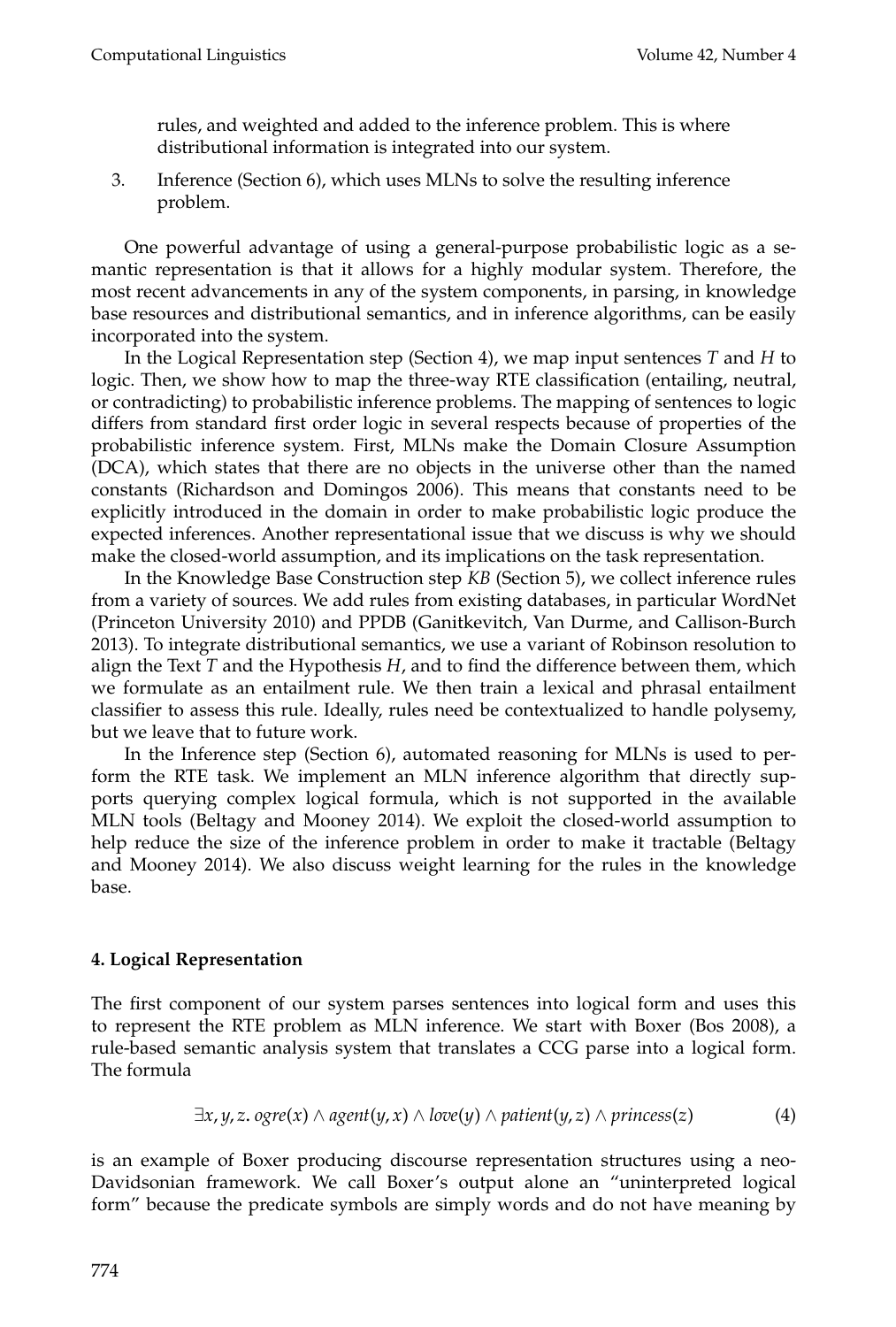themselves. Their semantics derives from the knowledge base *KB* we build in Section 5. The rest of this section discusses how we adapt Boxer output for MLN inference.

#### **4.1 Representing Tasks as Text and Query**

*Representing Natural Language Understanding Tasks.* In our framework, a languageunderstanding task consists of a **text** and a **query**, along with a **knowledge base**. The text describes some situation or setting, and the query in the simplest case asks whether a particular statement is true of the situation described in the text. The knowledge base encodes relevant background knowledge: lexical knowledge, world knowledge, or both. In the textual entailment task, the text is the Text *T*, and the query is the Hypothesis *H*. The sentence similarity (Semantic Textual Similarity; STS) task can be described as two text/query pairs. In the first pair, the first sentence is the text and the second is the query, and in the second pair the roles are reversed (Beltagy, Erk, and Mooney 2014). In question answering, the input documents constitute the text and the query has the form  $H(x)$  for a variable *x*; and the answer is the entity *e* such that  $H(e)$  has the highest probability given the information in *T*.

In this article, we focus on the simplest form of text/query inference, which applies to both RTE and STS: Given a text *T* and query *H*, does the text entail the query given the knowledge base *KB*? In standard logic, we determine entailment by checking whether  $T \wedge KB \Rightarrow H$ . (Unless we need to make the distinction explicitly, we overload notation and use the symbol *T* for the logical form computed for the text, and *H* for the logical form computed for the query.) The probabilistic version is to calculate the probability  $P(H|T,KB,W_{TH})$ , where  $W_{TH}$  is a world configuration, which includes the size of the domain. We discuss  $W_{TH}$  in Sections 4.2 and 4.3. Although we focus on the simplest form of text/query inference, more complex tasks such as question answering still have the probability  $P(H|T,KB,W_{TH})$  as part of their calculations.

*Representing Textual Entailment.* RTE asks for a categorical decision between three categories: entailment, contradiction, and neutral. A decision about entailment can be made by learning a threshold on the probability  $P(H|T,KB,W_{TH})$ . To differentiate between contradiction and neutral, we additionally calculate the probability  $P(\neg H|T, KB, W_{T, \neg H})$ . If  $P(H|T, KB, W_{T, H})$  is high and  $P(\neg H|T, KB, W_{T, \neg H})$  is low, this indicates entailment. The opposite case indicates contradiction. If the two probability values are close, this means *T* does not significantly affect the probability of *H*, indicating a neutral case. To learn the thresholds for these decisions, we train an SVM classifier with LibSVM's default parameters (Chang and Lin 2001) to map the two probabilities to the final decision. The learned mapping is always simple and reflects the intuition described here.

# **4.2 Using a Fixed Domain Size**

MLNs compute a probability distribution over possible worlds, as described in Section 2. When we describe a task as a text *T* and a query *H*, the worlds over which the MLN computes a probability distribution are "mini-worlds," just large enough to describe the situation or setting given by *T*. The probability  $P(H|T,KB,W_{TH})$  then describes the probability that *H* would hold given the probability distribution over the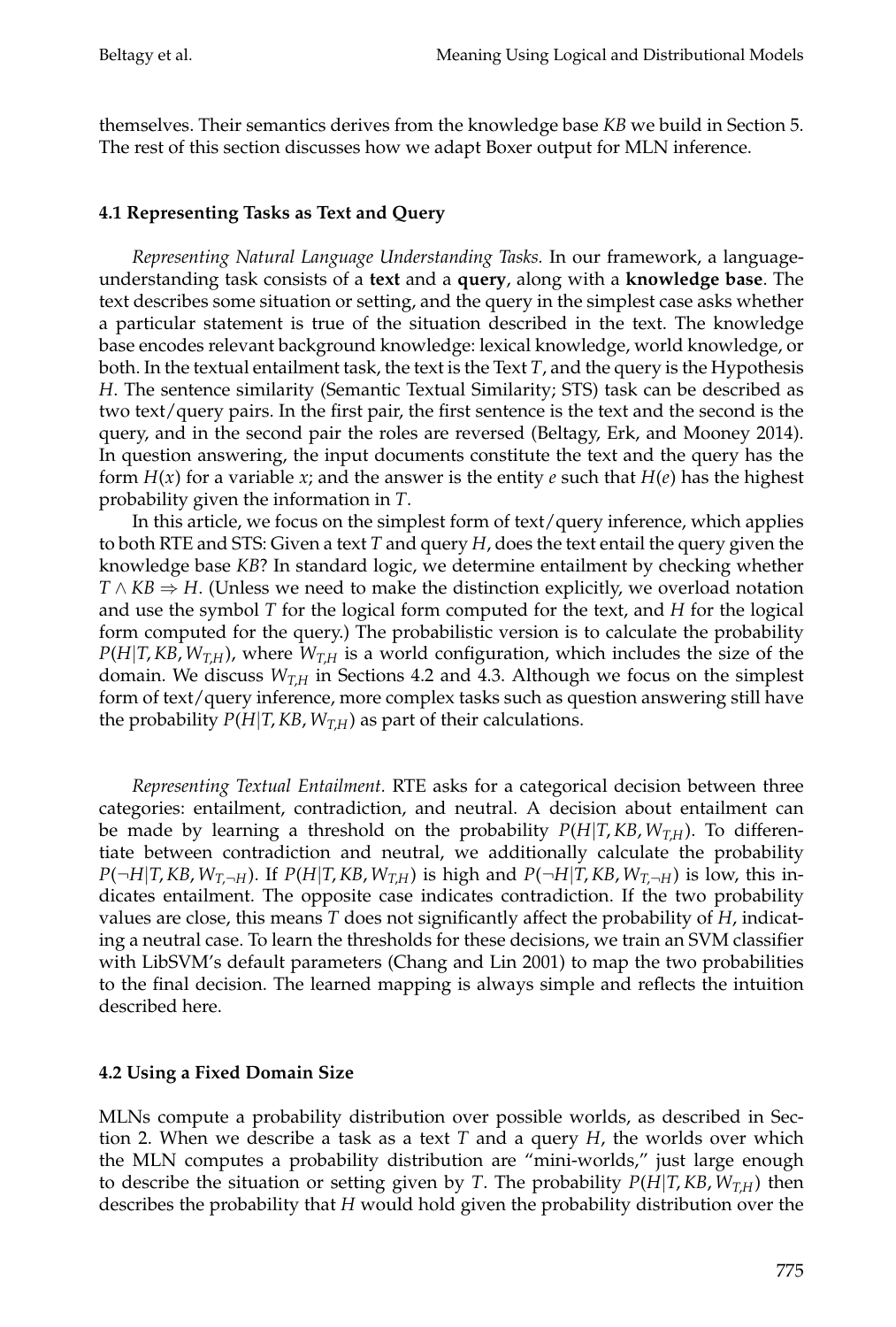worlds that possibly describe *T*. <sup>5</sup> The use of "mini-worlds" is by necessity, as MLNs can only handle worlds with a fixed domain size, where "domain size" is the number of constants in the domain. (In fact, this same restriction holds for all current practical probabilistic inference methods, including probabilistic soft logic [Bach et al. 2013].)

Formally, the influence of the set of constants on the worlds considered by an MLN can be described by the Domain Closure Assumption (DCA; Genesereth and Nilsson 1987; Richardson and Domingos 2006): The only models considered for a set *F* of formulas are those for which the following three conditions hold: (a) Different constants refer to different objects in the domain: (b) the only objects in the domain are those that can be represented using the constant and function symbols in *F*: and (c) for each function *f* appearing in *F*, the value of *f* applied to every possible tuple of arguments is known, and is a constant appearing in *F*. Together, these three conditions entail that *there is a one-to-one relation between objects in the domain and the named constants of F*. When the set of all constants is known, it can be used to ground predicates to generate the set of all ground atoms, which then become the nodes in the graphical model. Different constant sets result in different graphical models. If no constants are explicitly introduced, the graphical model is empty (no random variables).

This means that to obtain an adequate representation of an inference problem consisting of a text *T* and query *H*, we need to introduce a sufficient number of constants explicitly into the formula: The worlds that the MLN considers need to have enough constants to faithfully represent the situation in *T* and not give the wrong entailment for the query *H*. In what follows, we explain how we determine an appropriate set of constants for the logical-form representations of *T* and *H*. The domain size that we determine is one of the two components of the parameter  $W_{TH}$ .

*Skolemization.* We introduce some of the necessary constants through the wellknown technique of **skolemization** (Skolem 1920). It transforms a formula ∀*x*<sup>1</sup> . . . *xn*∃*y*.*F* to  $\forall x_1 \ldots x_n$ .*F*<sup>\*</sup>, where *F*<sup>\*</sup> is formed from *F* by replacing all free occurrences of *y* in *F* by a term  $f(x_1, \ldots, x_n)$  for a new function symbol  $f$ . If  $n = 0$ ,  $f$  is called a **Skolem constant**, otherwise a **Skolem function**. Although skolemization is a widely used technique in first-order logic, it is not frequently used in probabilistic logic because many applications do not require existential quantifiers.

We use skolemization on the text *T* (but not the query *H*, as we cannot assume a priori that it is true). For example, the logical expression in Equation (4), which represents the sentence *T: An ogre loves a princess*, will be skolemized to:

$$
ogre(O) \land agent(L, O) \land love(L) \land patient(L, N) \land princes(N)
$$
\n(5)

where *O*, *L*, *N* are Skolem constants introduced into the domain.

Standard skolemization transforms existential quantifiers embedded under universal quantifiers to Skolem functions. For example, for the text *T: All ogres snore* and its logical form  $\forall x.$  *ogre*( $x$ )  $\Rightarrow \exists y.$  *agent*( $y, x$ )  $\land$  *snore*( $y$ ), the standard skolemization is  $∀x.\text{ } ogre(x) ⇒ agent(f(x), x) ∧ snore(f(x)).$  Per condition (c) of the DCA, if a Skolem function appeared in a formula, we would have to know its value for any constant in the domain, and this value would have to be another constant. To achieve this, we introduce

<sup>5</sup> Cooper et al. (2015) criticize probabilistic inference frameworks based on a probability distribution over worlds as not feasible. But what they mean by a world is a maximally consistent set of propositions. Because we use MLNs only to handle "mini-worlds" describing individual situations or settings, this criticism does not apply to our approach.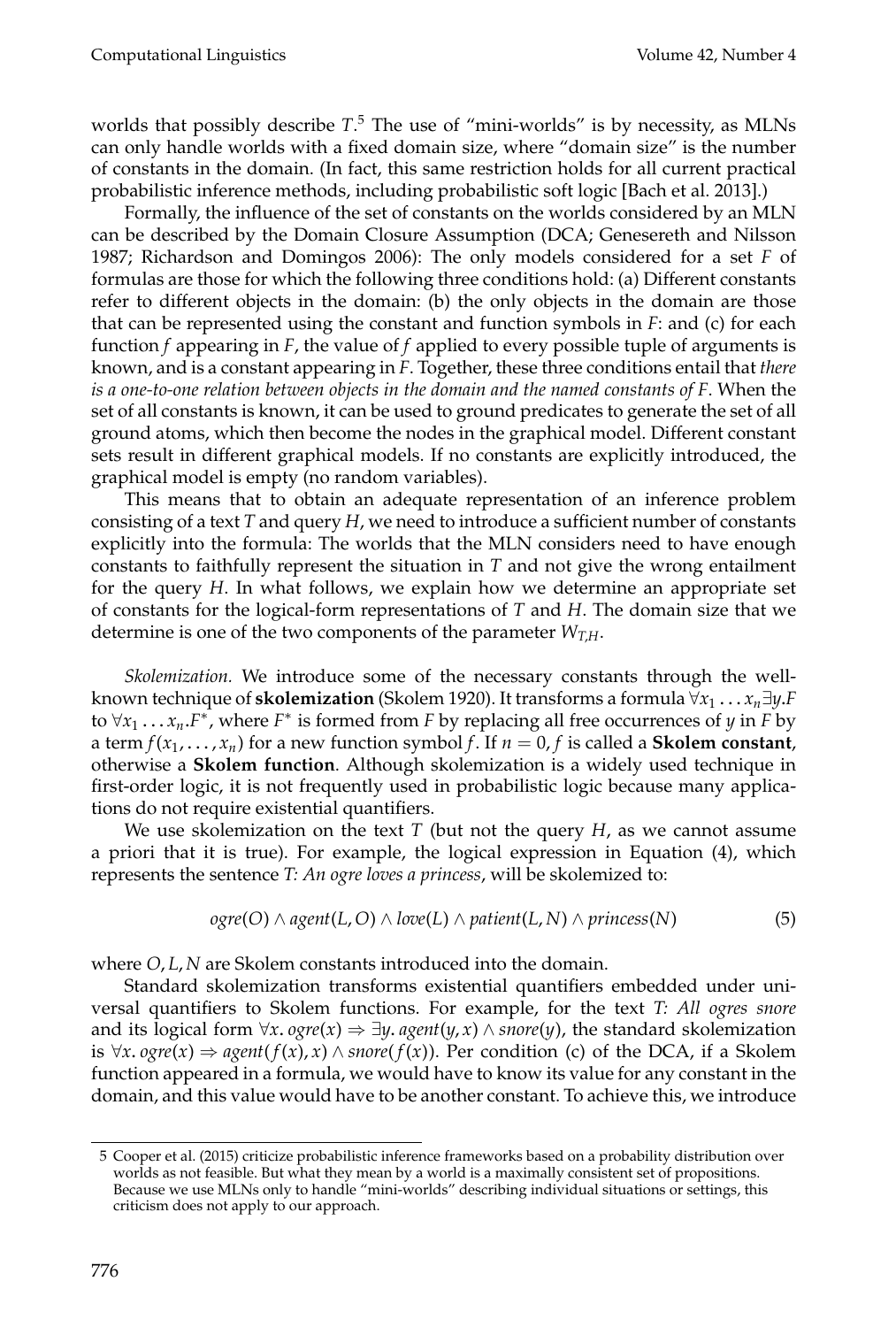a new predicate *Skolem<sup>f</sup>* instead of each Skolem function *f*, and for every constant that is an *ogre*, we add an extra constant that is a *loving* event. The example then becomes:

$$
T: \forall x. \text{ ogre}(x) \Rightarrow \forall y. \text{Skolem}_f(x, y) \Rightarrow \text{ agent}(y, x) \land \text{snore}(y)
$$

If the domain contains a single *ogre O*<sup>1</sup> , then we introduce a new constant *C*<sup>1</sup> and an atom  $\mathit{Skolem}_f(O_1, C_1)$  to state that the Skolem function  $f$  maps the constant  $O_1$  to the constant *C*<sup>1</sup> .

*Existence.* But how would the domain contain an *ogre*  $O_1$  in the case of the text *T*: *All ogres snore*, ∀*x*.*ogre*(*x*) ⇒ ∃*y*.*agent*(*y*, *x*) ∧ *snore*(*y*)? Skolemization does not introduce any variables for the universally quantified  $x$ . We still introduce a constant  $O_1$  that is an *ogre*. This can be justified by pragmatics because the sentence presupposes that there are, in fact, *ogres* (Strawson 1950; Geurts 2007). We use the sentence's parse to identify the universal quantifier's restrictor and body, then introduce entities representing the restrictor of the quantifier (Beltagy and Erk 2015). The sentence *T: All ogres snore* effectively changes to *T: All ogres snore, and there is an ogre*. At this point, skolemization takes over to generate a constant that is an *ogre*. Sentences like *T: There are no ogres* is a special case: For such sentences, we do not generate evidence of an *ogre*. In this case, the non-emptiness of the domain is not assumed because the sentence explicitly negates it.

*Universal Quantifiers in the Query.* The most serious problem with the DCA is that it affects the behavior of universal quantifiers in the query. Suppose we know that *T: Shrek is a green ogre*, represented with skolemization as *ogre*(*SH*) ∧ *green*(*SH*). Then we can conclude that *H: All ogres are green*, because by the DCA we are only considering models with this single constant, which we know is both an *ogre* and *green*. To address this problem, we again introduce new constants.

We want a query *H: All ogres are green* to be judged true iff there is evidence that all *ogres* will be *green*, no matter how many *ogres* there are in the domain. So *H* should follow from *T*<sup>2</sup> *: All ogres are green* but not from *T*<sup>1</sup> *: There is a green ogre*. Therefore we introduce a new constant  $D$  for the query and assert  $ogre(D)$  to test if we can then conclude that *green*(*D*). The new evidence *ogre*(*D*) prevents the query from being judged true given  $T_1$ . Given  $T_2$ , the new *ogre D* will be inferred to be *green*, in which case we take the query to be true. Again, with a query such as *H: There are no ogres*, we do not generate any evidence for the existence of an *ogre*.

#### **4.3 Setting Prior Probabilities**

Suppose we have an empty text *T*, and the query *H: A is an ogre*, where *A* is a constant in the system. Without any additional information, the worlds in which *ogre*(*A*) is true are going to be as likely as the worlds in which the ground atom is false, so *ogre*(*A*) will have a probability of 0.5. So without any text *T*, ground atoms have a prior probability in MLNs that is not zero. This prior probability depends mostly on the size of the set *F* of input formulas. The prior probability of an individual ground atom can be influenced by a weighted rule, for example, *, with a negative weight, sets a low prior* probability on *A* being an ogre. This is the second group of parameters that we encode in  $W<sub>TH</sub>$ : weights on ground atoms to be used to set prior probabilities.

Prior probabilities are problematic for our probabilistic encoding of natural language understanding problems. As a reminder, we probabilistically test for entailment by computing the probability of the query given the text, or, more precisely,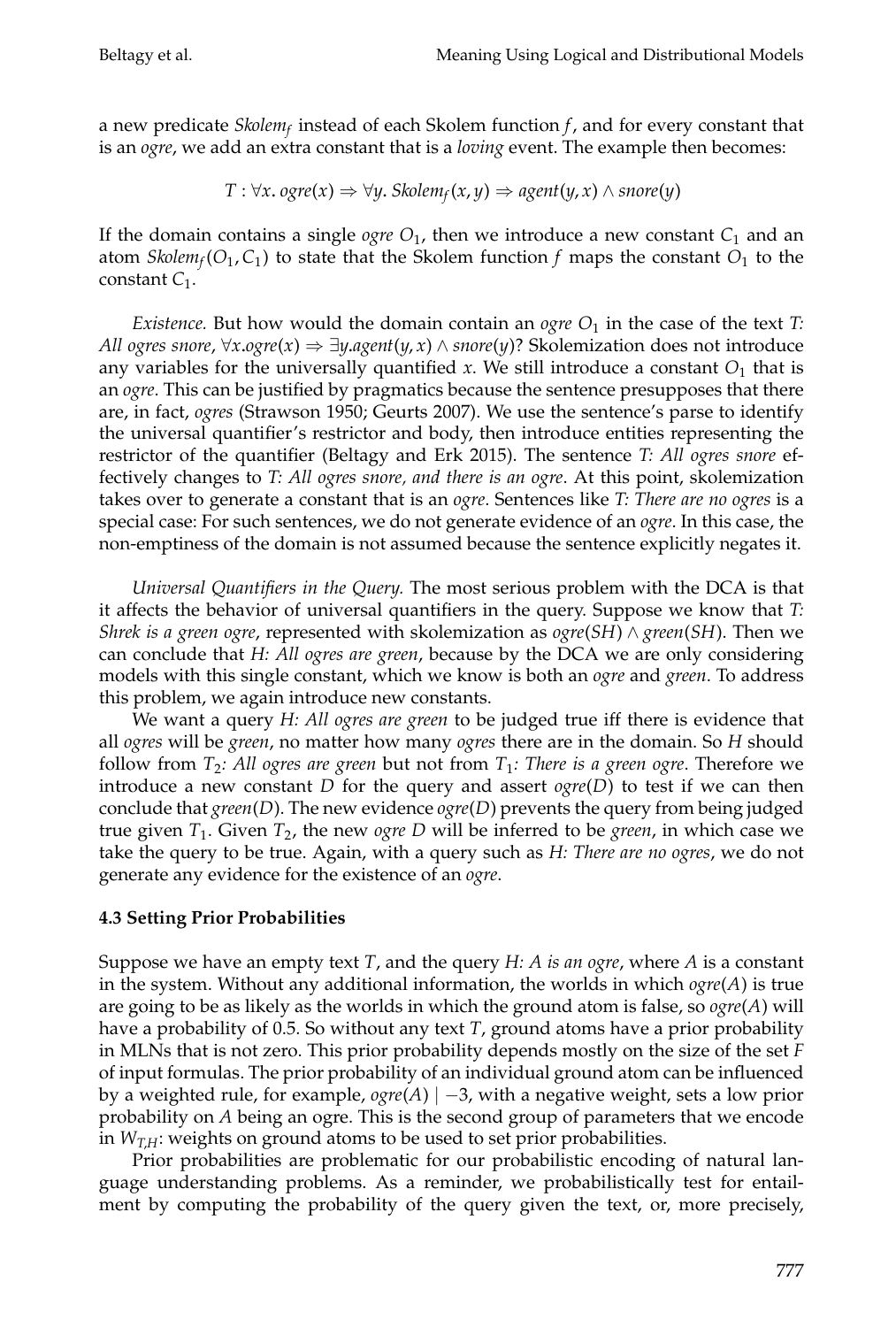*P*(*H*|*T*,*KB*, *WT*,*H*). However, how useful this conditional probability is as an indication of entailment depends on the prior probability of *H*, *P*(*H*|*KB*, *WT*,*H*). For example, if *H* has a high prior probability, then a high conditional probability  $P(H|T, KB, W_{TH})$  does not add much information because it is not clear if the probability is high because *T* really entails *H*, or because of the high prior probability of *H*. In practical terms, we would not want to say that we can conclude from *T: All princesses snore* that *H: There is an ogre* just because of a high prior probability for the existence of ogres.

To solve this problem and make the probability  $P(H|T,KB,W_{TH})$  less sensitive to  $P(H|KB, W_{TH})$ , we pick a particular  $W_{TH}$  such that the prior probability of *H* is approximately zero,  $P(H|KB, W_{TH}) \approx 0$ , so that we know that any increase in the conditional probability is an effect of adding *T*. For the task of RTE, where we need to distinguish entailment, neutral, and contradiction, this inference alone does not account for contradictions, which is why an additional inference  $P(\neg H|T, KB, W_{T, \neg H})$  is needed.

For the rest of this section, we show how to set the world configurations  $W_{TH}$ such that  $P(H|KB, W_{TH}) \approx 0$  by enforcing the closed-world assumption (CWA). This is the assumption that all ground atoms have very low prior probability (or are false by default).

*Using the CWA to Set the Prior Probability of the Query to Zero.* The CWA is the assumption that everything is false unless stated otherwise. We translate it to our probabilistic setting as saying that all ground atoms have very low prior probability. For most queries *H*, setting the world configuration *WT*,*<sup>H</sup>* such that all ground atoms have low prior probability is enough to achieve that  $P(H|KB, W_{TH}) \approx 0$  (not for negated *H*s, and this case is discussed subsequently). For example, *H: An ogre loves a princess*, in logic is:

$$
H: \exists x, y, z. ogre(x) \land agent(y, x) \land love(y) \land patient(y, z) \land princes(z)
$$

Having low prior probability on all ground atoms means that the prior probability of this existentially quantified *H* is close to zero.

We believe that this set-up is more appropriate for probabilistic natural language entailment for the following reasons. First, this aligns with our intuition of what it means for a query to follow from a text: that *H* should be entailed by *T* not because of general world knowledge. For example, if *T: An ogre loves a princess*, and *H: Texas is in the USA*, then although *H* is true in the real world, *T* does not entail *H*. Another example: *T: An ogre loves a princess*, *H: An ogre loves a green princess*, again, *T* does not entail *H* because there is no evidence that the *princess* is *green*, in other words, the ground atom *green*(*N*) has very low prior probability.

The second reason is that with the CWA, the inference result is less sensitive to the domain size (number of constants in the domain). In logical forms for typical natural language sentences, most variables in the query are existentially quantified. Without the CWA, the probability of an existentially quantified query increases as the domain size increases, regardless of the evidence. This makes sense in the MLN setting, because in larger domains the probability that something exists increases. However, this is not what we need for testing natural language queries, as the probability of the query should depend on *T* and *KB*, not the domain size. With the CWA, what affects the probability of *H* is the non-zero evidence that *T* provides and *KB*, regardless of the domain size.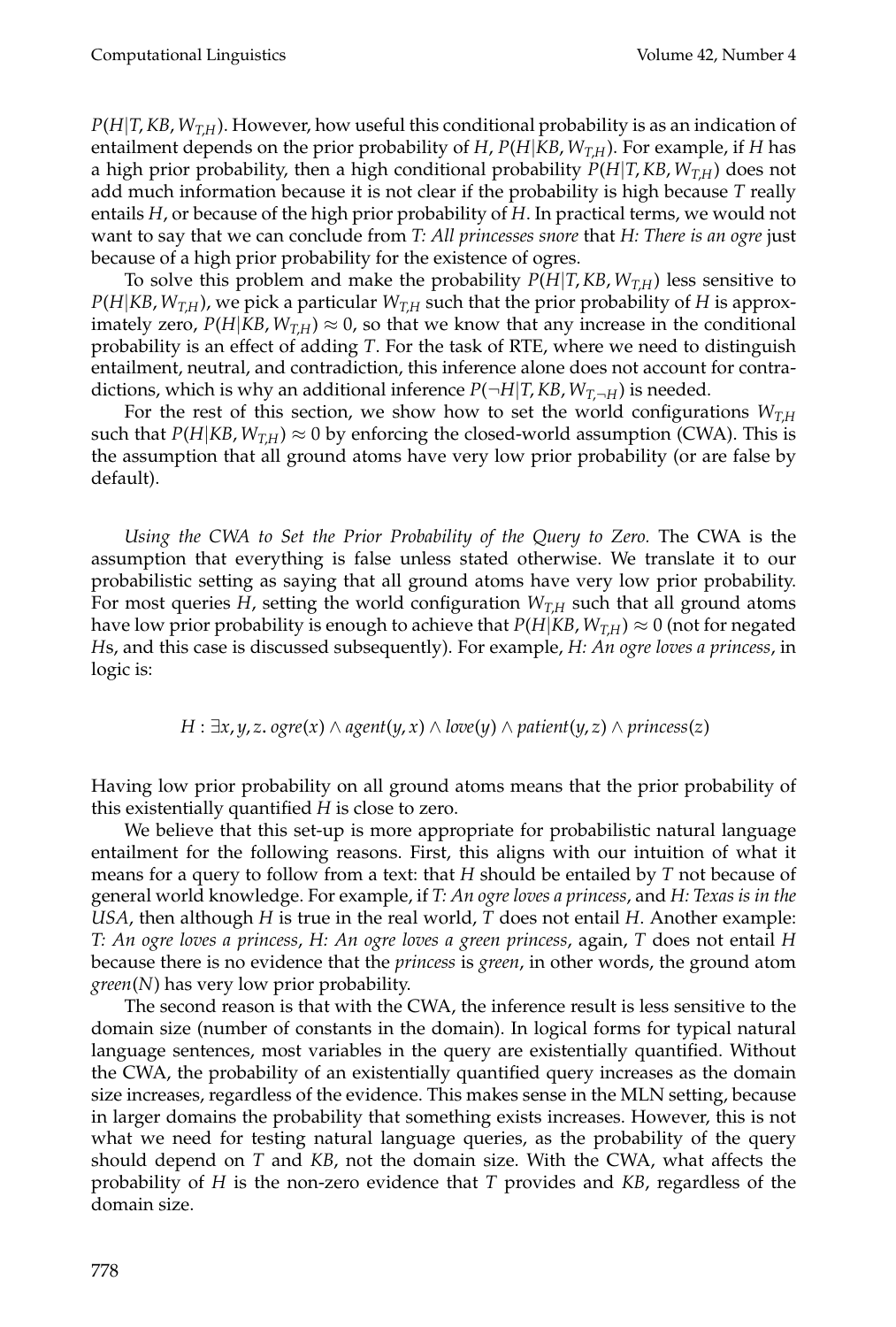The third reason is computational efficiency. As discussed in Section 2, Markov Logic Networks first compute all possible groundings of a given set of weighted formulas, which can require significant amounts of memory. This is particularly striking for problems in natural language semantics because of long formulas. Beltagy and Mooney (2014) show how to utilize the CWA to address this problem by reducing the number of ground atoms that the system generates. We discuss the details in Section 6.2.

*Setting the Prior Probability of Negated H to Zero.* Although using the CWA is enough to set  $P(H|KB, W_{TH}) \approx 0$  for most *Hs*, it does not work for *negated H* (negation is part of *H*). Assuming that everything is false by default and that all ground atoms have very low prior probability (CWA) means that all negated queries *H* are true by default. The result is that all negated *H* are judged entailed regardless of *T*. For example, *T: An ogre loves a princess* would entail *H: No ogre snores*. This *H* in logic is:

$$
H: \forall x, y \text{.} \text{ogre}(x) \Rightarrow \neg(\text{agent}(y, x) \land \text{snore}(y))
$$

As both *x* and *y* are universally quantified variables in *H*, we generate evidence of an ogre *ogre*(*O*) as described in Section 4.2. Because of the CWA, *O* is assumed to be *does not snore*, and *H* ends up being true regardless of *T*.

To set the prior probability of *H* to  $\approx$  0 and prevent it from being assumed true when *T* is just uninformative, we construct a new rule *A* that implements a kind of anti-CWA. *A* is formed as a conjunction of all the predicates that were not used to generate evidence before, and are *negated* in *H*. This rule *A* gets a positive weight indicating that its ground atoms have high prior probability. As the rule *A* together with the evidence generated from *H* states the opposite of the negated parts of *H*, the prior probability of *H* is low, and *H* cannot become true unless *T* explicitly negates *A*. *T* is translated into unweighted rules, which are taken to have infinite weight, and which thus can overcome the finite positive weight of *A*. Here is a neutral RTE example, *T: An ogre loves a princess*, and *H: No ogre snores*. Their representations are:

- *T*:  $∃x, y, z. ogre(x) ∧ agent(y, x) ∧ love(y) ∧ patient(y, z) ∧ private(x, z) ∧ prices(z)$
- *H*:  $\forall x, y \text{. } ogre(x) \Rightarrow \neg (agent(y, x) \land snore(y))$
- *E*: *ogre*(*O*)
- *A*:  $agent(S, O) \wedge snore(S)|w = 1.5$

*E* is the evidence generated for the universally quantified variables in *H*, and *A* is the weighted rule for the remaining negated predicates. The relation between *T* and *H* is neutral, as *T* does not entail *H*. This means, we want  $P(H|T, KB, W_{TH}) \approx 0$ , but because of the CWA,  $P(H|T,KB,W_{TH}) \approx 1$ . Adding *A* solves this problem and  $P(H|T, A, KB, W_{TH}) \approx 0$  because *H* is not explicitly entailed by *T*.

In case *H* contains existentially quantified variables that occur in negated predicates, they need to be universally quantified in *A* for *H* to have a low prior probability. For example, *H: There is an ogre that is not green*:

$$
H: \exists x. \text{ ogre}(x) \land \neg \text{green}(x)
$$

$$
A: \forall x. \text{ green}(x) | w = 1.5
$$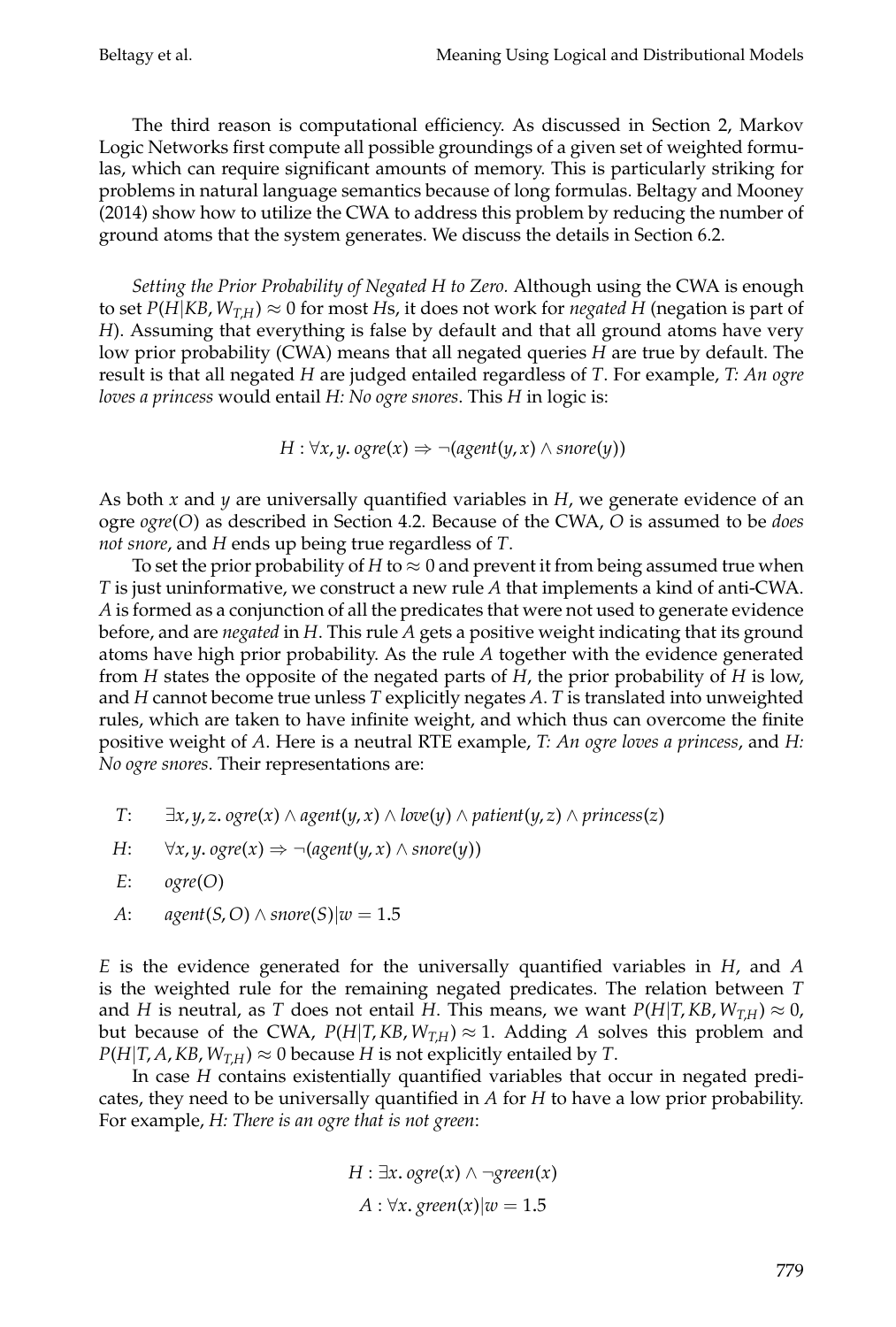If one variable is universally quantified and the other is existentially quantified, we need to do something more complex. Here is an example, *H: An ogre does not snore*:

> *H* :  $\exists x. \text{ ogre}(x) \land \neg(\exists y. \text{ agent}(y, x) \land \text{ snore}(y))$ *A* : ∀*v*. *agent*(*S*, *v*) ∧ *snore*(*S*)| $w = 1.5$

*Notes About How Inference Proceeds with the Rule A Added.* If *H* is a negated formula that is entailed by *T*, then *T* (which has infinite weight) will contradict *A*, allowing *H* to be true. Any weighted inference rules in the knowledge base *KB* will need weights high enough to overcome *A*. So the weight of *A* is taken into account when computing inference rule weights.

In addition, adding the rule *A* introduces constants in the domain that are necessary for making the inference. For example, take *T: No monster snores*, and *H: No ogre snores*, which in logic are:

- *T*:  $\neg \exists x, y$ *. monster*(*x*) ∧ *agent*(*y*, *x*) ∧ *snore*(*y*)
- *H*: ¬∃*x*, *y*. *ogre*(*x*) ∧ *agent*(*y*, *x*) ∧ *snore*(*y*)
- *A*:  $$

*KB*:  $∀x. ogre(x) ⇒ *monster(x)*$ 

Without the constants *O* and *S* added by the rule *A*, the domain would have been empty and the inference output would have been wrong. The rule *A* prevents this problem. In addition, the introduced evidence in *A* fits the idea of "evidence propagation" mentioned earlier (detailed in Section 6.2). For entailing sentences that are negated, as in the example here, the evidence propagates from  $H$  to  $T$  (not from  $T$  to  $H$  as in nonnegated examples). In the example, the rule *A* introduces an evidence for *ogre*(*O*) that then propagates from the LHS to the RHS of the *KB* rule.

# **4.4 Textual Entailment and Coreference**

The adaptations of logical form that we have discussed so far apply to any natural language understanding problem that can be formulated as text/query pairs. The adaptation that we discuss now is specific to textual entailment. It concerns coreference between text and query.

For example, if we have *T: An ogre does not snore* and *H: An ogre snores*, then strictly speaking *T* and *H* are not contradictory because it is possible that the two sentences are referring to different *ogres*. Although the sentence uses *an ogre* not *the ogre*, the annotators make the assumption that the *ogre* in *H* refers to the *ogre* in *T*. In the SICK textual entailment data set, many of the pairs that annotators have labeled as contradictions are only contradictions if we assume that some expressions corefer across *T* and *H*.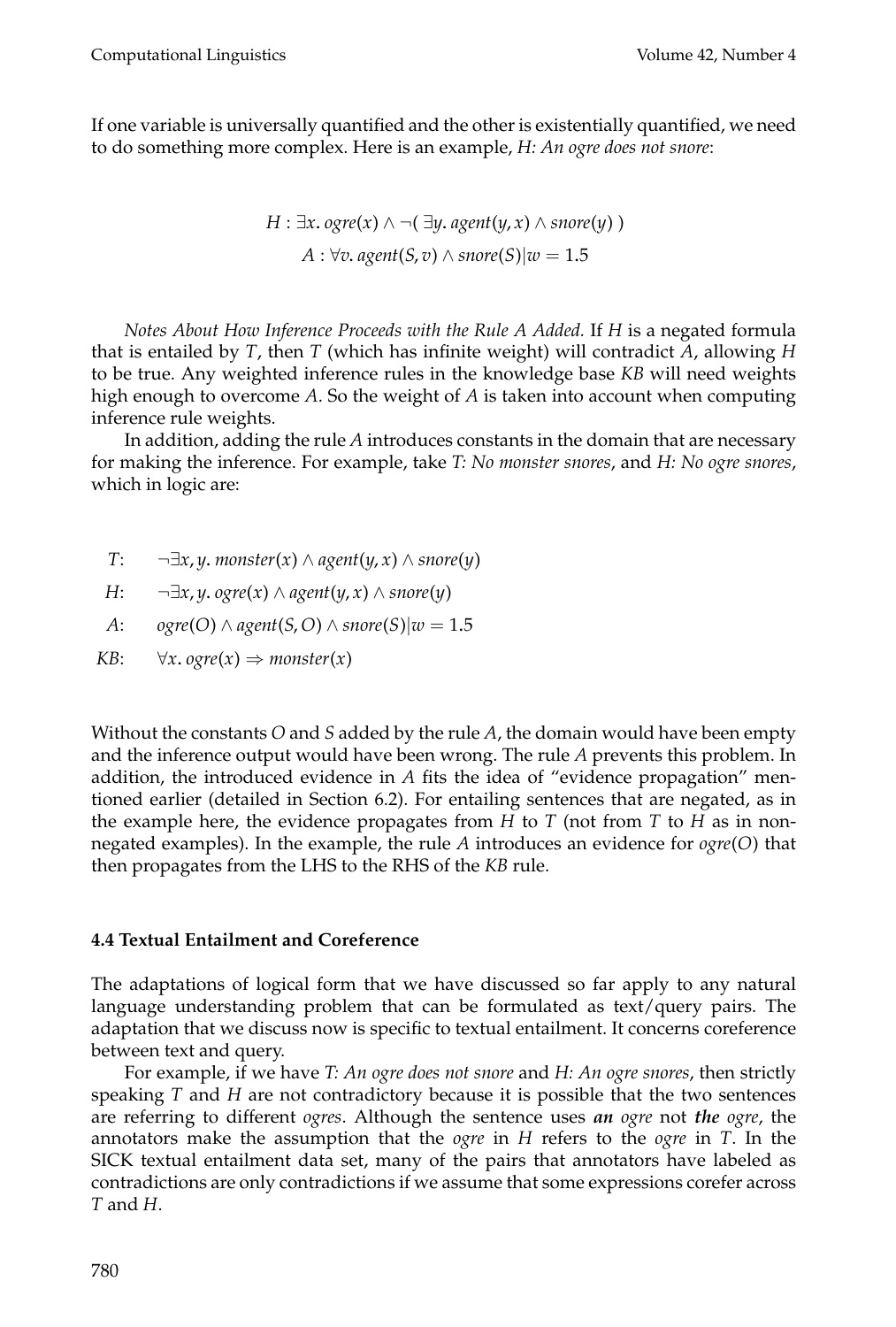For these examples, here are the logical formulas with coreference in the *updated* ¬*H*:

$$
T: \exists x. \text{ ogre}(x) \land \neg(\exists y. \text{ agent}(y, x) \land \text{snore}(y))
$$
  
Skolemized  $T: \text{ogre}(O) \land \neg(\exists y. \text{ agent}(y, O) \land \text{snore}(y))$   
 $H: \exists x, y. \text{ ogre}(x) \land \text{agent}(y, x) \land \text{snore}(y)$   
 $\neg H: \neg \exists x, y. \text{ ogre}(x) \land \text{agent}(y, x) \land \text{snore}(y)$   
updated  $\neg H: \neg \exists y. \text{ ogre}(O) \land \text{agent}(y, O) \land \text{snore}(y)$ 

Notice how the constant *O* representing the *ogre* in *T* is used in the *updated* ¬*H* instead of the quantified variable *x*.

We use a rule-based approach to determining coreference between *T* and *H*, considering both coreference between entities and coreference of events. Two items (entities or events) corefer if they (1) have different polarities, and (2) share the same lemma or share an inference rule. Two items have different polarities in *T* and *H* if one of them is embedded under a negation and the other is not. For the example here, *ogre* in *T* is not negated, and *ogre* in  $\neg H$  is negated, and both words are the same, so they corefer.

A pair of items in *T* and *H* under different polarities can also corefer if they share an inference rule. In the example of *T: A monster does not snore* and *H: An ogre snores*, we need *monster* and *ogre* to corefer. For cases like this, we rely on the inference rules found using the modified Robinson resolution method discussed in Section 5.1. In this case, it determines that *monster* and *ogre* should be aligned, so they are marked as coreferring. Here is another example: *T: An ogre loves a princess*, *H: An ogre hates a princess*. In this case, *loves* and *hates* are marked as coreferring.

#### **4.5 Using Multiple Parses**

In our framework that uses probabilistic inference followed by a classifier that learns thresholds, we can easily incorporate multiple parses to reduce errors due to misparsing. Parsing errors lead to errors in the logical form representation, which in turn can lead to erroneous entailments. If we can obtain multiple parses for a text *T* and query *H*, and hence multiple logical forms, this should increase our chances of getting a good estimate of the probability of *H* given *T*.

The default CCG parser that Boxer uses is C&C (Clark and Curran 2004). This parser can be configured to produce multiple ranked parses (Ng and Curran 2012); however, we found that the top parses we get from C&C are usually not diverse enough and map to the same logical form. Therefore, in addition to the top C&C parse, we use the top parse from another recent CCG parser, EasyCCG (Lewis and Steedman 2014).

Therefore, for a natural language text  $N_T$  and query  $N_H$ , we obtain two parses each, say  $S_{T1}$  and  $S_{T2}$  for  $T$  and  $S_{H1}$  and  $S_{H2}$  for  $H$ , which are transformed to logical forms  $T_1$ ,  $T_2$ ,  $H_1$ ,  $H_2$ . We now compute probabilities for all possible combinations of representations of  $N_T$  and  $N_H$ : the probability of  $H_1$  given  $T_1$ , the probability of  $H_1$ given  $T_2$ , and conversely also the probabilities of  $H_2$  given either  $T_1$  or  $T_2$ . If the task is textual entailment with the three categories: entailment, neutral, and contradiction, then, as described in Section 4.1, we also compute the probability of  $\neg H_1$  given either *T*<sub>1</sub> or *T*<sub>2</sub>, and the probability of  $\neg H_1$ 2 given either *T*<sub>1</sub> or *T*<sub>2</sub>. When we use multiple parses in this manner, the thresholding classifier is simply trained to take in all of these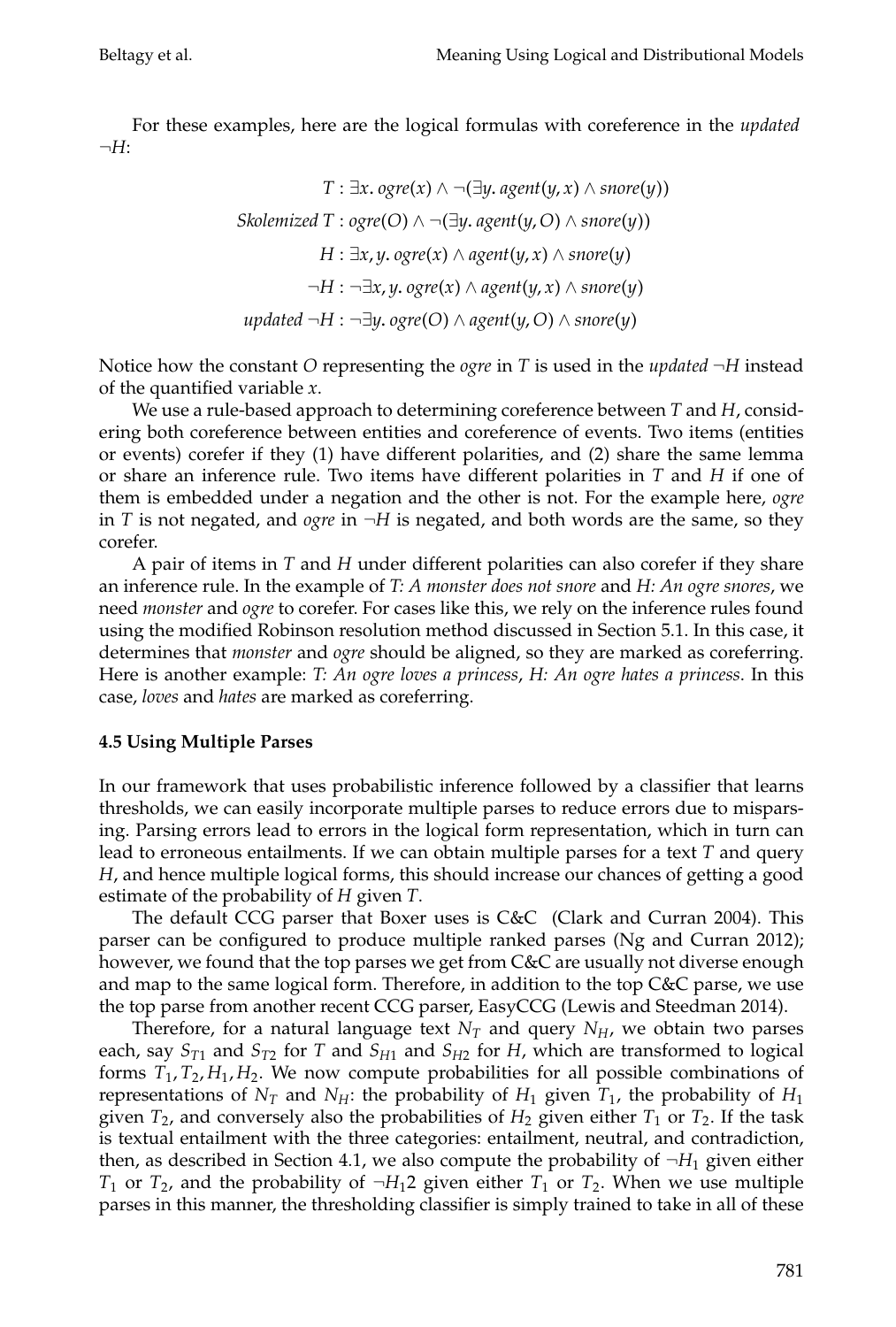probabilities as features. In Section 7, we evaluate using C&C alone and using both parsers.

#### **5. Knowledge Base Construction**

This section discusses the automated construction of the knowledge base, which includes the use of distributional information to predict lexical and phrasal entailment. This section integrates two aims that are conflicting to some extent, as alluded to in the Introduction. The first is to show that a general-purpose in-depth natural language understanding system based on both logical form and distributional representations can be adapted to perform the RTE task well enough to achieve state-of-the-art results. To achieve this aim, we build a classifier for lexical and phrasal entailment that includes many task-specific features that have proven effective in state-of-theart systems (Marelli et al. 2014a; Bjerva et al. 2014; Lai and Hockenmaier 2014). The second aim is to provide a framework in which we can test different distributional approaches on the task of lexical and phrasal entailment as a building block in a general textual entailment system. To achieve this second aim, in Section 7 we provide an indepth ablation study and error analysis for the effect of different types of distributional information within the lexical and phrasal entailment classifier.

Because the biggest computational bottleneck for MLNs is the creation of the network, we do not want to add a large number of inference rules blindly to a given text/query pair. Instead, we first examine the text and query to determine inference rules that are potentially useful for this particular entailment problem. For pre-existing rule collections, we add all possibly matching rules to the inference problem (Section 5.3). For more flexible lexical and phrasal entailment, we use the text/query pair to determine additionally useful inference rules, then automatically create and weight these rules. We use a variant of Robinson resolution (Robinson 1965) to compute the list of useful rules (Section 5.1), then apply a lexical and phrasal entailment classifier (Section 5.2) to weight them.

Ideally, the weights that we compute for inference rules should depend on the context in which the words appear. After all, the ability to take context into account in a flexible fashion is one of the biggest advantages of distributional models. Unfortunately the textual entailment data that we use in this article does not lend itself to contextualization—polysemy just does not play a large role in any of the existing RTE data sets that we have used so far. Therefore, we leave this issue to future work.

# **5.1 Robinson Resolution for Alignment and Rule Extraction**

To avoid undo complexity in the MLN, we only want to add inference rules specific to a given text *T* and query *H*. Earlier versions of our system generated distributional rules matching any word or short phrase in *T* with any word or short phrase in *H*. This includes many unnecessary rules, for example for *T: An ogre loves a princess* and *H: A monster likes a lady*, the system generates rules linking *ogre* to *lady*. In this article, we use a novel method to generate only rules directly relevant to *T* and *H*: We assume that *T* entails *H*, and ask what missing rule set *KB* is necessary to prove this entailment. We use a variant of Robinson resolution (Robinson 1965) to generate this *KB*. Another way of viewing this technique is that it generates an *alignment* between words and phrases in *T* and words or phrases in *H* guided by the logic.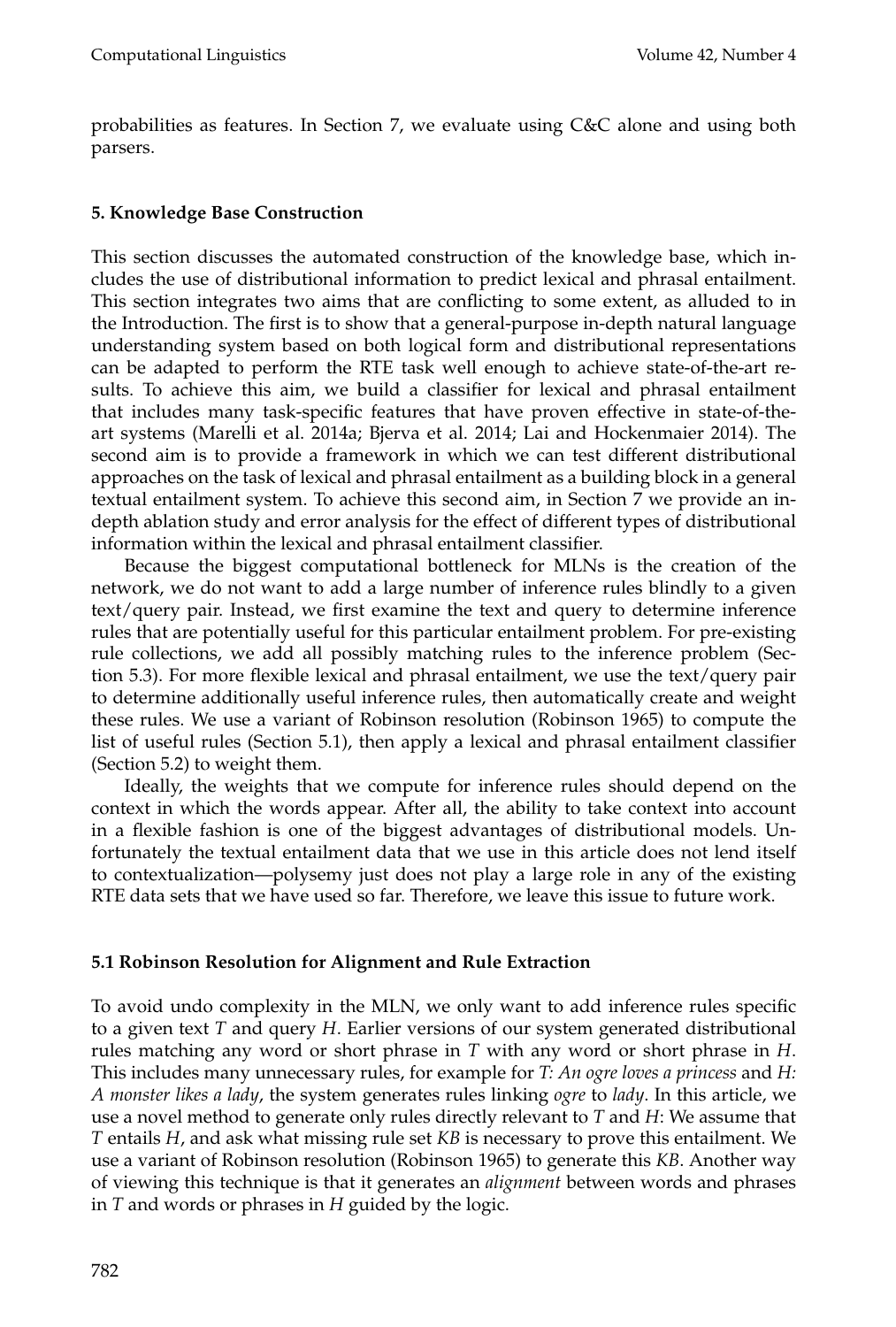*Modified Robinson Resolution.* Robinson resolution is a theorem-proving method for testing unsatisfiability that has been used in some previous RTE systems (Bos 2009). It assumes a formula in conjunctive normal form (CNF), a conjunction of clauses, where a clause is a disjunction of literals, and a literal is a negated or non-negated atom. More formally, the formula has the form  $\forall x_1,\ldots,x_n (C_1\wedge \ldots \wedge C_m)$ , where  $C_j$  is a clause and it has the form  $L_1 \vee \ldots \vee L_k$  where  $L_i$  is a literal, which is an atom  $a_i$  or a negated atom  $\neg a_i$ . The resolution rule takes two clauses containing complementary literals, and produces a new clause implied by them. Writing a clause *C* as the set of its literals, we can formulate the rule as:

$$
\frac{C_1 \cup \{L_1\} \quad C_2 \cup \{L_2\}}{(C_1 \cup C_2)_{\theta}}
$$

where  $\theta$  is a most general unifier of  $L_1$  and  $\neg L_2$ .

In our case, we use a variant of Robinson resolution to remove the parts of text *T* and query *H* that the two sentences have in common. Instead of one set of clauses, we use two: one is the CNF of *T*, the other is the CNF of  $\neg H$ . The resolution rule is only applied to pairs of clauses where one clause is from *T*, the other from *H*. When no further applications of the resolution rule are possible, we are left with remainder formulas *rT* and *rH*. If *rH* contains the empty clause, then *H* follows from *T* without inference rules. Otherwise, inference rules need to be generated. In the simplest case, we form a single inference rule as follows. All variables occurring in *rT* or *rH* are existentially quantified, all constants occurring in *rT* or *rH* are un-skolemized to new universally quantified variables, and we infer the negation of *rH* from *rT*. That is, we form the inference rule

$$
\forall x_1 \ldots x_n \exists y_1 \ldots y_m \ldotp r \bar{T} \bar{\theta} \Rightarrow \neg r H \bar{\theta}
$$

where  $\{y_1 \dots y_m\}$  is the set of all variables occurring in *rT* or *rH*,  $\{a_1, \dots a_n\}$  is the set of all constants occurring in *rT* or *rH* and  $\overline{\theta}$  is the inverse of a substitution θ : {*a*<sub>1</sub> →  $x_1, \ldots, a_n \to x_n$  for distinct variables  $x_1, \ldots, x_n$ .

For example, consider *T: An ogre loves a princess* and *H: A monster loves a princess*. This gives us the following two clause sets. Note that all existential quantifiers have been eliminated through skolemization. The query is negated, so we obtain five clauses for *T* but only one for *H*.

$$
T: \{ogre(A)\}, \{princess(B)\}, \{love(C)\}, \{agent(C, A)\}, \{patient(C, B)\}\
$$
  

$$
\neg H: \{\neg monster(x), \neg princess(y), \neg love(z), \neg agent(z, x), \neg patient(z, y)\}
$$

The resolution rule can be applied four times. After that, *C* has been unified with *z* (because we have resolved *love*(*C*) with *love*(*z*)), *B* with *y* (because we have resolved *princess*(*B*) with *princess*(*y*)), and *A* with *x* (because we have resolved *agent*(*C*, *A*) with *agent*(*z*, *x*)). The formula *rT* is *ogre*(*A*), and *rH* is  $\neg$ *monster*(*A*). So the rule that we generate is:

$$
\forall x. ogre(x) \Rightarrow \text{monster}(x)
$$

The modified Robinson resolution thus does two things at once: It removes words that *T* and *H* have in common, leaving the words for which inference rules are needed, and it aligns words and phrases in *T* with words and phrases in *H* through unification.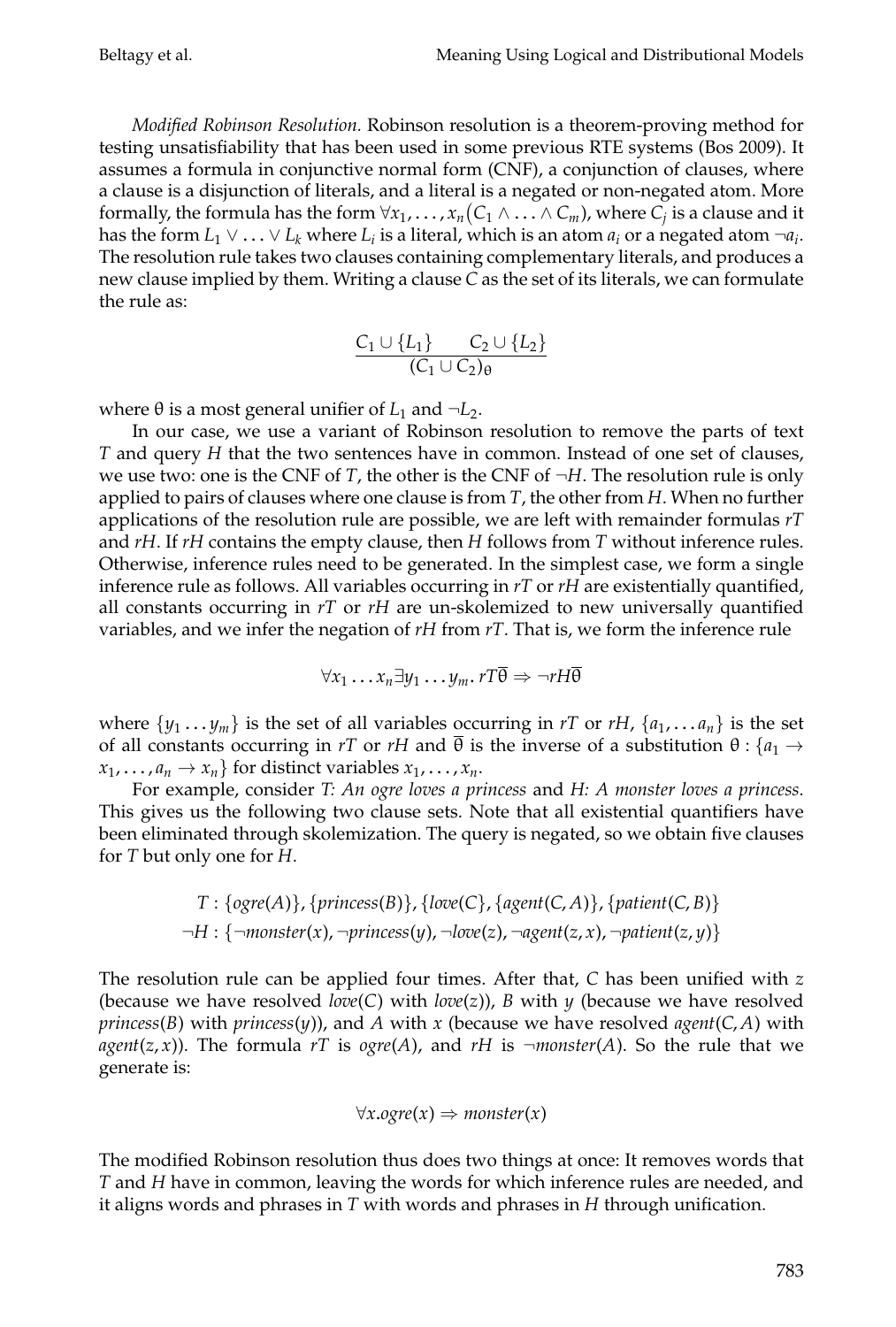One important refinement to this general idea is that we need to distinguish content predicates that correspond to content words (nouns, verbs, and adjectives) in the sentences from non-content predicates such as Boxer's meta-predicates *agent*(*X*, *Y*). Resolving on non-content predicates can result in incorrect rules—for example, in the case of *T: A person solves a problem* and *H: A person finds a solution to a problem*, in CNF:

*T* : {*person*(*A*)}, {*solve*(*B*)}, {*problem*(*C*)}, {*agent*(*B*, *A*)}, {*patient*(*B*,*C*)} ¬*H* : {¬*person*(*x*),¬*find*(*y*),¬*solution*(*z*),¬*problem*(*u*),¬*agent*(*y*, *x*),¬*patient*(*y*, *z*),  $\neg to(z, u)\}$ 

If we resolve *patient*( $B$ , $C$ ) with *patient*( $y$ , $z$ ), we unify the problem  $C$  with the solution *z*, leading to a wrong alignment. We avoid this problem by resolving on non-content predicates only when they are fully grounded (that is, when the substitution of variables with constants has already been done by some other resolution step involving content predicates).

In this variant of Robinson resolution, we currently do not perform any search, but unify two literals *only* if they are fully grounded or if the literal in *T* has a *unique* literal in *H* that it can be resolved with, and vice versa. This works for most pairs in the SICK data set. In future work, we would like to add search to our algorithm, which will help produce better rules for sentences with duplicate words.

*Rule Refinement.* The modified Robinson resolution algorithm gives us one rule per text/query pair. This rule needs postprocessing, as it is sometimes too short (omitting relevant context), and often it combines what should be several inference rules.

In many cases, a rule needs to be extended. This is the case when it only shows the difference between text; and query is too short and needs context to be usable as a distributional rule, for example, in *T: A dog is running in the snow*, *H: A dog is running through the snow,* the rule we get is  $\forall x, y$ . *in*(*x*, *y*)  $\Rightarrow$  *through*(*x*, *y*). Although this rule is correct, it does not carry enough information to compute a meaningful vector representation for each side. What we would like instead is a rule that infers "run through snow" from "run in snow."

Remember that the variables *x* and *y* were Skolem constants in *rT* and *rH*, for example, *rT* : *in*(*R*, *S*) and *rH* : *through*(*R*, *S*). We extend the rule by adding the content words that contain the constants *R* and *S*. In this case, we add the *running* event and the *snow* back in. The final rule is:  $\forall x, y$ . *run*(*x*)  $\land$  *in*(*x*, *y*)  $\land$  *snow*(*y*)  $\Rightarrow$  *run*(*x*)  $\land$ *through*( $x$ ,  $y$ ) ∧ *snow*( $y$ ).

In some cases, however, extending the rule adds unnecessary complexity. However, we have no general algorithm for when to extend a rule, which would have to take context into account. At this time, we extend all rules as described here. As discussed next, the entailment rules subsystem can itself choose to split long rules, and it may choose to split these extended rules again.

Sometimes, long rules need to be split. A single pair *T* and *H* gives rise to one single pair *rT* and *rH*, which often conceptually represents multiple inference rules. So we split *rT* and *rH* as follows. First, we split each formula into disconnected sets of predicates. For example, consider *T: The doctors are healing a man*, *H: The doctor is helping the patient,* which leads to the rule  $\forall x, y$ . *heal*(*x*)  $\land$  *man*(*y*)  $\Rightarrow$  *help*(*x*)  $\land$  *patient*(*y*). The formula *rT* is split into *heal*(*x*) and *man*(*y*) because the two literals do not have any variable in common and there is no relation (such as *agent*()) to link them. Similarly, *rH* is split into *help*(*x*)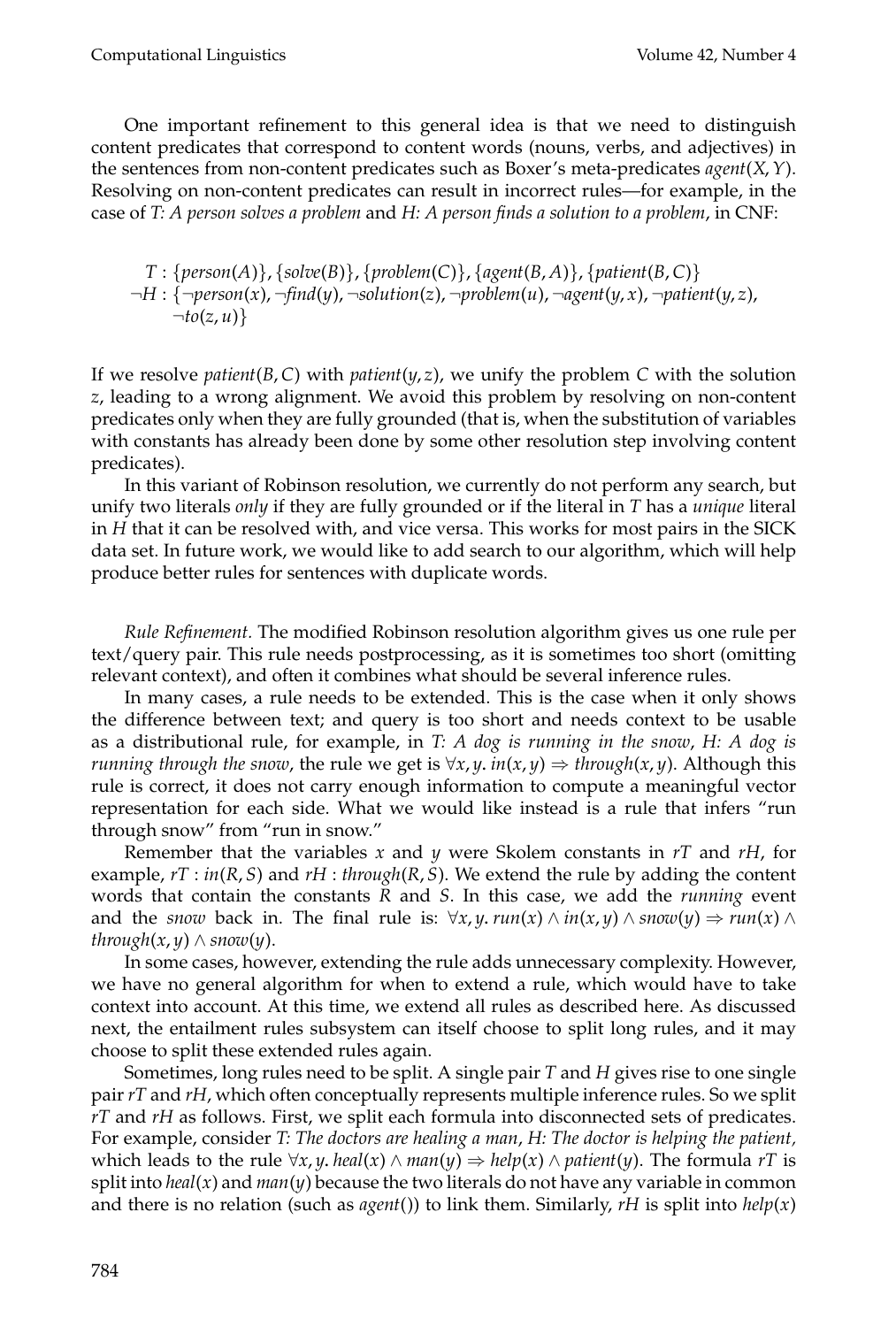and *patient*(*y*). If any of the splits has more than one verb, we split it again, where each new split contains one verb and its arguments.

After that, we create new rules that link any part of *rT* to any part of *rH* with which it has at least one variable in common. So, for our example, we obtain  $\forall x \text{ } head(x) \Rightarrow \text{ } help(x)$ and  $\forall y \, man(y) \Rightarrow patient(y)$ .

There are cases where splitting the rule does not work, for example, with *A person, who is riding a bike*  $⇒$  *A biker*. Here, splitting the rule and using *person*  $⇒$  *biker* loses crucial context information. So we do not perform those additional splits at the level of the logical form, though the entailment rules subsystem may choose to do further splits.

*Rules as Training Data.* The output from the previous steps is a set of rules  $\{r_1, ..., r_n\}$ for each pair *T* and *H*. One use of these rules is to test whether *T* probabilistically entails *H*. But there is a second use, too: The lexical and phrasal entailment classifier that we describe below is a supervised classifier, which needs training data. So we use the training part of the SICK data set to create rules through modified Robinson resolution, which we then use to train the lexical and phrasal entailment classifier. For simplicity, we translate the Robinson resolution rules into textual rules by replacing each Boxer predicate with its corresponding word.

Computing inference-rule training data from RTE data requires deriving labels for individual rules from the labels on RTE pairs (entailment, contradiction, and neutral). The entailment cases are the most straightforward. Knowing that  $T \wedge r_1 \wedge ... \wedge r_n \Rightarrow H$ , then it must be that all  $r_i$  are entailing. We automatically label all  $r_i$  of the entailing pairs as entailing rules.

For neutral pairs, we know that  $T \wedge r_1 \wedge ... \wedge r_n \nRightarrow H$ , so at least one of the  $r_i$  is nonentailing. We experimented with automatically labeling all *r<sup>i</sup>* as non-entailing, but that adds much noise to the training data. For example, if *T: A man is eating an apple* and *H: A guy is eating an orange*, then the rule *man* ⇒ *guy* is entailing, but the rule *apple* ⇒ *orange* is non-entailing. So we automatically compare the  $r_i$  from a neutral pair to the entailing rules derived from entailing pairs. All rules *r<sup>i</sup>* found among the entailing rules from entailing pairs are assumed to be entailing (unless  $n = 1$ , that is, unless we only have one rule), and all other rules are assumed to be non-entailing. We found that this step improved the accuracy of our system. To further improve the accuracy, we performed a manual annotation of rules derived from neutral pairs, focusing only on the rules that do not appear in entailing. We labeled rules as either entailing or non-entailing. From around 5,900 unique rules, we found 737 to be entailing. In future work, we plan to use multiple instance learning (Dietterich, Lathrop, and Lozano-Perez 1997; Bunescu and Mooney 2007) to avoid manual annotation; we discuss this further in Section 8.

For contradicting pairs, we make a few simplifying assumptions that fit almost all such pairs in the SICK data set. In most of the contradiction pairs in SICK, one of the two sentences *T* or *H* is negated. For pairs where *T* or *H* has a negation, we assume that this negation is negating the whole sentence, not just a part of it. We first consider the case where *T* is not negated, and  $H = \neg S_h$ . As *T* contradicts *H*, it must hold that  $T \Rightarrow \neg H$ , so  $T \Rightarrow \neg \neg S_h$ , and hence  $T \Rightarrow S_h$ . This means that we just need to run our modified Robinson resolution with the sentences *T* and *S*<sup>*h*</sup> and label all resulting  $r_i$  as entailing.

Next we consider the case where  $T = \neg S_t$  and *H* is not negated. As *T* contradicts *H*, it must hold that  $\neg S_t \Rightarrow \neg H$ , so  $H \Rightarrow S_t$ . Again, this means that we just need to run the modified Robinson resolution with *H* as the "Text" and *S<sup>t</sup>* as the "Hypothesis" and label all resulting *r<sup>i</sup>* as entailing.

The last case of contradiction is when both *T* and *H* are not negated, for example, *T*: *T: A man is jumping into an empty pool*, *H: A man is jumping into a full pool*, where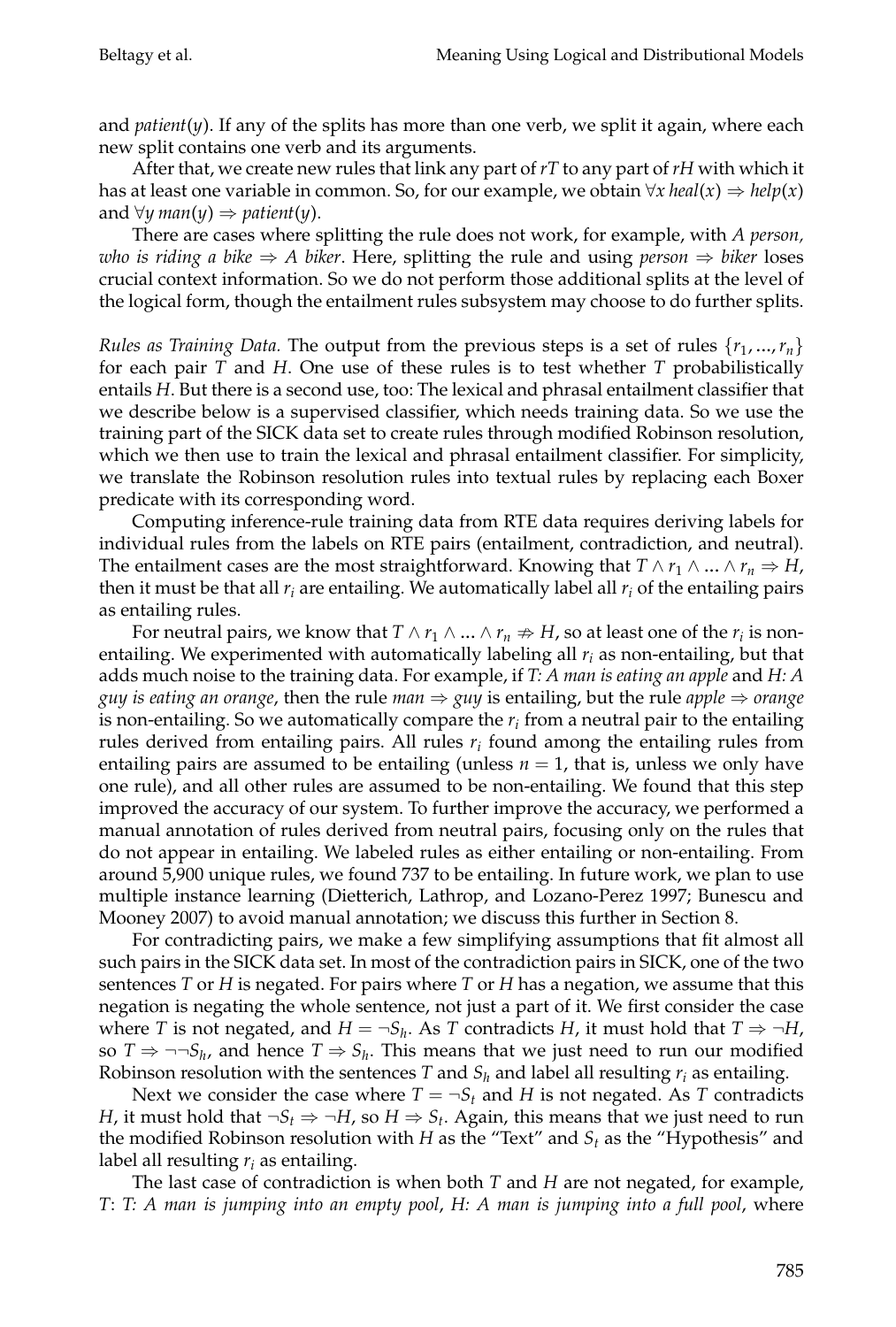*empty* and *full* are antonyms. As before, we run the modified Robinson resolution with *T* and *H* and obtain the resulting  $r_i$ . Similar to the neutral pairs, at least one of the  $r_i$  is a contradictory rule, whereas the rest could be entailing or contradictory rules. As for the neutral pairs, we take a rule *r<sup>i</sup>* to be entailing if it is among the entailing rules derived so far. All other rules are taken to be contradictory rules. We did not do the manual annotation for these rules because they are few.

# **5.2 The Lexical and Phrasal Entailment Rule Classifier**

After extracting lexical and phrasal rules using our modified Robinson resolution (Section 5.1), we use several combinations of distributional information and lexical resources to build a **lexical and phrasal entailment rule classifier** (**entailment rule classifier** for short) for weighting the rules appropriately. These extracted rules create an especially valuable resource for testing lexical entailment systems, as they contain a variety of entailment relations (hypernymy, synonymy, antonymy, etc.), and are actually useful in an end-to-end RTE system.

We describe the entailment rule classifier in multiple parts. In Section 5.2.1, we overview a lexical entailment rule classifier, which only handles single words. Section 5.2.2 describes the lexical resources used. In Section 5.2.3, we describe how our previous work in supervised hypernymy detection is used in the system. In Section 5.2.4, we describe the approaches for extending the classifier to handle phrases.

*5.2.1 Lexical Entailment Rule Classifier.* We begin by describing the lexical entailment rule classifier, which only predicts entailment between single words, treating the task as a supervised classification problem, given the lexical rules constructed from the modified Robinson resolution as input. We use numerous features that we expect to be predictive of lexical entailment. Many were previously shown to be successful for the SemEval 2014 Shared Task on lexical entailment (Marelli et al. 2014a; Bjerva et al. 2014; Lai and Hockenmaier 2014). Altogether, we use four major groups of features, as summarized in Table 1 and described in detail here.

*Wordform Features.* We extract a number of simple features based on the usage of the LHS and RHS in their original sentences. We extract features for whether the LHS and RHS have the same lemma, same surface form, same POS, which POS tags they have, and whether they are singular or plural. Plurality is determined from the POS tags.

*WordNet Features.* We use WordNet 3.0 to determine whether the LHS and RHS have known synonymy, antonymy, hypernymy, or hyponymy relations. We disambiguate between multiple synsets for a lemma by selecting the synsets for the LHS and RHS that minimize their path distance. If no path exists, we choose the most common synset for the lemma. Path similarity, as implemented in the Natural Language Toolkit (Bird, Klein, and Loper 2009), is also used as a feature.

*Distributional Features.* We measure distributional similarity in two distributional spaces, one which models topical similarity (bag of words; BoW), and one which models syntactic similarity (Dependency; Dep). We use cosine similarity of the LHS and RHS in both spaces as features.

One very important feature set used from distributional similarity is the *histogram binning* of the cosines. We create 12 additional binary, mutually exclusive features, which mark whether the distributional similarity is within a given range. We use the ranges of exactly 0, exactly 1, 0.01–0.09, 0.10–0.19, . . . , 0.90–0.99. Figure 4 shows the importance of these histogram features: Words that are very similar (0.90–0.99) are much less likely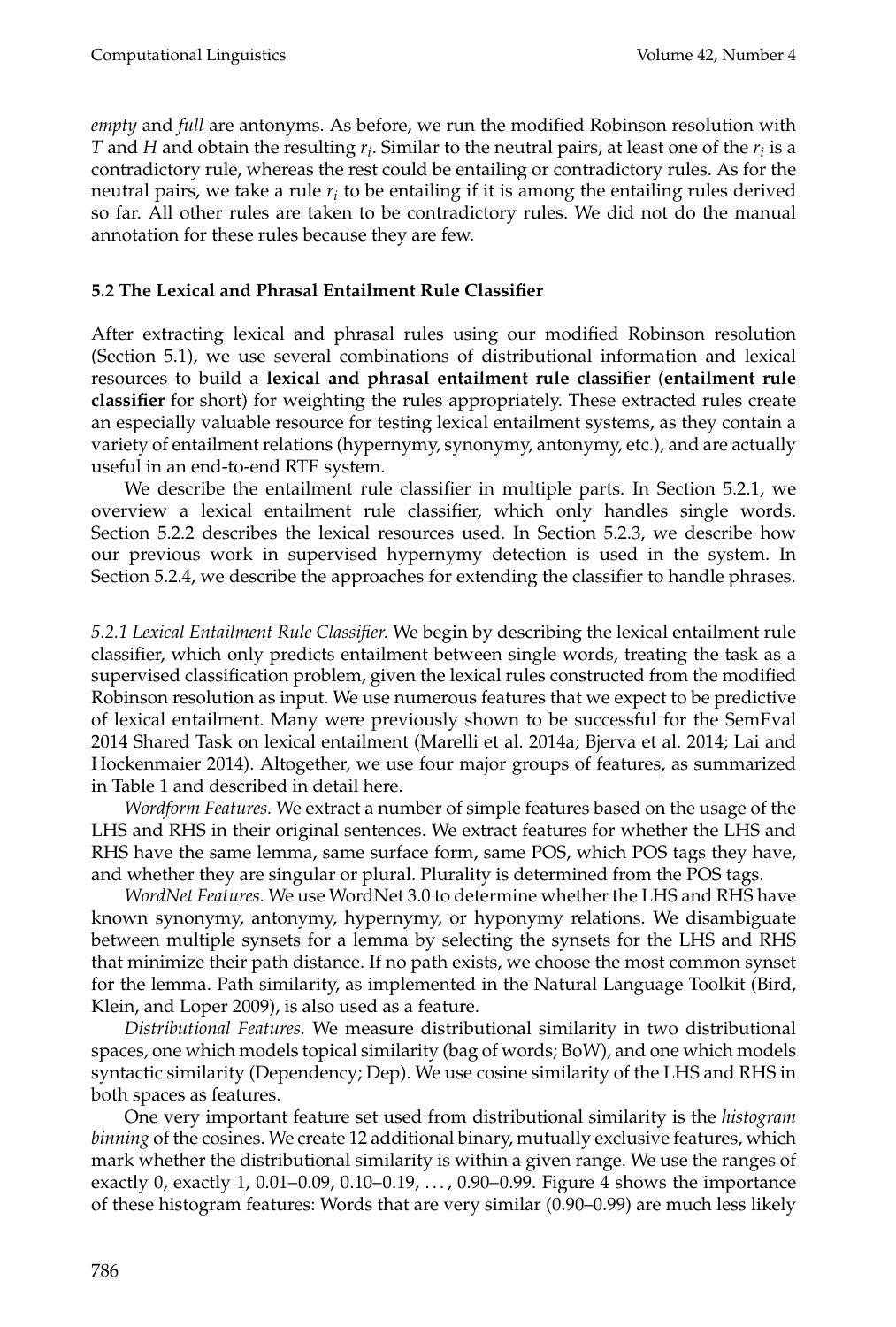List of features in the lexical entailment classifier, along with types and counts.

| Name                                               | Description                                                                        | <b>Type</b>      | #              |
|----------------------------------------------------|------------------------------------------------------------------------------------|------------------|----------------|
| Wordform                                           |                                                                                    |                  | 18             |
| Same word                                          | Same lemma, surface form                                                           | Binary           | $\overline{2}$ |
| POS<br>Sg/Pl                                       | POS of LHS, POS of RHS, same POS<br>Whether LHS/RHS/both are singular/plural       | Binary<br>Binary | 10<br>6        |
| WordNet                                            |                                                                                    |                  | 18             |
| OOV                                                | True if a lemma is not in WordNet, or no path exists                               | Binary           | 1              |
| Hyper                                              | True if LHS is hypernym of RHS                                                     | Binary           | 1              |
| Hypo                                               | True if RHS is hypernym of LHS                                                     | Binary           | 1              |
| Syn                                                | True if LHS and RHS is in same synset                                              | Binary           | 1              |
| Ant                                                | True if LHS and RHS are antonyms                                                   | Binary           | 1              |
| Path Sim                                           | Path similarity (NLTK)                                                             | Real             | 1              |
| Path Sim Hist                                      | Bins of path similarity (NLTK)                                                     | Binary           | 12             |
|                                                    | Distributional features (Lexical)                                                  |                  | 28             |
| <b>OOV</b>                                         | True if either lemma not in dist space                                             | Binary           | 2              |
| <b>BoW</b> Cosine                                  | Cosine between LHS and RHS in BoW space                                            | Real             | 1              |
| Dep Cosine                                         | Cosine between LHS and RHS in Dep space                                            | Real             | 1              |
| <b>BoW</b> Hist                                    | <b>Bins of BoW Cosine</b>                                                          | Binary           | 12             |
| Dep Hist                                           | Bins of Dep Cosine                                                                 | Binary           | 12             |
| Asymmetric Features (Roller, Erk, and Boleda 2014) |                                                                                    | 600              |                |
| Diff<br>DiffSq                                     | LHS dep vector $-$ RHS dep vector<br>$R$ HS dep vector $-$ RHS dep vector, squared | Real<br>Real     | 300<br>300     |
|                                                    |                                                                                    |                  |                |

to be entailing than words that are moderately similar (0.70–0.89). This is because the most highly similar words are likely to be cohyponyms.

*5.2.2 Preparing Distributional Spaces.* As described in the previous section, we use distributional semantic similarity as features for the entailment rules classifier. Here we describe the preprocessing steps to create these distributional resources.

*Corpus and Preprocessing.* We use the BNC, ukWaC, and a 2014-01-07 copy of Wikipedia. All corpora are preprocessed using the Stanford CoreNLP parser. We collapse particle verbs into a single token, and all tokens are annotated with a (short) POS tag so that the same lemma with a different POS is modeled separately. We keep only content words (NN, VB, RB, JJ) appearing at least 1,000 times in the corpus. The final corpus contains 50,984 types and roughly 1.5B tokens.

*Bag-of-Words Vectors.* We filter all but the 51k chosen lemmas from the corpus, and create one sentence per line. We use Skip-Gram Negative Sampling to create vectors (Mikolov et al. 2013). We use 300 latent dimensions, a window size of 20, and 15 negative samples. These parameters were not tuned, but chosen as reasonable defaults for the task. We use the large window size to ensure the BoW vectors captured more topical similarity, rather than syntactic similarity, which is modeled by the dependency vectors.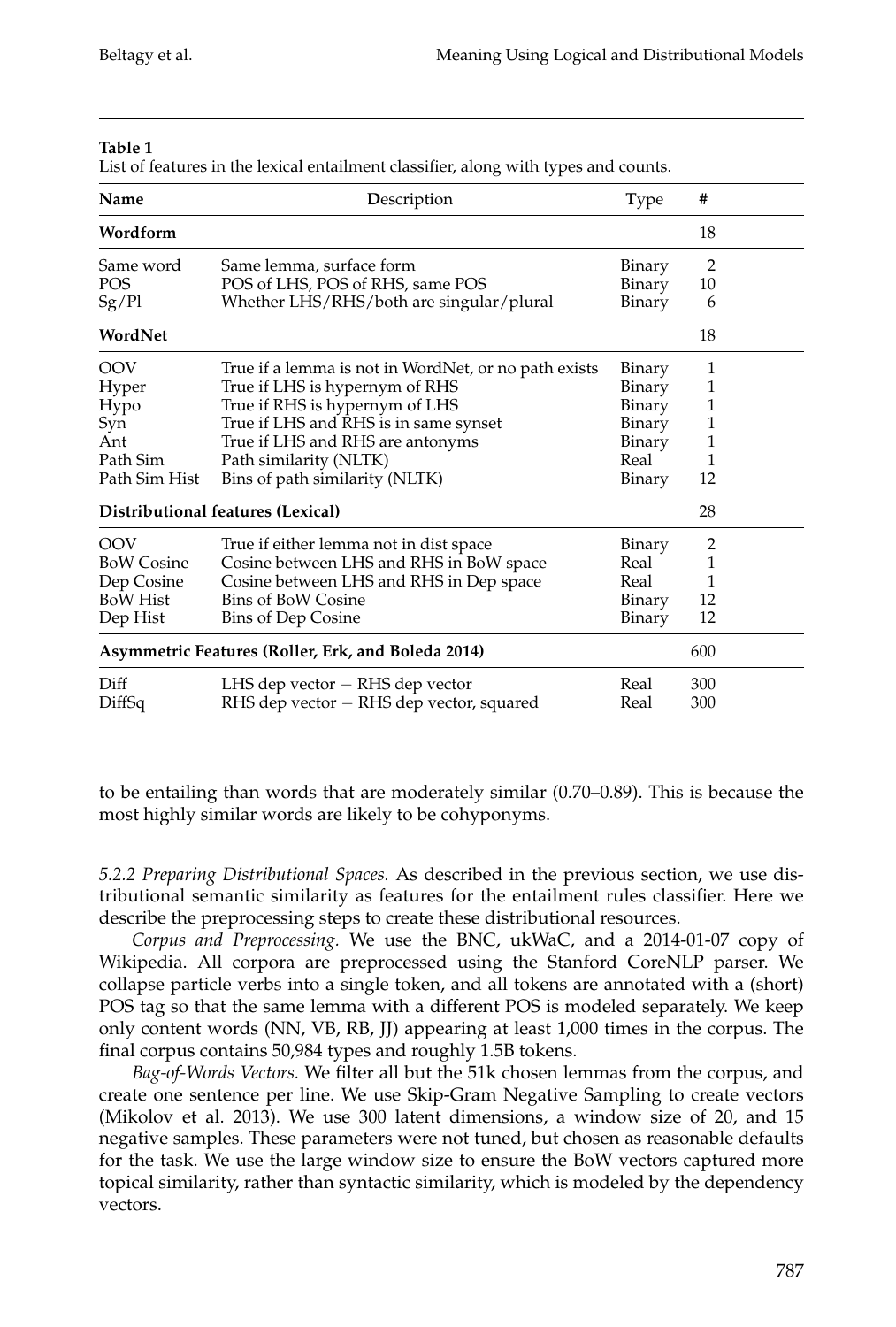

**Figure 4**

Distribution of entailment relations on lexical items by cosine. Highly similar pairs (0.90–0.99) are less likely entailing than moderately similar pairs (0.70–0.89).

*Dependency Vectors.* We extract *(lemma/POS, relation, context/POS)* tuples from each of the Stanford Collapsed CC Dependency graphs. We filter tuples with lemmas not in our 51k chosen types. Following Baroni and Lenci (2010), we model inverse relations and mark them separately. For example, "red/JJ car/NN" will generate tuples for both *(car/NN, amod, red/JJ)* and *(red/JJ, amod*−<sup>1</sup> *, car/NN)*. After extracting tuples, we discard all but the top 100k *(relation, context/POS)* pairs and build a vector space using *lemma/POS* as rows, and *(relation, context/POS)* as columns. The matrix is transformed with Positive Pointwise Mutual Information, and reduced to 300 dimensions using Singular Value Decomposition (SVD). We do not vary these parameters, but chose them as they performed best in prior work (Roller, Erk, and Boleda 2014).

*5.2.3 Asymmetric Entailment Features.* As an additional set of features, we also use the representation previously utilized by the asymmetric, supervised hypernymy classifier described by Roller, Erk, and Boleda (2014). Previously, this classifier was only used on artificial data sets, which encoded specific lexical relations, like hypernymy, cohyponymy, and meronymy. Here, we use its representation to encode just the three general relations: entailment, neutral, and contradiction.

The asymmetric features take inspiration from Mikolov, Yih, and Zweig (2013), who found that differences between distributional vectors often encode certain linguistic regularities, like *king* – *mān* + *wom̃an* ≈ *quēen*. In particular the asymmetric classifier uses two sets of features,  $\langle f, g \rangle$ , where:

$$
f_i(LHS, RHS) = L\vec{H}S_i - R\vec{H}S_i
$$

$$
g_i(LHS, RHS) = f_i^2
$$

that is, the vector difference between the LHS and the RHS, and this difference vector squared. Both feature sets are extremely important to strong performance.

For these asymmetric features, we use the Dependency space described earlier. We choose the Dep space because we previously found that spaces reduced using SVD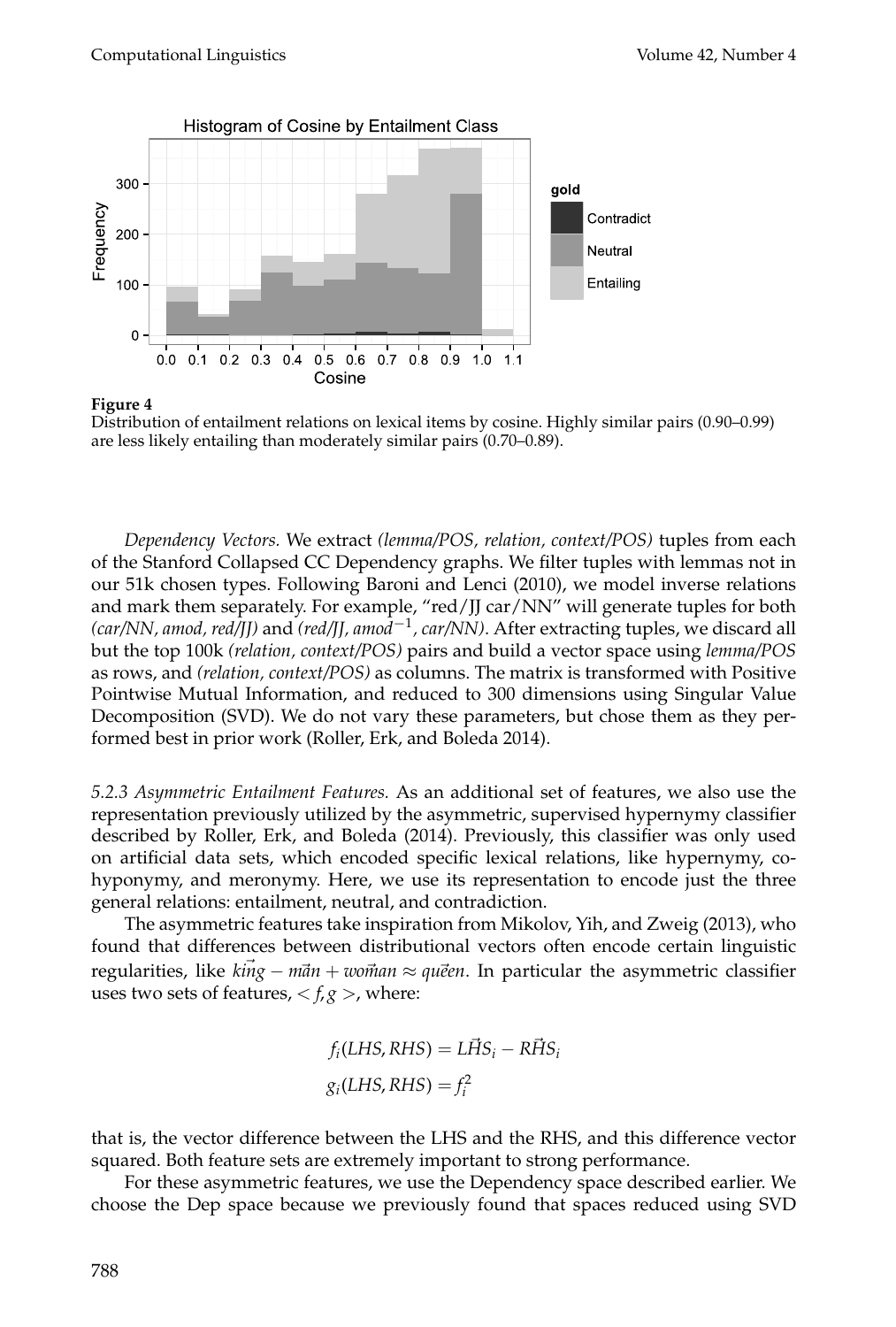outperform word embeddings generated by the Skip-gram procedure. We do not use both spaces, because of the large number of features this creates.

Recently, there has been considerable work in detecting lexical entailments using only distributional vectors. The classifiers proposed by Fu et al. (2014), Levy et al. (2015), and Kruszewski, Paperno, and Baroni (2015) could have also been used in place of these asymmetric features, but we reserve evaluations of these models for future work.

*5.2.4 Extending Lexical Entailment to Phrases.* The lexical entailment rule classifier described in previous sections is limited to only simple rules, where the LHS and RHS are both single words. Many of the rules generated by the modified Robinson resolution are actually *phrasal* rules, such as *little boy*  $\rightarrow$  *child*, or *running*  $\rightarrow$  *moving quickly*. In order to model these phrases, we use two general approaches: First, we use a state-of-the-art compositional model, in order to create vector representations of phrases, and then include the same similarity features described in the previous section. The full details of the compositional distributional model are described in Section 5.2.5.

In addition to a compositional distributional model, we also used a simple, greedy word aligner, similar to the one described by Lai and Hockenmaier (2014). This aligner works by finding the pair of words on the LHS and RHS that are most similar in a distributional space, and marking them as "aligned." The process is repeated until at least one side is completely exhausted. For example, "red truck  $\rightarrow$  big blue car," we would align "truck" with "car" first, then "red" with "blue," leaving "big" unaligned.

After performing the phrasal alignment, we compute a number of *base* features, based on the results of the alignment procedure. These include values like the length of the rule, the percent of words unaligned, and so forth. We also compute all of the same features used in the lexical entailment rule classifier (Wordform, WordNet, Distributional) and compute their min/mean/max across all the alignments. We do not include the asymmetric entailment features as the feature space then becomes extremely large. Table 2 contains a listing of all phrasal features used.

*5.2.5 Phrasal Distributional Semantics.* We build phrasal distributional space based on the practical lexical function model of Paperno, Pham, and Baroni (2014). We again use as the corpus a concatenation of BNC, ukWaC, and English Wikipedia, parsed with the Stanford CoreNLP parser. We focus on five types of dependency labels (amod, nsubj, dobj, pobj, acomp) and combine the governor and dependent words of these dependencies to form adjective–noun, subject–verb, verb–object, preposition–noun, and verb–complement phrases respectively. We only retain phrases where both the governor and the dependent are among the 50K most frequent words in the corpus, resulting in 1.9 million unique phrases. The co-occurrence counts of the 1.9 million phrases with the 20K most frequent neighbor words in a 2-word window are converted to a Positive Pointwise Mutual Information matrix, and reduced to 300 dimensions by performing SVD on a lexical space and applying the resulting representation to the phrase vectors, normalized to length 1.

Paperno, Pham, and Baroni (2014) represent a word as a vector, which represents the contexts in which the word can appear, along with a number of matrices, one for each type of dependent that the word can take. For a transitive verb like *chase*, this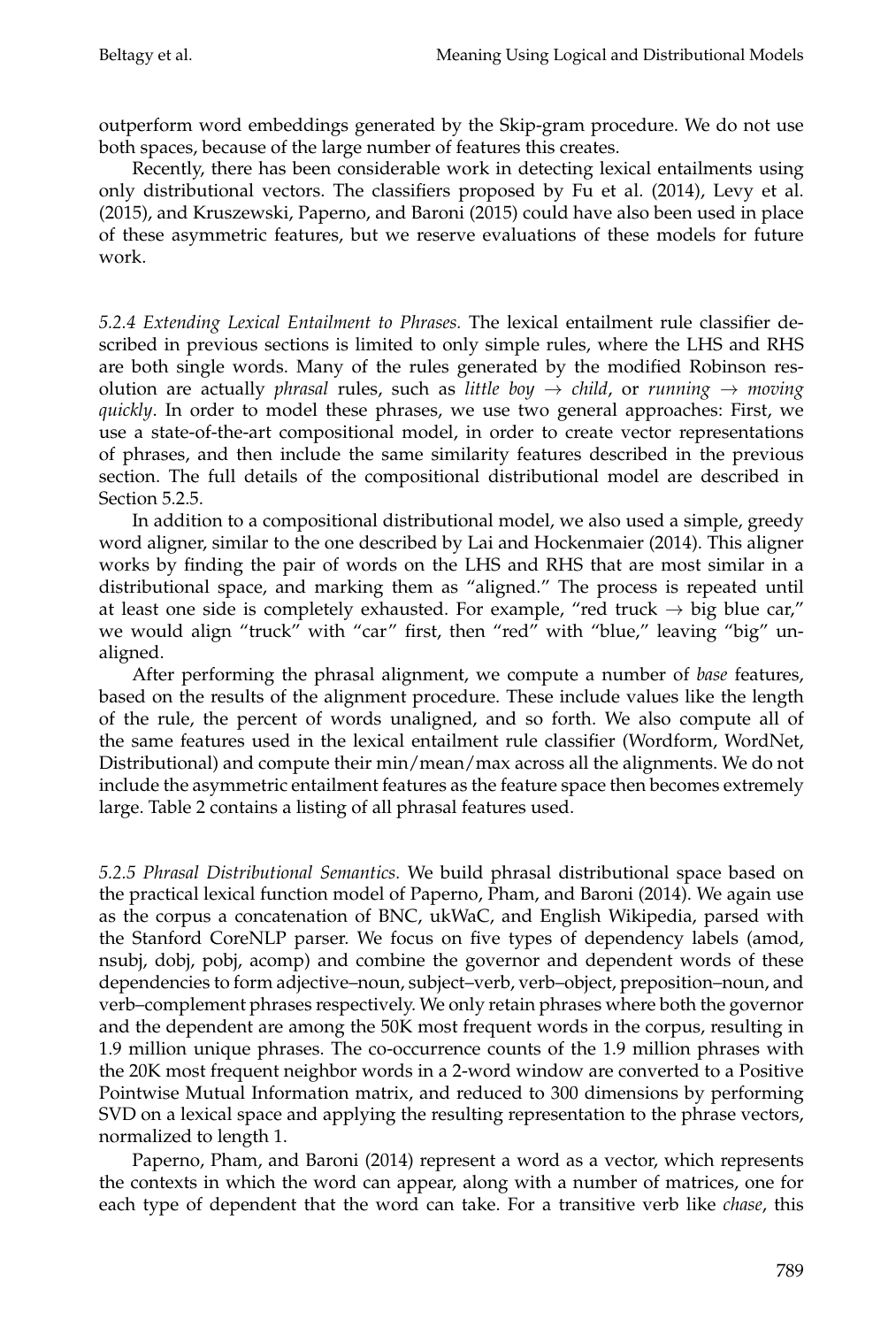Features used in the Phrasal Entailment Classifier, along with types and counts.

| Name                              | Description                                              | <b>Type</b> | #              |  |
|-----------------------------------|----------------------------------------------------------|-------------|----------------|--|
| Base                              |                                                          |             | 9              |  |
| Length                            | Length of rules                                          | Real        | 2              |  |
| Length Diff                       | Length of LHS - length of RHS                            | Real        | 1              |  |
| Aligned                           | Number of alignments                                     | Real        | 1              |  |
| Unaligned                         | Number of unaligned words on LHS, RHS                    | Real        | 2              |  |
| Pct aligned                       | Percentage of words aligned                              | Real        | 1              |  |
| Pct unaligned                     | Percentage of words unaligned on LHS, RHS                | Real        | $\overline{2}$ |  |
|                                   | Distributional features (Paperno, Pham, and Baroni 2014) |             | 16             |  |
| Cosine                            | Cosine between mean constituent vectors                  | Real        | 1              |  |
| Hist                              | Bins of cosine between mean constituent vectors          | Binary      | 12             |  |
| <b>Stats</b>                      | Min/mean/max between constituent vectors                 | Real        | 3              |  |
| Lexical features of aligned words |                                                          |             | 192            |  |
| Wordform                          | Min/mean/max of each Wordform feature                    |             | 54             |  |
| WordNet                           | Min/mean/max of each WordNet feature                     |             | 54             |  |
| Distributional                    | Min/mean/max of each Distributional feature              |             | 84             |  |

would be one matrix for subjects, and one for direct objects. The representation of the phrase *chases dog* is then

$$
\vec{chase} + \vec{chase} \times \vec{dog}
$$

where  $\times$  is matrix multiplication, and when the phrase is extended with *cat* to form *cat chases dog*, the representation is

$$
\vec{chase} + \vec{chase} \times \vec{cat} + (\vec{chase} + \vec{chase} \times \vec{dog})
$$

For verbs, the practical lexical function model trains a matrix for each of the relations *nsubj*, *dobj,* and *acomp*, for adjectives a matrix for *amod*, and for prepositions a matrix for *pobj*. For example, the *amod* matrix of the adjective "red/JJ" is trained as follows. We collect all phrases in which "red/JJ" serves as adjective modifier (assuming the number of such phrases is *N*), like "red/JJ car/NN," "red/JJ house/NN," and so on, and construct two 300  $\times$  *N* matrices  $M_{arg}$  and  $M_{ph}$ , where the *i*th column of  $M_{arg}$  is the vector of the noun modified by "red/JJ" in the *i*th phrase ( $\overrightarrow{car}$ , *house*, etc.), and the *i*th column of  $M_{ph}$  is the vector of phrase *i* minus the vector of "red/JJ" ( $\text{red car} - \text{red}$ ,  $\text{red}$  house  $-\text{red}$ , etc.), normalized to length 1. Then the *amod* matrix  $red^{\Box$ (*amod*)  $\in R^{300\times300}$  of "red/JJ" can be computed via ridge regression. Given trained matrices, we compute the composition vectors by applying the functions recursively starting from the lowest dependency.

As discussed earlier, some of the logical rules from Section 5.1 need to be split into multiple rules. We use the dependency parse to split long rules by iteratively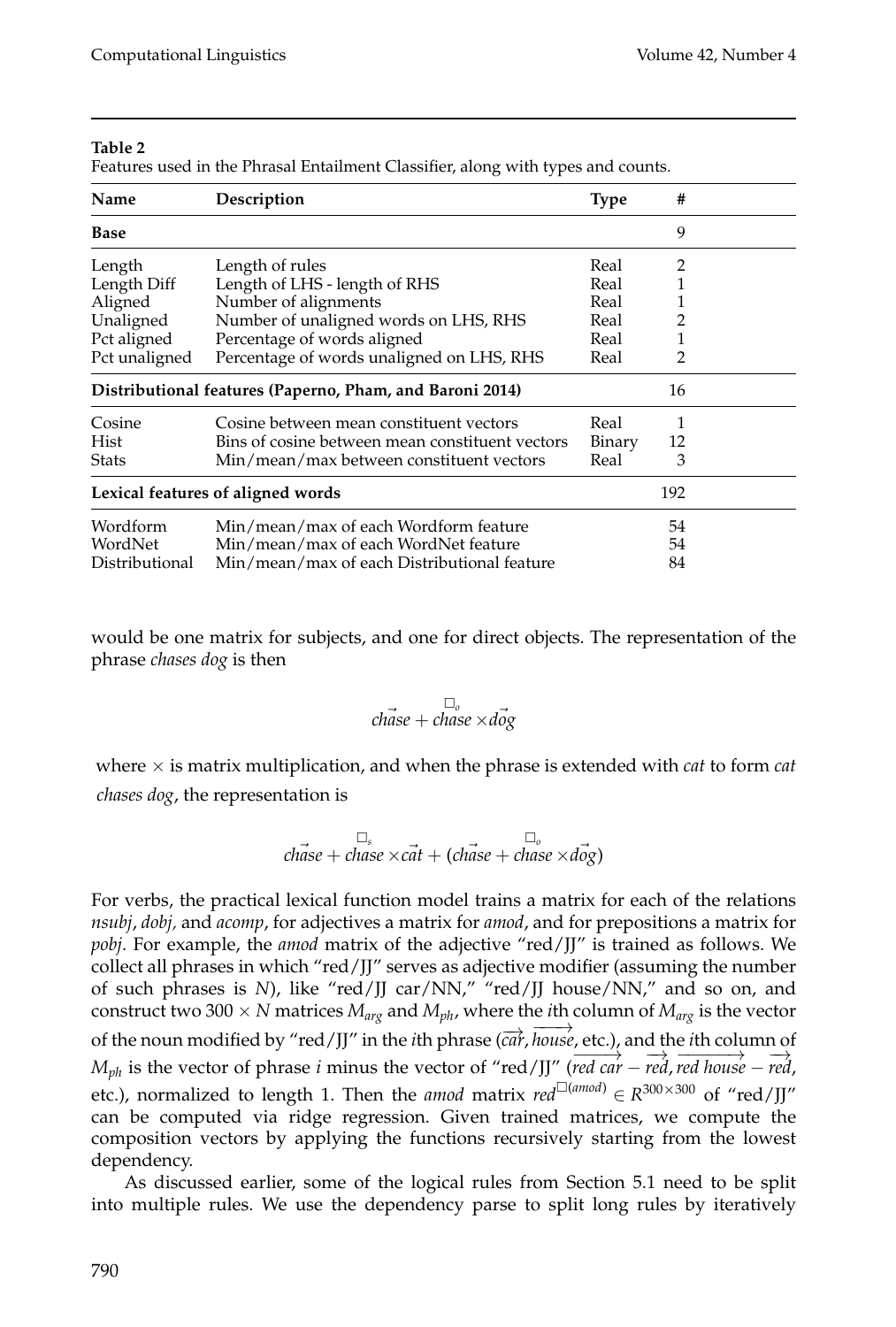searching for the highest nodes in the dependency tree that occur in the logical rule, and identifying the logical rule words that are its descendants in phrases that the practical lexical functional model can handle. After splitting, we perform greedy alignment on phrasal vectors to pair up rule parts. Similar to Section 5.2.4, we iteratively identify the pair of phrasal vectors on the LHS and RHS that have the highest cosine similarity until one side has no more phrases.

# **5.3 Precompiled Rules**

The second group of rules is collected from existing databases. We collect rules from WordNet (Princeton University 2010) and the paraphrase collection PPDB (Ganitkevitch, Van Durme, and Callison-Burch 2013). We use simple string matching to find the set of rules that are relevant to a given text/query pair *T* and *H*. If the left-hand side of a rule is a substring of *T* and the right-hand is a substring of *H*, the rule is added, and likewise for rules with LHS in *H* and RHS in *T*. Rules that go from *H* to *T* are important in case *T* and *H* are negated (e.g., *T*: *No ogre likes a princess, H: No ogre loves a princess).* The rule needed is *love*  $\Rightarrow$  *like,* which goes from *H* to *T*.

*WordNet.* WordNet (Princeton University 2010) is a lexical database of words grouped into sets of synonyms. In addition to grouping synonyms, it lists semantic relations connecting groups. We represent the information on WordNet as "hard" logical rules. The semantic relations we use are:

- Synonymy:  $\forall x$ . *man*(*x*) ⇔ *guy*(*x*)
- $Hypernymy: \forall x. car(x) \Rightarrow vehicle(x)$
- **•** Antonymy:  $\forall x$ . *tall*(*x*) ⇔ ¬*short*(*x*)

One advantage of using logic is that it is a powerful representation that can effectively represent these different semantic relations.

*Paraphrase Collections.* Paraphrase collections are precompiled sets of rules (e.g., *a person riding a bike*  $\Rightarrow$  *a biker*). We translate paraphrase collections, in this case PPDB (Ganitkevitch, Van Durme, and Callison-Burch 2013), to logical rules. We use the Lexical, One-To-Many, and Phrasal sections of the XL version of PPDB.

We use a simple rule-based approach to translate natural-language rules to logic. First, we can make the assumption that the translation of a PPDB rule is going to be a conjunction of positive atoms. PPDB does contain some rules that are centrally about negation, such as *deselected* ⇒ *not selected*, but we skip those as the logical form analysis already handles negation. As always, we want to include in *KB* only rules pertaining to a particular text/query pair *T* and *H*. Say *LHS*  $\Rightarrow$  *RHS* is a rule such that *LHS* is a substring of *T* and *RHS* is a substring of *H*. Then each word in *LHS* gets represented by a unary predicate applied to a variable, and likewise for *RHS*—note that we can expect the same predicates to appear in the logical forms  $L(T)$  and  $L(H)$  of the text and query. For example, if the rule is *a person riding a bike*  $\Rightarrow$  *a biker*, then we obtain the atoms *person*(*p*), *riding*(*r*), and *bike*(*b*) for the *LHS*, with variables *p*,*r*, *b*. We then add Boxer meta-predicates to the logical form for *LHS*, and likewise for *RHS*. Say that *L*(*T*) includes *person*(*A*) ∧ *ride*(*B*) ∧ *bike*(*C*) ∧ *agent*(*B*, *A*) ∧ *patient*(*B*,*C*) for constants *A*, *B*, and *C*, then we extend the logical form for *LHS* with *agent*( $r$ ,  $p$ )  $\land$  *patient*( $r$ ,  $b$ ). We proceed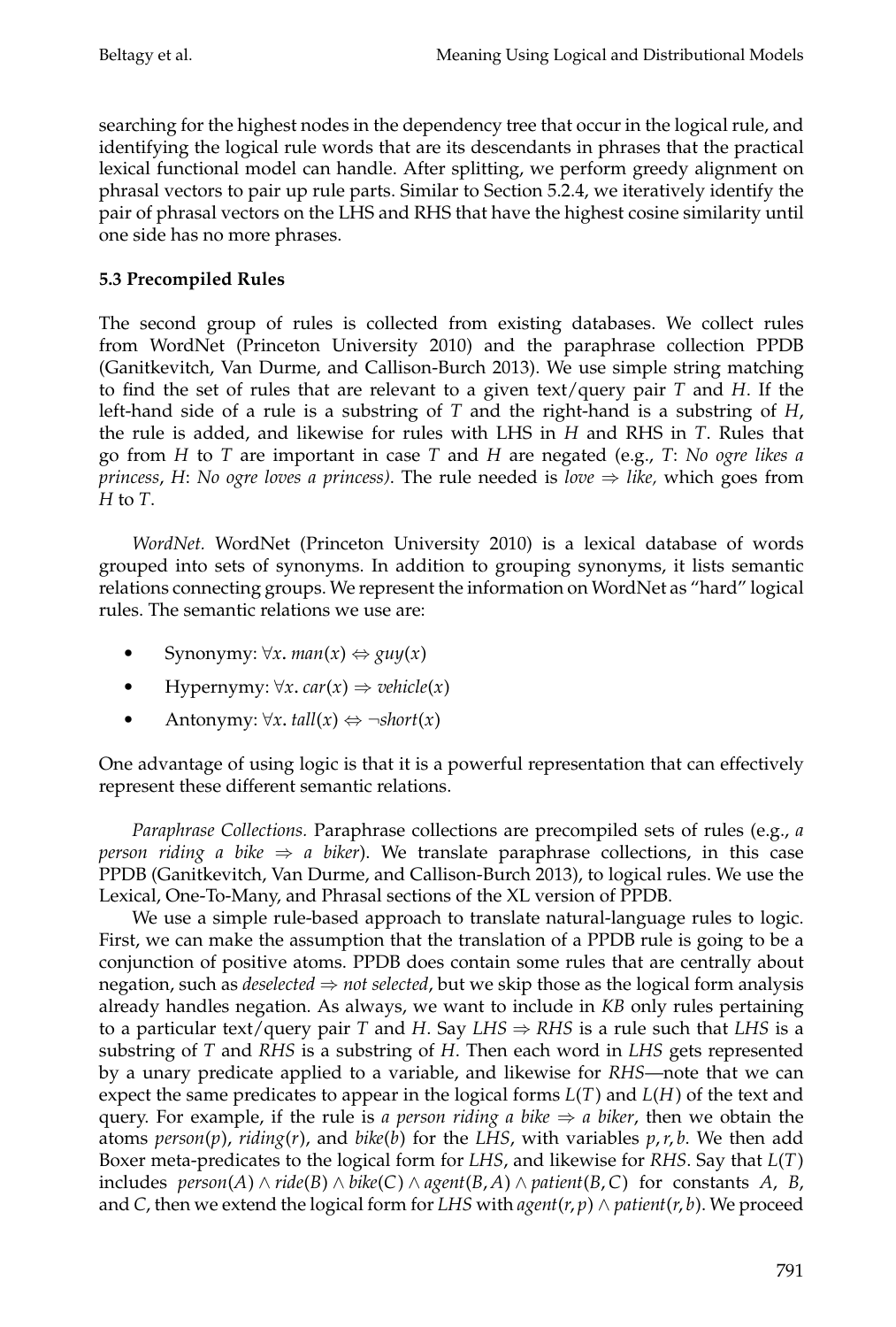analogously for *RHS*. This gives us the logical forms:  $L(LHS) = person(p) \land agent(r, p) \land$ *riding*(*r*) ∧ *patient*(*r*, *b*) ∧ *bike*(*b*) and *L*(*RHS*) = *biker*(*k*).

The next step is to bind the variables in *L*(*LHS*) to those in *L*(*RHS*). In the example above, the variable  $k$  in the *RHS* should be matched with the variable  $p$  in the *LHS*. We determine these bindings using a simple rule-based approach: We manually define paraphrase rule **templates** for PPDB, which specify variable bindings. A rule template is conditioned on the part-of-speech tags of the words involved. In our example it is  $N_1V_2N_3 \Rightarrow N_1$ , which binds the variables of the first *N* on the left to the first N on the right, unifying the variables  $p$  and  $k$ . The final paraphrase *rule is:*  $\forall p, r, b$ . *person*(*p*) ∧ *agent*(*r*, *p*) ∧ *riding*(*r*) ∧ *patient*(*r*, *b*) ∧ *bike*(*b*)  $\Rightarrow$  *biker*(*p*). In case some variables in the *RHS* remain unbound, they are existentially quantified (e.g., ∀*p*. *pizza*(*p*) ⇒ ∃*q*. *slice*(*p*) ∧ *of*(*p*, *q*) ∧ *pizza*(*q*)).

Each PPDB rule comes with a set of similarity scores that we need to map to a single MLN weight. We use the simple log-linear equation suggested by Ganitkevitch, Van Durme, and Callison-Burch (2013) to map the scores into a single value:

$$
weight(r) = -\sum_{i=1}^{N} \lambda_i \log \varphi_i \tag{6}
$$

where *r* is the rule, *N* is number of the similarity scores provided for the rule *r*,  $\varphi_i$  is the value of the *i*th score, and  $\lambda_i$  is its scaling factor. For simplicity, following Ganitkevitch, Van Durme, and Callison-Burch, we set all  $\lambda_i$  to 1. To map this weight to a final MLN rule weight, we use the weight-learning method discussed in Section 6.3.

*Handcoded Rules.* We also add a few handcoded rules to the *KB* that we do not get from other resources. For the SICK data set, we only add several lexical rules where one side of the rule is the word *nobody*, for example, *nobody*  $\Leftrightarrow \neg$  *somebody* and *nobody* ⇔ ¬ *person*.

#### **6. Probabilistic Logical Inference**

We now turn to the last of the three main components of our system, probabilistic logical inference. MLN inference is usually intractable, and using MLN implementations "out of the box" does not work for our application. This section discusses an MLN implementation that supports complex queries and uses the CWA to decrease problem size, hence making inference more efficient. Finally, this section discusses a simple weightlearning scheme to learn global scaling factors for weighted rules in *KB* from different sources.

# **6.1 Complex Formulas as Queries**

Current implementations of MLNs like Alchemy (Kok et al. 2005) do not allow queries to be complex formulas; they can only calculate probabilities of ground atoms. This section discusses an inference algorithm for arbitrary query formulas.

*The Standard Work-Around.* Although current MLN implementations can only calculate probabilities of ground atoms, they can be used to calculate the probability of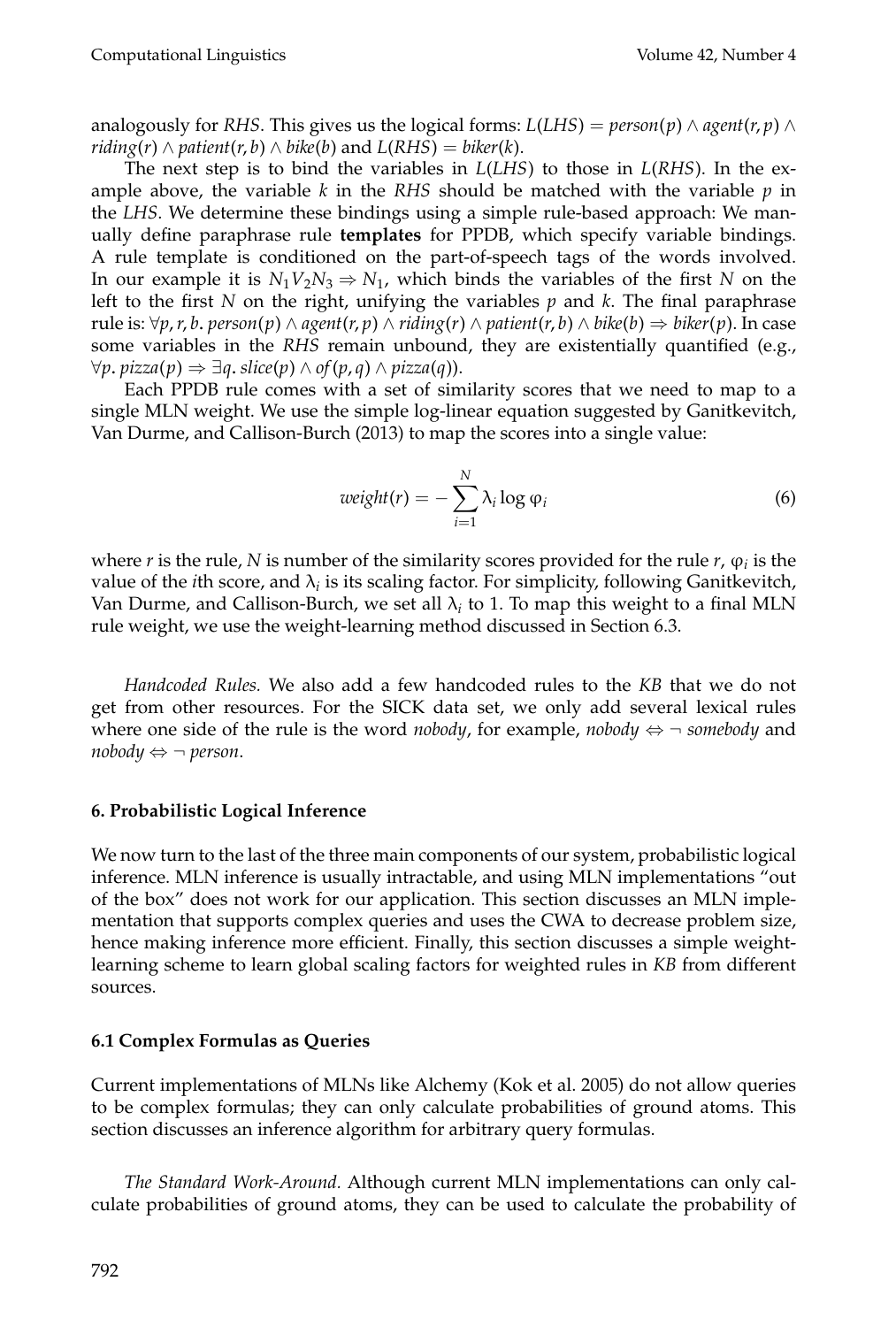a complex formula through a simple work-around. The complex query formula *H* is added to the MLN using the hard formula

$$
H \Leftrightarrow result(D) \mid \infty \tag{7}
$$

where *result*(*D*) is a new ground atom that is not used anywhere else in the MLN. Then, inference is run to calculate the probability of *result*(*D*), which is equal to the probability of the formula *H*. However, this approach can be very inefficient for the most common form of queries, which are existentially quantified queries, for example:

$$
H: \exists x, y, z. \text{ ogre}(x) \land \text{ agent}(y, x) \land \text{love}(y) \land \text{ patient}(y, z) \land \text{ princes}(z)
$$
 (8)

Grounding of the backward direction of the double-implication is very problematic because the existentially quantified formula is replaced with a large disjunction over all possible combinations of constants for variables  $x, y$ , and  $z$  (Gogate and Domingos 2011). Converting this disjunction to clausal form becomes increasingly intractable as the number of variables and constants grow.

*New Inference Method.* Instead, we propose an inference algorithm to directly calculate the probability of complex query formulas. In MLNs, the probability of a formula is the sum of the probabilities of the possible worlds that satisfy it. Gogate and Domingos (2011) show that to calculate the probability of a formula *H* given a probabilistic knowledge base *KB*, it is enough to compute the partition function *Z* of *KB* with and without *H* added as a hard formula:

$$
P(H \mid KB) = \frac{Z(KB \cup \{(H, \infty)\})}{Z(KB)}
$$
\n(9)

Therefore, all we need is an appropriate algorithm to estimate the partition function *Z* of a Markov network. Then, we construct two ground networks, one with the query and one without, and estimate their *Z*s using that estimator. The ratio between the two *Z*s is the probability of *H*.

We use SampleSearch (Gogate and Dechter 2011) to estimate the partition function. SampleSearch is an importance sampling algorithm that has been shown to be effective when there is a mix of probabilistic and deterministic (hard) constraints, a fundamental property of the inference problems we address. Importance sampling in general is problematic in the presence of determinism, because many of the generated samples violate the deterministic constraints, and they are rejected. Instead, SampleSearch uses a base sampler to generate samples and then uses a backtracking search with a SAT solver to modify the generated sample if it violates the deterministic constraints. We use an implementation of SampleSearch that uses a generalized belief propagation algorithm called Iterative Join-Graph Propagation (Dechter, Kask, and Mateescu 2002) as a base sampler. This version is available online (Gogate 2014).

For cases like the example *H* in Equation (8), we need to avoid generating a large disjunction because of the existentially quantified variables. So we replace *H* with its negation  $\neg H$ , replacing the existential quantifiers with universals, which are easier to ground and perform inference upon. Finally, we compute the probability of the query  $P(H) = 1 - P(\neg H)$ . Note that replacing *H* with  $\neg H$  cannot make inference with the standard work-around faster, because with  $\neg H$ , the direction  $\neg H ⇒ result(D)$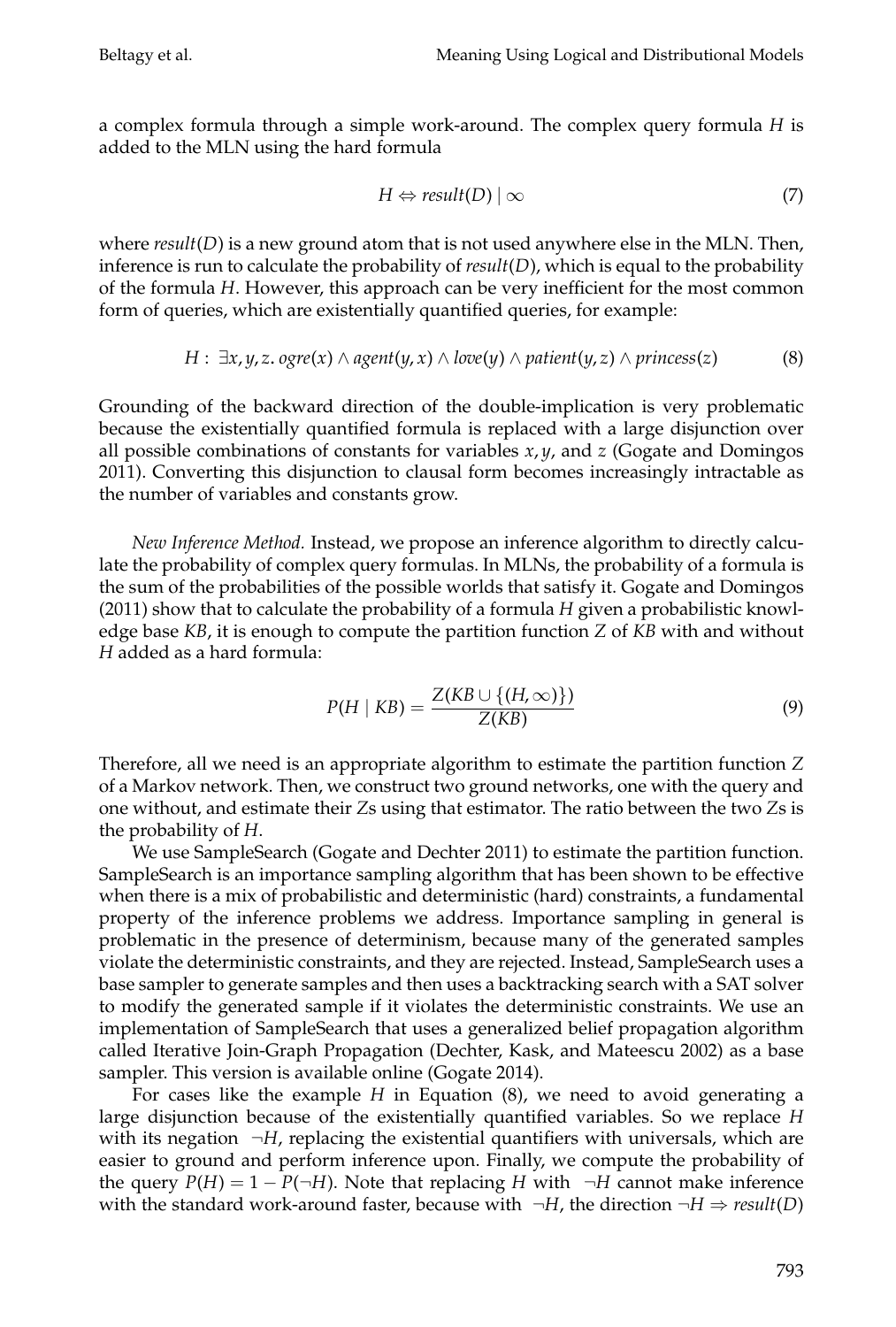suffers from the same problem of existential quantifiers that we previously had with  $H \Leftarrow \text{result}(D).$ 

## **6.2 Inference Optimization Using the Closed-World Assumption**

This section explains why our MLN inference problems are computationally difficult, and then explains how the CWA can be used to reduce the problem size and speed up inference. For more details, see Beltagy and Mooney (2014).

In the inference problems we address, formulas are typically long, especially the query *H*. The number of ground clauses of a first-order formula is exponential in the number of variables in the formula; it is  $O(c^v)$ , where *c* is the number of constants in the domain and  $v$  is the number of variables in the formula. For a moderately long formula, the number of resulting ground clauses is infeasible to process.

We have argued in Section 4.3 that for probabilistic inference problems based on natural language text/query pairs, it makes sense to make the closed-world assumption: If we want to know if the query is true in the situation or setting laid out in the text, we should take as false anything not said in the text. In our probabilistic setting, the CWA amounts to giving low prior probabilities to all ground atoms unless they can be inferred from the text and knowledge base. However, we found that a large fraction of the ground atoms cannot be inferred from the text and knowledge base, and their probabilities remain very low. As an approximation, we can assume that this small probability is exactly zero and these ground atoms are false, without significantly affecting the probability of the query. This will remove a large number of the ground atoms, which will dramatically decrease the size of the ground network and speed up inference.

We assume that all ground atoms are false by default unless they can be inferred from the text and the knowledge base *T* ∧ *KB*. For example:

> *T* : *ogre*(*O*) ∧ *agent*(*S*, *O*) ∧ *snore*(*S*)  $KB: \forall x. \text{ ogre}(x) \Rightarrow \text{monster}(x)$ *H* :  $∃x, y$ *. monster*(*x*) ∧ *agent*(*y*, *x*) ∧ *snore*(*y*)

Ground atoms {*ogre*(*O*),*snore*(*S*), *agent*(*S*, *O*)} are not false because they can be inferred from *T*. Ground atom *monster*(*O*) is also not false because it can be inferred from *T*  $\wedge$  *KB*. All other ground atoms are false.

Here is an example of how this simplifies the query *H*. *H* is equivalent to a disjunction of all its possible groundings: *H* : (*monster*(*O*)  $\land$  *agent*(*S*, *O*)  $\land$ *snore*(*S*)) ∨ (*monster*(*O*) ∧ *agent*(*O*, *O*) ∧ *snore*(*O*)) ∨ (*monster*(*S*) ∧ *agent*(*O*, *S*) ∧ *snore*(*O*)) ∨ (*monster*(*S*) ∧ *agent*(*S*, *S*) ∧ *snore*(*S*)). Setting all ground atoms to false except the inferred ones, then simplifying the expression, we obtain:  $H$ : *monster*(*O*)  $\wedge$  $agent(S, O) \land snore(S)$ . Notice that most ground clauses of *H* are removed because they are false. We are left just with the ground clauses that potentially have a non-zero probability. Dropping all false ground clauses leaves an exponentially smaller number of ground clauses in the ground network. Even though the inference problem remains exponential in principle, the problem is much smaller in practice, such that inference becomes feasible. In our experiments with the SICK data set, the number of ground clauses for the query ranges from 0 to 19,209 with mean 6. This shows that the CWA effectively reduces the number of ground clauses for the query from millions (or even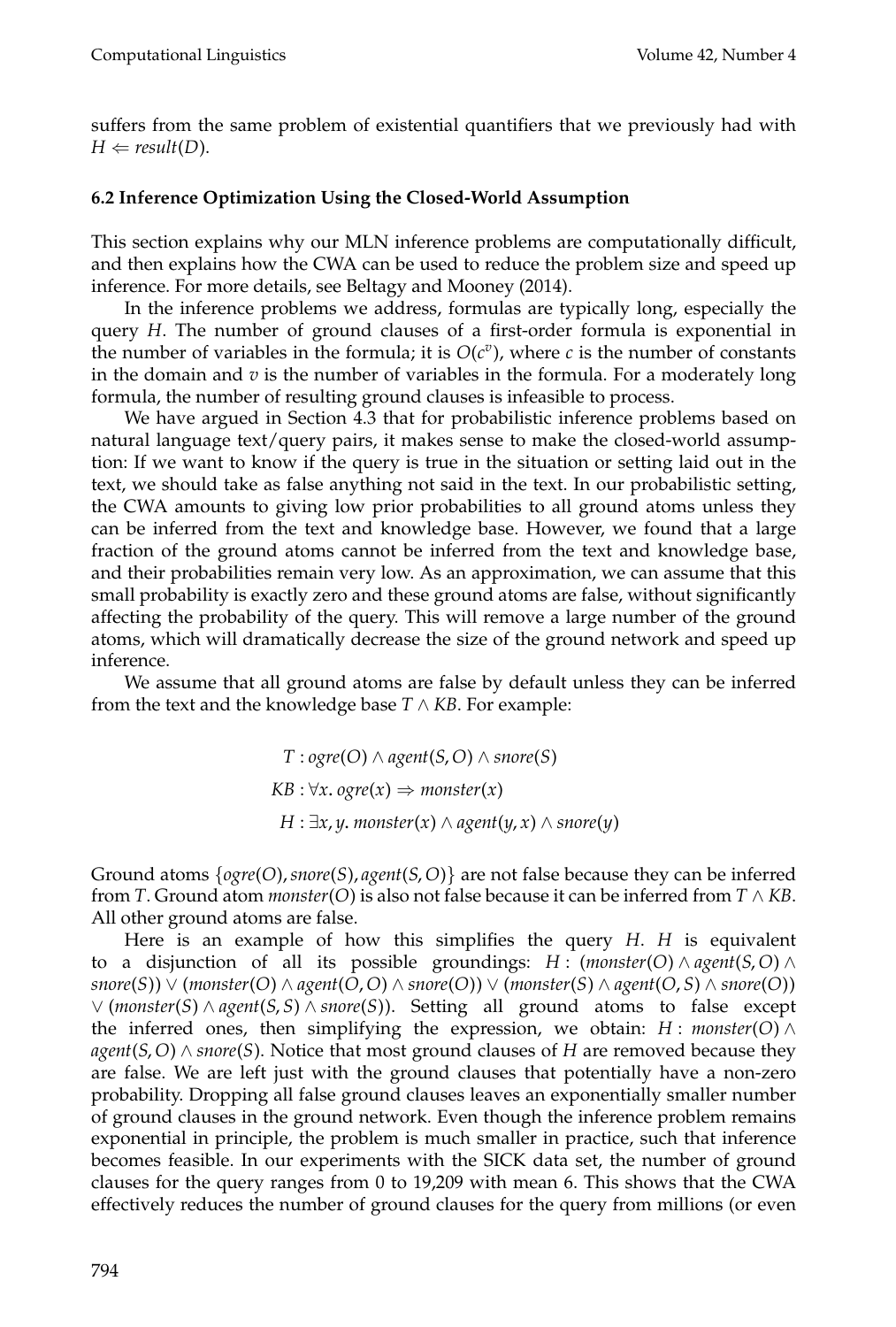billions) to a manageable number. With the CWA, the average number of inferrable ground atoms (ignoring ground atoms from the text) ranges from 0 to 245 with an average of 18.

# **6.3 Weight Learning**

We use weighted rules from different sources, both PPDB weights (Section 5.3) and the confidence of the entailments rule classifier (Section 5.2). These weights are not necessarily on the same scale—for example, one source could produce systematically larger weights than the other. To map them into uniform weights that can be used within an MLN, we use weight learning. Similar to the work of Zirn et al. (2011), we learn a single mapping parameter for each source of rules that functions as a scaling factor:

$$
MLNweight = scalingFactor \times ruleWeight
$$
 (10)

We use a simple grid search to learn the scaling factors that optimize performance on the RTE training data.

Assuming that all rule weights are in  $[0, 1]$  (this is the case for classification confidence scores, and PPDB weights can be scaled), we also try the following mapping:

$$
MLNweight = scalingFactor \times \log(\frac{ruleWeight}{1 - ruleWeight})
$$
\n(11)

This function assures that for an MLN with a single rule *LHS*  $\Rightarrow$  *RHS* | *MLNweight*, it is the case that  $P(RHS|LHS) = ruleWeight$ , given that *scalingFactor* = 1.

# **7. Evaluation**

This section evaluates our system. First, we evaluate several lexical and phrasal distributional systems on the rules that we collected using modified Robinson resolution. This includes an in-depth analysis of different types of distributional information within the entailment rule classifier. Second, we use the best configuration we find in the first step as a knowledge base and evaluate our system on the RTE task using the SICK data set.

The SICK data set, which is described in Section 2, consists of 5,000 pairs for training and 4,927 for testing. Pairs are annotated for RTE and STS tasks. We use the RTE annotations of the data set.

# **7.1 Evaluating the Entailment Rule Classifier**

The entailment rule classifier described in Section 5.2 constitutes a large portion of the full system's end-to-end performance, but consists of many different feature sets providing different kinds of information. In this section, we thoroughly evaluate the entailment rule classifier, both quantitatively and qualitatively, to identify the individual and holistic value of each feature set and systematic patterns. However, this evaluation may also be used as a framework by future lexical semantics research to see its value in end-to-end textual entailment systems. For example, we could have also included features corresponding to the many measures of distributional inclusion that were developed to predict hypernymy (Weeds, Weir, and McCarthy 2004;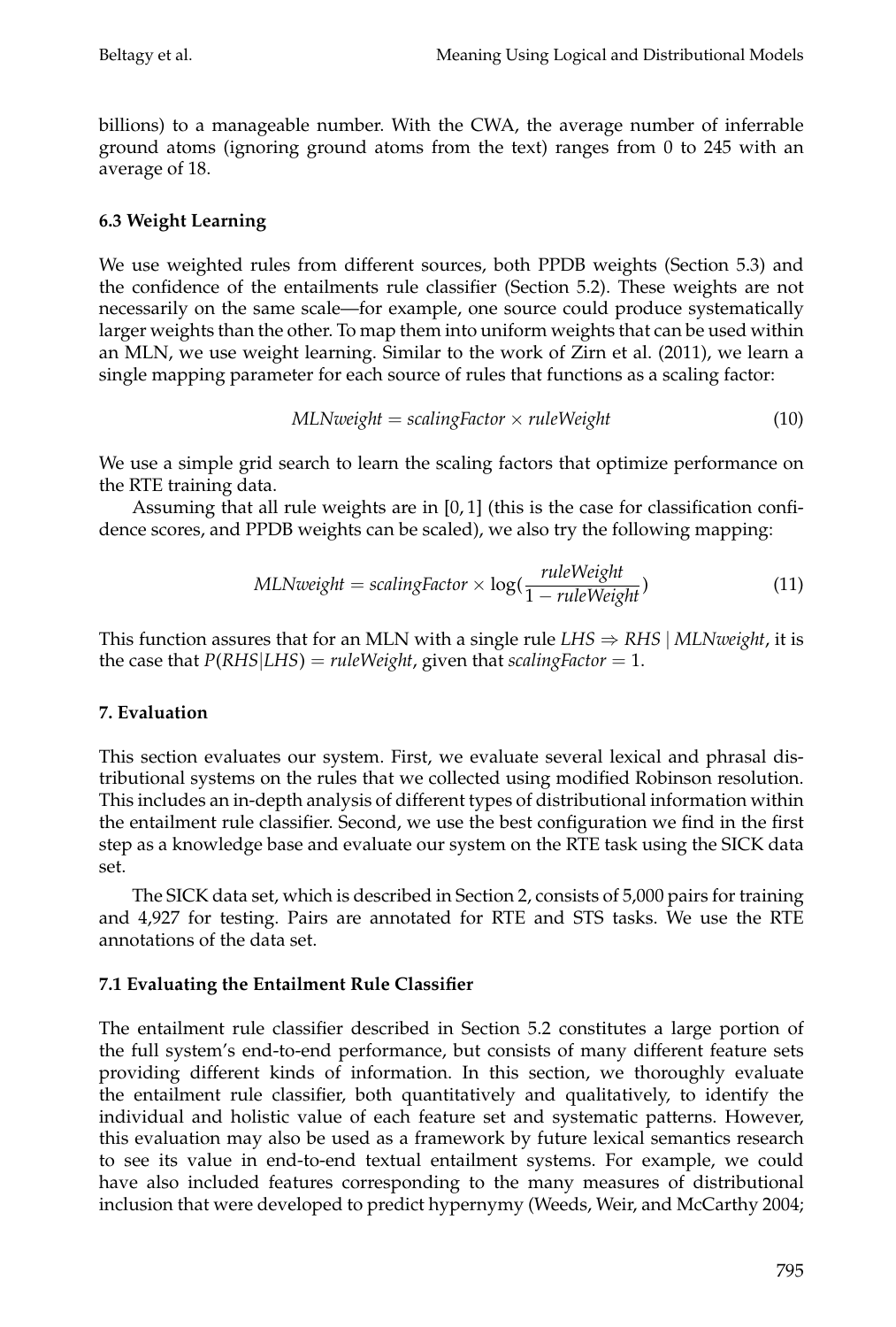Kotlerman et al. 2010; Lenci and Benotto 2012; Santus 2013), or other supervised lexical entailment classifiers (Baroni et al. 2012; Fu et al. 2014; Weeds et al. 2014; Levy et al. 2015; Kruszewski, Paperno, and Baroni 2015).

Evaluation is broken into four parts: first, we overview performance of the entire entailment rule classifier on all rules, both lexical and phrasal. We then break down these results into performance on only lexical rules and only phrasal rules. Finally, we look at only the asymmetric features to address concerns raised by Levy et al. (2015). In all sections, we evaluate the lexical rule classifier on its ability to generalize to new word pairs, as well as the full system's performance when the entailment rule classifier is used as the *only* source of knowledge.

Overall, we find that distributional semantics is of vital importance to the lexical rule classifier and the end-to-end system, especially when word relations are not explicitly found in WordNet. The introduction of syntactic distributional spaces and *cosine binning* are especially valuable, and greatly improve performance over our own prior work. Contrary to Levy et al., we find the asymmetric features provide better detection of hypernymy over memorizing of prototypical hypernyms, but the prototype vectors better capture examples which occur very often in the data; explicitly using both does best. Finally, we find, to our surprise, that a state-of-the-art compositional distributional method (Paperno, Pham, and Baroni 2014) yields disappointing performance on phrasal entailment detection, though it does successfully identify non-entailments deriving from changing prepositions or semantic roles.

*7.1.1 Experimental Set-up.* We use the gold standard annotations described in Section 5.1. We perform 10-fold cross-validation on the annotated training set, using the same folds in all settings. Because some RTE sentence pairs require multiple lexical rules, we ensure that cross-validation folds are stratified across the sentences, so that the same sentence cannot appear in both training and testing. We use a Logistic Regression classifier with an L2 regularizer.<sup>6</sup> Because we perform three-way classification, we train models using one-vs-all.

Performance is measured in two main metrics. *Intrinsic accuracy* measures how the classifier performs in the cross-validation setting on the training data. This corresponds to treating lexical and phrasal entailment as a basic supervised learning problem. **RTE accuracy** is accuracy on the end task of textual entailment using the predictions of the entailment rule classifier. For RTE accuracy, the predictions of the entailment rule classifier were used as the only knowledge base in the RTE system. RTE training accuracy uses the predictions from the cross-validation experiment, and for RTE test accuracy the entailment rule classifier was trained on the whole training set.

*7.1.2 Overall Lexical and Phrasal Entailment Evaluation.* Table 3 shows the results of the Entailment experiments on all rules, both lexical and phrasal. In order to give bounds on our system's performance, we present baseline score (entailment rule classifier always predicts non-entailing) and ceiling score (entailment rule classifier always predicts gold standard annotation).

The ceiling score (entailment rule classifier always predicts gold standard annotation) does not achieve perfect performance. This is because of a number of different

<sup>6</sup> We experimented with multiple classifiers, including Logistic Regression, Decision Trees, and SVMs (with polynomial, RBF, and linear kernels). We found that linear classifiers performed best, and chose Logistic Regression, because it was used in Roller, Erk, and Boleda (2014) and Lai and Hockenmaier (2014).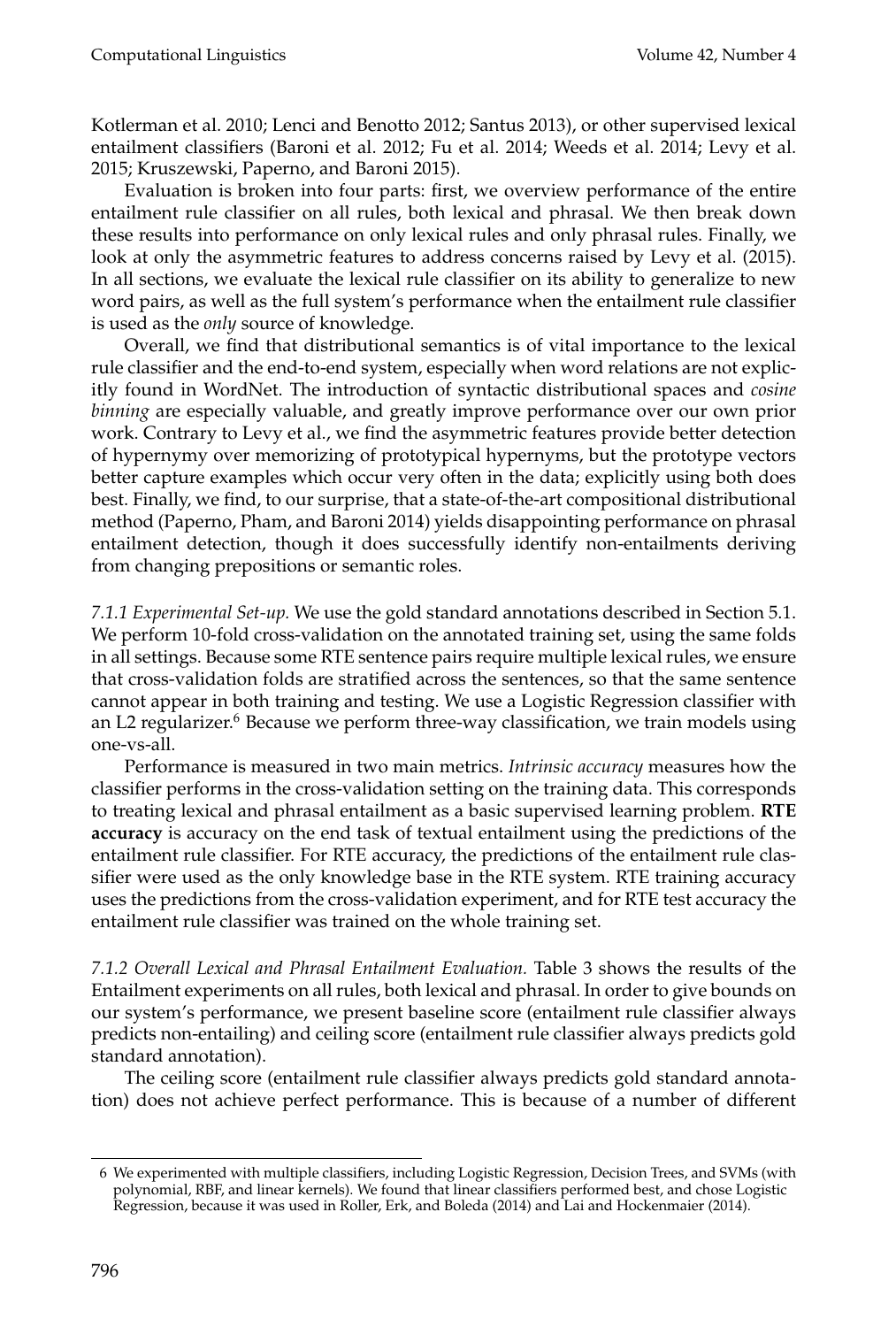| <b>Feature set</b>        | <b>Intrinsic</b> | <b>RTE Train</b> | <b>RTE Test</b> |
|---------------------------|------------------|------------------|-----------------|
| Always guess neutral      | 64.3             | 73.9             | 73.3            |
| Gold standard annotations | 100.0            | 95.0             | 95.5            |
| Base only                 | 64.3             | 73.8             | 73.4            |
| Wordform only             | 67.3             | 77.0             | 76.7            |
| WordNet only              | 75.1             | 81.9             | 81.3            |
| Dist (Lexical) only       | 71.5             | 78.7             | 77.7            |
| Dist (Phrasal) only       | 66.9             | 75.9             | 75.1            |
| Asym only                 | 70.1             | 77.3             | 77.2            |
| All features              | 79.9             | 84.0             | 83.0            |

Cross-validation accuracy on entailment on all rules.

issues including misparses, imperfect rules generated by the modified Robinson resolution, a few system inference timeouts, and various idiosyncrasies of the SICK data set.

Another point to note is that WordNet is by far the strongest set of features for the task. This is unsurprising, as synonymy and hypernymy information from WordNet gives nearly perfect information for much of the task. There are some exceptions, such as *woman*  $\rightarrow$  *man*, or *black*  $\rightarrow$  *white*, which WordNet lists as antonyms, but which are not considered contradictions in the SICK data set (e.g., "T: A man is cutting a tomato" and "H: A woman is cutting a tomato" is not a contradiction). However, even though WordNet has extremely high coverage on this particular data set, it still is far from exhaustive: About a quarter of the rules have at least one pair of words for which WordNet relations could not be determined.

The lexical distributional features do surprisingly well on the task, obtaining a test accuracy of 77.7 (Table 3). This indicates that, even with *only* distributional similarity, we do well enough to score in the upper half of systems in the original SemEval shared task, where the median test accuracy of all teams was 77.1 (Marelli et al. 2014a). Two components were critical to the increased performance over our own prior work: first, the use of multiple distributional spaces (one topical, one syntactic); second, the binning of cosine values. When using only the BoW cosine similarity as a feature, the classifier actually performs *below* baseline (50.0 intrinsic accuracy [IA]; compare to Table 4). Similarly, only using syntactic cosine similarity as a feature also performs poorly (47.2 IA). However adding binning to either improves performance (64.3 and 64.7 for BoW and Dep), and adding binning to both improves it further (68.8 IA, as reported in Table 4).

The phrasal distributional similarity features, which are based on the state-of-theart Paperno, Pham, and Baroni (2014) compositional vector space, perform somewhat disappointingly on the task. We discuss possible reasons for this below in Section 7.1.4.

We also note that the Basic Alignment features and WordForm features (described in Tables 1 and 2) do not do particularly well on their own. This is encouraging, as it means the data set cannot be handled by simply expecting the same words to appear on the LHS and RHS. Finally, we note that the features are highly complementary, and the combination of all features gives a substantial boost to performance.

*7.1.3 Evaluating the Lexical Entailment Rule Classifier.* Table 4 shows performance of the classifier on *only* the lexical rules, which have single words on the LHS and RHS. In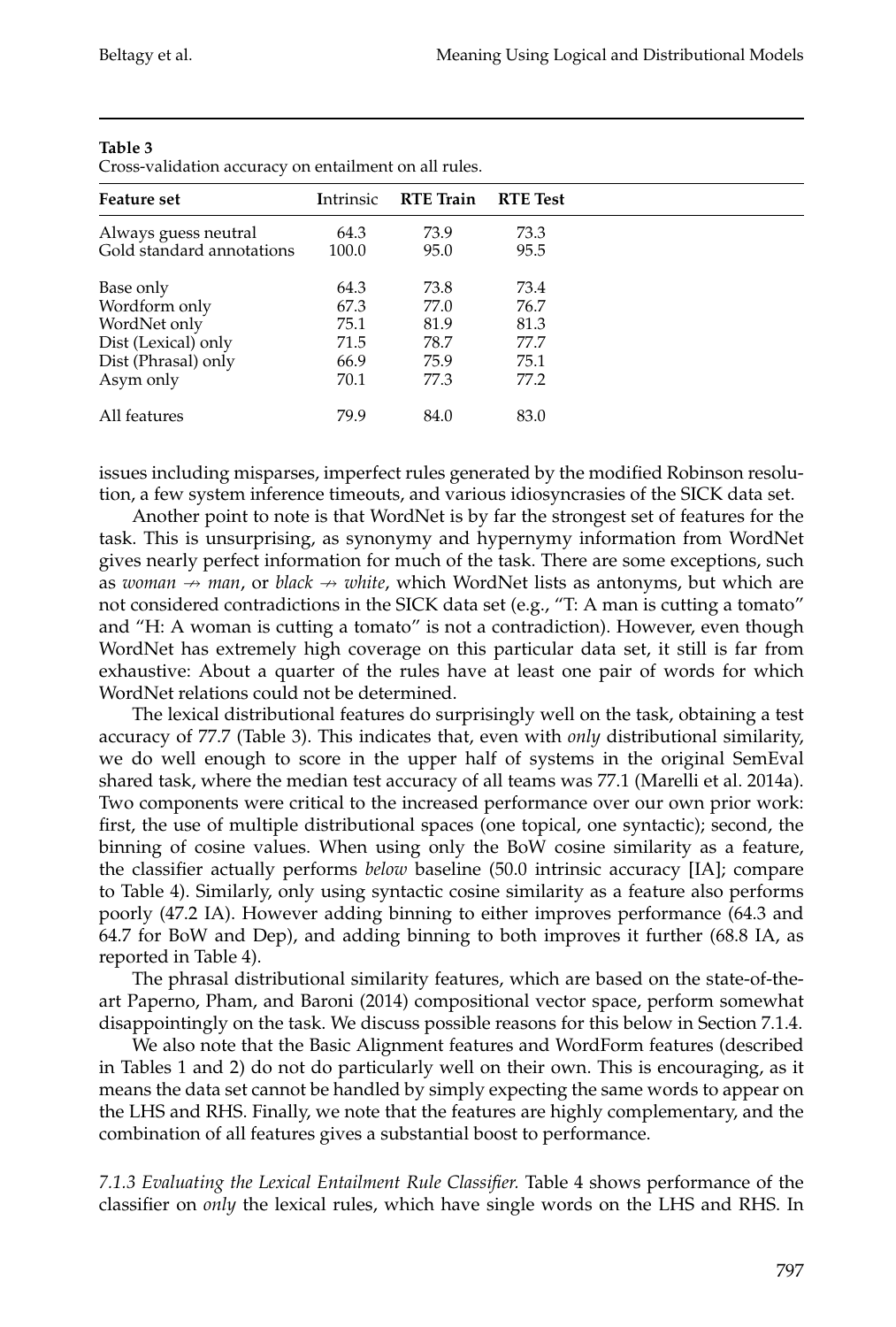| <b>Feature set</b>        | Intrinsic | <b>RTE</b> Train | <b>RTE</b> Test |  |
|---------------------------|-----------|------------------|-----------------|--|
| Always guess neutral      | 56.6      | 69.4             | 69.3            |  |
| Gold standard annotations | 100.0     | 93.2             | 94.6            |  |
| Wordform only             | 57.4      | 70.4             | 70.9            |  |
| WordNet only              | 79.1      | 83.1             | 84.2            |  |
| Dist (Lexical) only       | 68.8      | 76.3             | 76.7            |  |
| Asym only                 | 76.8      | 78.3             | 79.2            |  |
| All features              | 84.6      | 82.7             | 83.8            |  |

Cross-validation accuracy on entailment on lexical rules only.

these experiments we use the same procedure as before, but omit the phrasal rules from the data set. On the RTE tasks, we compute accuracy over only the SICK pairs that require at least one lexical rule. Note that a new ceiling score is needed, as some rules require both lexical and phrasal predictions, but we do not predict any phrasal rules.

Again we see that WordNet features have the highest contribution. Distributional rules still perform better than the baseline, but the gap between distributional features and WordNet is much more apparent. Perhaps most encouraging is the very high performance of the Asymmetric features: by themselves, they perform substantially better than just the distributional features. We investigate this further below in Section 7.1.5.

As with the entire data set, we once again see that all the features are highly complementary, and intrinsic accuracy is greatly improved by using all the features together. It may be surprising that these significant gains in intrinsic accuracy do not translate to improvements on the RTE tasks; in fact, there is a minor drop from using all features compared to only using WordNet. This most likely depends on *which* pairs the system gets right or wrong. For sentences involving multiple lexical rules, errors become disproportionately costly. As such, the high-precision WordNet predictions are slightly better on the RTE task.

In a qualitative analysis comparing a classifier with only cosine distributional features to a classifier with the full feature set, we found that, as expected, the distributional features miss many hypernyms and falsely classify many co-hyponyms as entailing: We manually analyzed a sample of 170 pairs that the distributional classifier falsely classifies as entailing. Of these, 67 were co-hyponyms (39%), 33 were antonyms (19%), and 32 were context-specific pairs like *stir/fry*. On the other hand, most (87%) cases of entailment that the distributional classifier detects but the all-features classifier misses are word pairs that have no link in WordNet. These pairs include *note*  $\rightarrow$  *paper*, *swimmer*  $\rightarrow$  *racer*, *eat*  $\rightarrow$  *bite*, and *stand*  $\rightarrow$  *wait*.

*7.1.4 Evaluating the Phrasal Entailment Rule Classifier.* Table 5 shows performance when looking at only the phrasal rules. As with the evaluation of lexical rules, we evaluate the RTE tasks only on sentence pairs that use phrasal rules, and do not provide any lexical inferences. As such, the ceiling score must again be recomputed.

We first notice that the phrasal subset is generally harder than the lexical subset: none of the feature sets on their own provide dramatic improvements over the baseline, or come particularly close to the ceiling score. On the other hand, using all features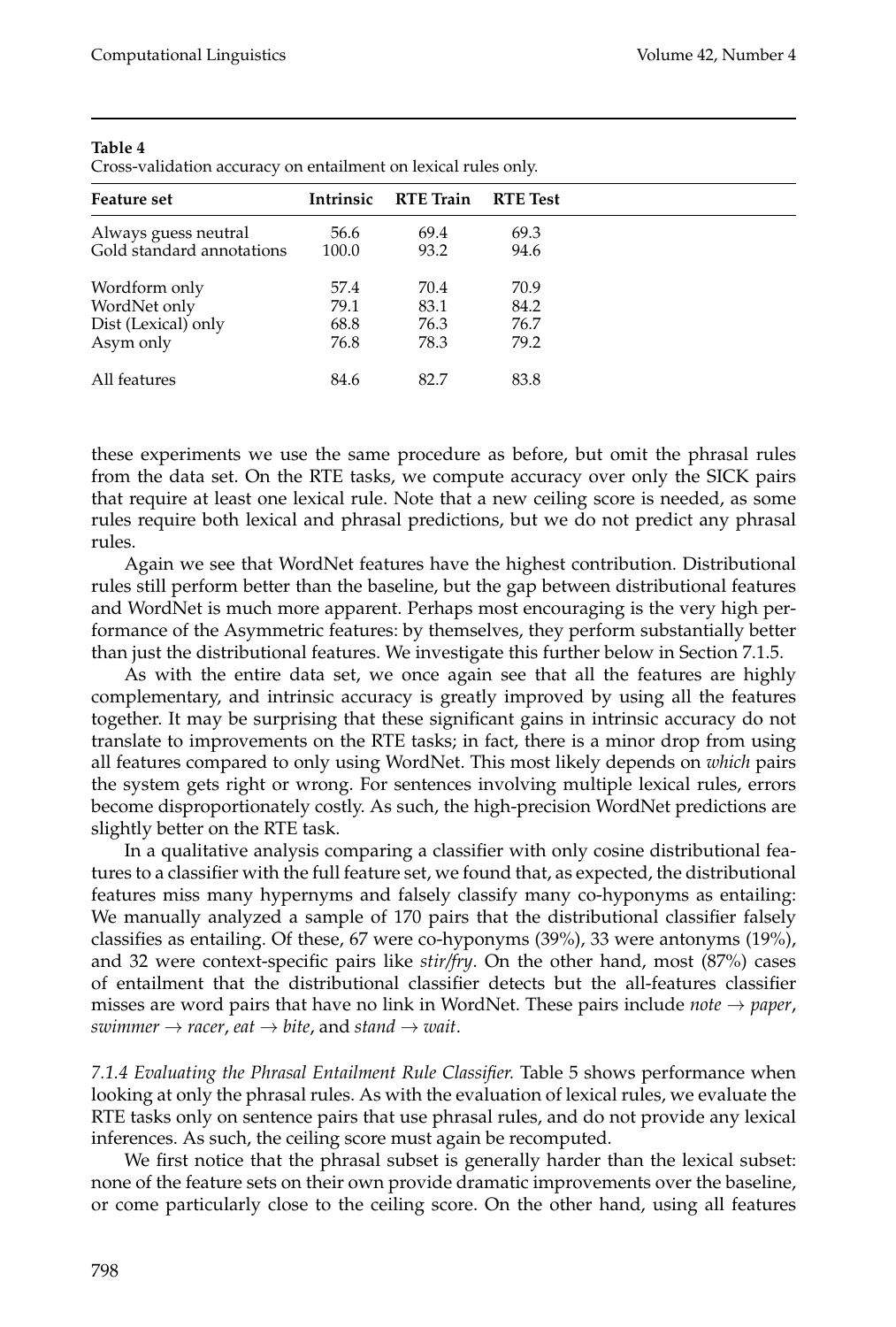| <b>Feature set</b>        | Intrinsic | <b>RTE</b> Train | <b>RTE</b> Test |
|---------------------------|-----------|------------------|-----------------|
| Always guess neutral      | 67.8      | 72.5             | 72.7            |
| Gold standard annotations | 100.0     | 91.9             | 92.8            |
| Base only                 | 68.3      | 73.3             | 73.6            |
| Wordform only             | 72.5      | 77.1             | 77.1            |
| WordNet only              | 73.9      | 78.3             | 77.7            |
| Dist (Lexical) only       | 72.9      | 77.0             | 76.5            |
| Dist (Phrasal) only       | 71.9      | 75.7             | 75.3            |
| All features              | 77.8      | 79.7             | 78.8            |

Cross-validation accuracy on entailment on phrasal rules only.

together does better than any of the feature groups by themselves, indicating again that the feature groups are highly complementary.

Distributional features perform rather close to the Wordform features, suggesting that possibly the Distributional features may simply be proxies for the *same lemma* and *same POS* features. A qualitative analysis comparing the predictions of Wordform and Distributional features shows otherwise though: the Wordform features are best at correctly identifying non-entailing phrases (higher precision), and the distributional features are best at correctly identifying entailing phrases (higher recall).

As with the full data set, we see that the features based on Paperno, Pham, and Baroni do not perform as well as just the alignment-based distributional lexical features; in fact, they do not perform even as well as features that make predictions using only Wordform features. We qualitatively compare the Paperno, Pham, and Baroni features (or phrasal features for short) to the features based on word similarity of greedily aligned words (or alignment features). We generally find the phrase features are much more likely to predict neutral, and the alignment-based features are much more likely to predict entailing. In particular, the phrasal vectors seem to be much better at capturing non-entailment based on differences in prepositions (*walk inside building*  $\rightarrow$  *walk outside building*), additional modifiers on the RHS (*man*  $\rightarrow$  *old man*, *room*  $\rightarrow$  *darkened room*), and changing semantic roles (*man eats near kitten*  $\rightarrow$  *kitten eats*). Surprisingly, we found the lexical distributional features were better at capturing complex paraphrases, such as *teenage* → *in teens*, *ride bike* → *biker*, or *young lady* → *teenage girl*.

*7.1.5 Evaluating the Asymmetric Classifier.* Levy et al. (2015) show several experiments suggesting that asymmetric classifiers do not perform better at the task of identifying hypernyms than when the RHS vectors alone are used as features. That is, they find that the asymmetric classifier and variants frequently learn to identify prototypical hypernyms rather than the hypernymy relation itself. We look at our data in the light of the Levy et al. study, particularly as none of the entailment problem sets used by Levy et al. were derived from an existing RTE data set.

In a qualitative analysis comparing the predictions of a classifier using only Asymmetric features with a classifier using only cosine similarity, we found that the Asymmetric classifier does substantially better at distinguishing hypernymy from cohyponymy. This is what we had hoped to find, as we had previously found an Asymmetric classifier to perform well at identifying hypernymy in other data (Roller, Erk,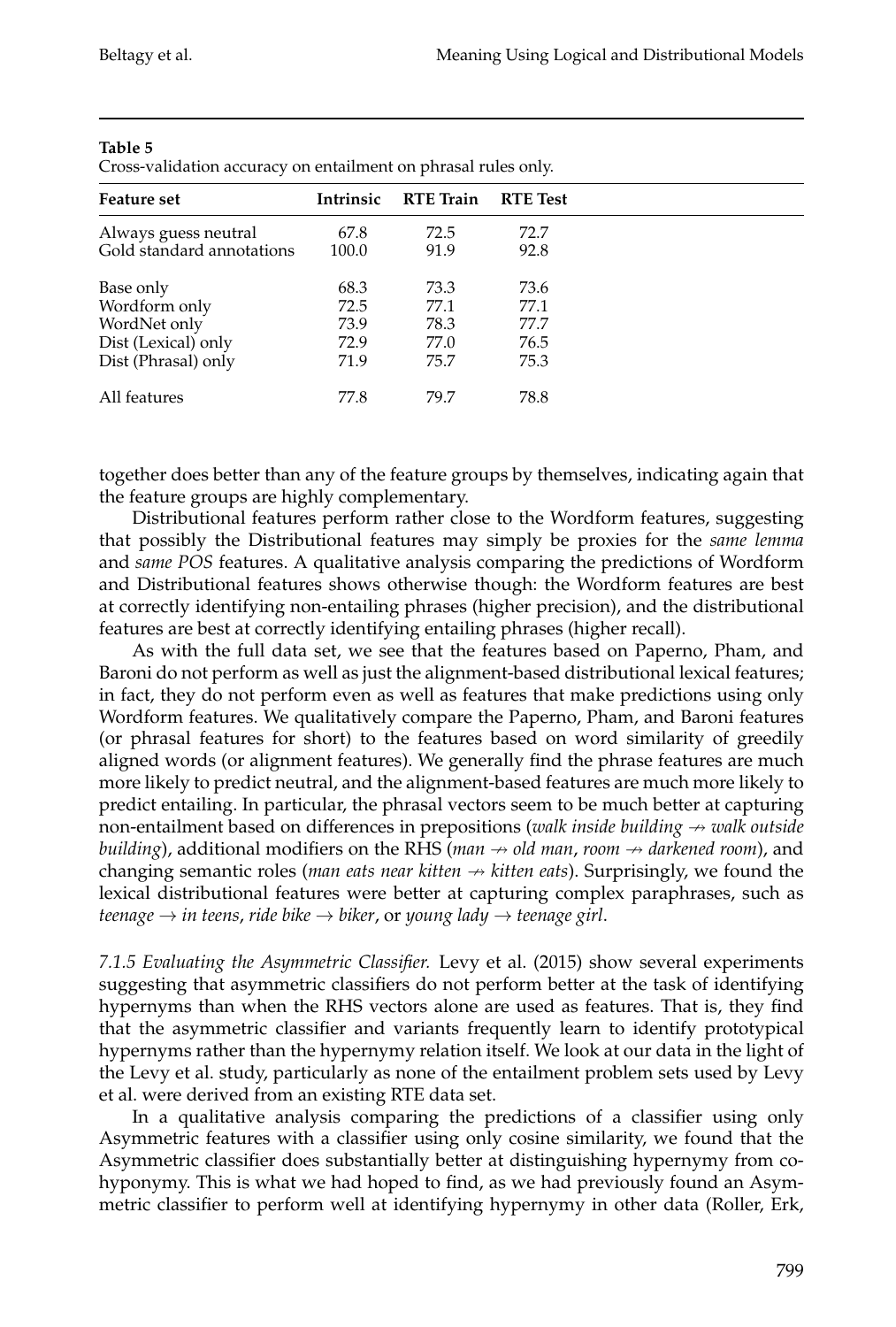and Boleda 2014), and cosine is known to heavily favor co-hyponymy (Baroni and Lenci 2011). However, we also find that cosine features are better at discovering synonymy, and that Asymmetric frequently mistakes antonymy as an entailing. We did a quantitative analysis comparing the predictions of a classifier using only Asymmetric features to a classifier that tries to learn typical hyponyms or hypernyms by using only the LHS vectors, or the RHS vectors, or both. Table 6 shows the results of these experiments.

Counter to the main findings of Levy et al. (2015), we find that there is at least some learning of the entailment relationship by the asymmetric classifier (particularly on the intrinsic evaluation), as opposed to the prototypical hypernym hypothesis. We believe this is because the data set is too varied to allow the classifier to learn what an entailing RHS looks like. Indeed, a qualitative analysis shows that the asymmetric features successfully predict many hypernyms that RHS vectors miss. On the other hand, the RHS do manage to capture particular semantic classes, especially on words that appear many times in the data set, like *cut, slice, man, cliff,* and *weight*.

The classifier given both the LHS and RHS vectors dramatically outperforms its components: It is given freedom to nearly memorize rules that appear commonly in the data. Still, using all three sets of features (Asym + LHS + RHS) is most powerful by a substantial margin. This feature set is able to capture the frequently occurring items, while also allowing some power to generalize to novel entailments. For example, by using all three we are able to capture some additional hypernyms (*beer*  $\rightarrow$  *drink*, *pistol*  $\rightarrow$  *gun*) and synonyms (*couch*  $\rightarrow$  *sofa*, *throw*  $\rightarrow$ , *hurl*), as well as some more difficult entailments (*hand*  $\rightarrow$  *arm*, *young*  $\rightarrow$  *little*).

Still, there are many ways our lexical classifier could be improved, even using all of the features in the system. In particular, it seems to do particularly poorly on antonyms  $(\textit{strike} \rightarrow \textit{miss})$ , and items that require additional world knowledge (*surfer*  $\rightarrow$  *man*). It also occasionally misclassifies some co-hyponyms (*trumpet*  $\rightarrow$  *guitar*) or gets the entailment direction wrong (*toy*  $\rightarrow$  *ball*).

# **7.2 RTE Task Evaluation**

This section evaluates different components of the system, and finds a configuration of our system that achieves state-of-the-art results on the SICK RTE data set.

We evaluate the following system components. The component **logic** is our basic MLN-based logic system that computes two inference probabilities (Section 4.1). This

| Cross-validation accuracy on entailment on lexical rules for Asym evaluation. |                      |                      |                      |  |  |
|-------------------------------------------------------------------------------|----------------------|----------------------|----------------------|--|--|
| <b>Feature set</b>                                                            | Intrinsic            | <b>RTE Train</b>     | <b>RTE</b> Test      |  |  |
| Always guess neutral<br>Gold standard annotations                             | 56.6<br>100.0        | 69.4<br>93.2         | 69.3<br>94.6         |  |  |
| Asym only                                                                     | 76.8                 | 78.3                 | 79.2                 |  |  |
| LHS only<br>RHS only<br>$LHS + RHS$                                           | 65.4<br>73.2<br>76.4 | 73.8<br>78.6<br>79.8 | 73.5<br>79.9<br>80.6 |  |  |
| $Asym + LHS + RHS$                                                            | 81.4                 | 81.4                 | 82.6                 |  |  |

**Table 6**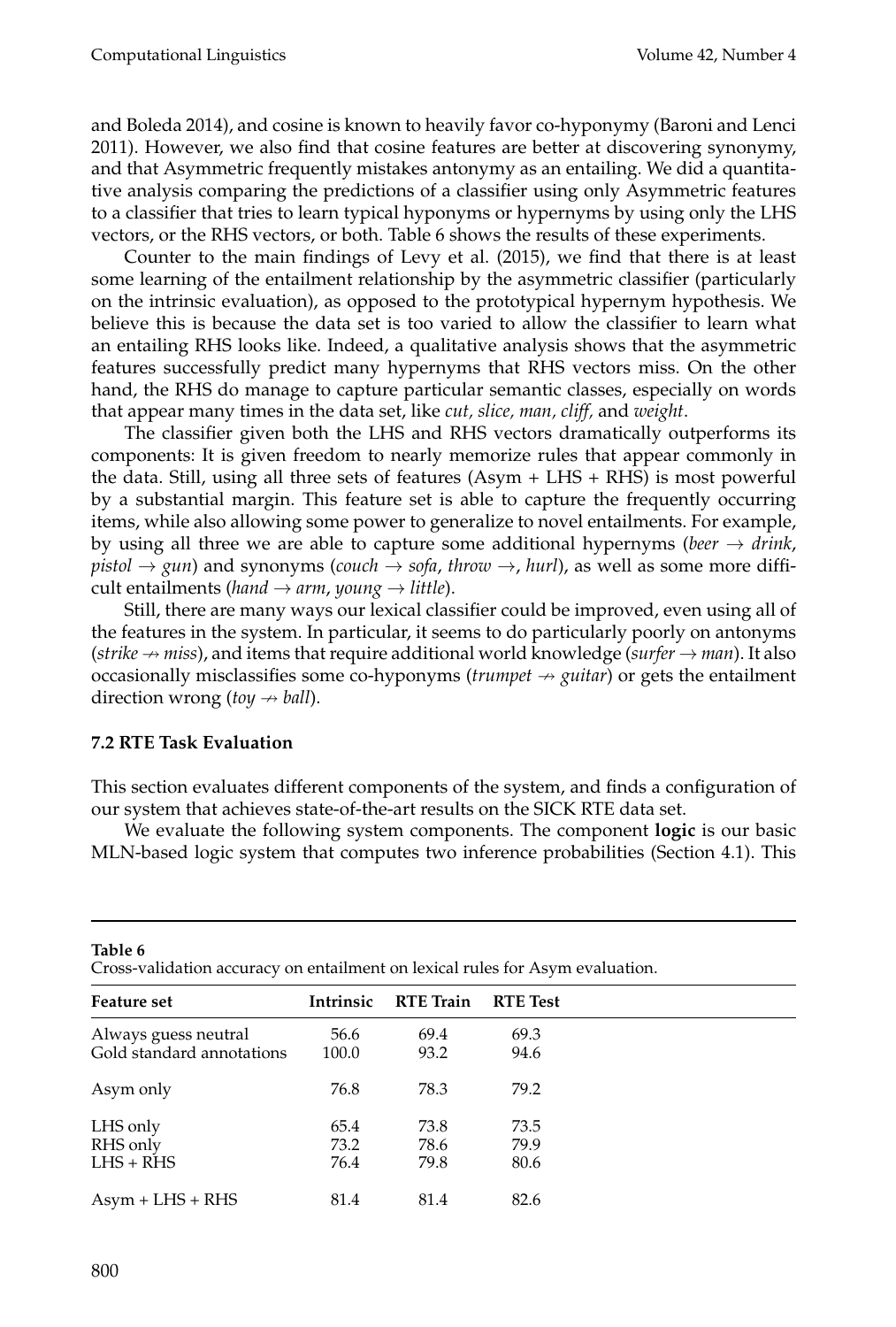includes the changes to the logical form to handle the domain closure assumption (Section 4.2), the inference algorithm for query formulas (Section 6.1), and the inference optimization (Section 6.2). The component **cws** deals with the problem that the closed-world assumption raises for negation in the hypothesis (Section 4.3), and **coref** is coreference resolution to identify contradictions (Section 4.4). The component **multiparse** signals the use of two parsers, the top C&C parse and the top EasyCCG parse (Section 4.5).

The remaining components add entailment rules. The component **eclassif** adds the rules from the best performing entailment rule classifier trained in Section 7.1. This is the system with all features included. The **ppdb** component adds rules from PPDB paraphrase collection (Section 5.3). The **wlearn** component learns a scaling factor for **ppdb** rules, and another scaling factor for the **eclassif** rules that maps the classification confidence scores to MLN weights (Section 6.3). Without weight learning, the scaling factor for **ppdb** is set to 1, and all **eclassif** rules are used as hard rules (infinite weight). The **wlearn log** component is similar to **wlearn** but uses Equation (11), which first transforms a rule weight to its log odds. The **wn** component adds rules from WordNet (Section 5.3). In addition, we have a few **handcoded** rules (Section 5.3). Like **wn**, the components **hyp** and **mem** repeat information that is used as features for entailment rules classification but is not always picked up by the classifier. As the classifier sometimes misses hypernyms, **hyp** marks all hypernymy rules as entailing (so this component is subsumed by **wn**), as well as all rules where the left-hand side and the right-hand side are the same. (The latter step becomes necessary after splitting long rules derived by our modified Robinson resolution; some of the pieces may have equal left-hand and right-hand sides.) The **mem** component memorizes all entailing rules seen in the training set of **eclassif**.

Sometimes inference takes a long time, so we set a 2-minute timeout for each inference run. If inference does not finish processing within the time limit, we terminate the process and return an error code. About 1% of the data set times out.

*7.2.1 Ablation Experiment without eclassif.* Because **eclassif** has the most impact on the system's accuracy, and when enabled suppresses the contribution of the other components, we evaluate the other components first without **eclassif**. In the following section, we add the **eclassif** rules. Table 7 summarizes the results of this experiment. The results show that each component plays a role in improving the system accuracy. Our best accuracy without **eclassif** is 80.4%. Without handling the problem of negated hypotheses (logic alone),  $P(\neg H|T)$  is almost always 1 and this additional inference becomes useless, resulting in an inability to distinguish between neutral and contradiction. Adding **cwa** significantly improves accuracy because the resulting system has  $P(\neg H|T)$  equal to 1 only for contradictions.

Each rule set (**ppdb**, **wn**, **handcoded**) improves accuracy by reducing the number of false negatives. We also note that applying weight learning (**wlearn**) to find a global scaling factor for PPDB rules makes them more useful. The learned scaling factor is 3.0. When the knowledge base is lacking other sources, weight learning assigns a high scaling factor to PPDB, giving it more influence throughout. When **eclassif** is added in the following section, weight learning assigns PPDB a low scaling factor because **eclassif** already includes a large set of useful rules, such that only the highest weighted PPDB rules contribute significantly to the final inference.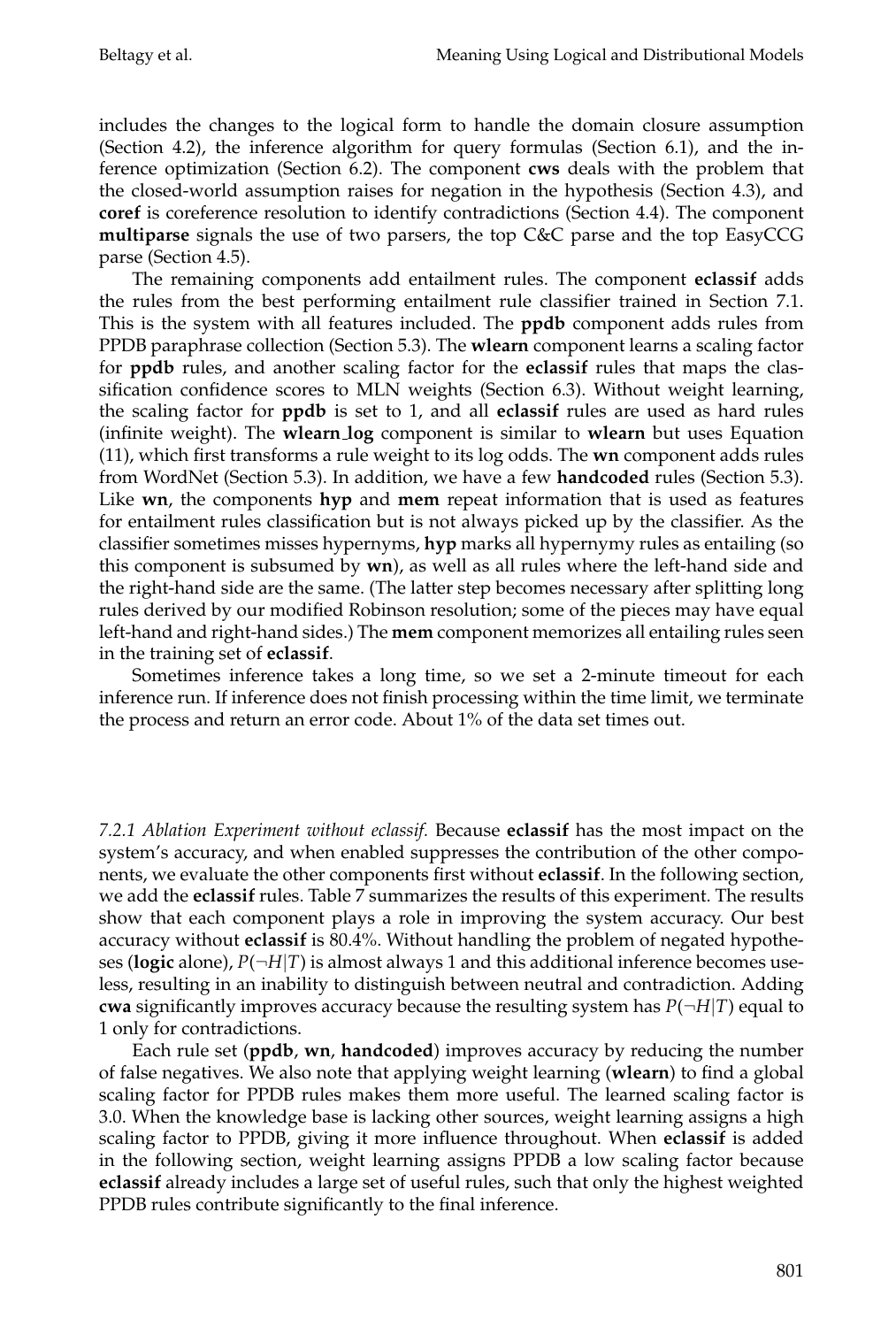| Abiation experiment for the system components without eclassit.           |            |           |  |  |
|---------------------------------------------------------------------------|------------|-----------|--|--|
| <b>Components Enabled</b>                                                 | Train Acc. | Test Acc. |  |  |
| logic                                                                     | 63.2       | 63.5      |  |  |
| + cwa                                                                     | 72.1       | 71.7      |  |  |
| $+ cwa + coref$                                                           | 73.8       | 73.4      |  |  |
| $+$ cwa $+$ coref $+$ ppdb                                                | 75.3       | 74.8      |  |  |
| $+$ cwa $+$ coref $+$ ppdb $+$ wlearn                                     | 76.5       | 76.3      |  |  |
| $+ cwa + coref + ppdb + wlearn + wn$                                      | 78.8       | 78.4      |  |  |
| + cwa + coref + ppdb + wlearn + wn + handcoded                            | 79.2       | 78.8      |  |  |
| $+$ cwa $+$ coref $+$ ppdb $+$ wlearn $+$ wn $+$ handcoded $+$ multiparse | 80.8       | 80.4      |  |  |

Ablation experiment for the system components without **eclassif.**

The last component tested is the use of multiple parses (**multiparse**). Many of the false negatives are due to misparses. Using two different parses reduces the impact of the misparses, improving the system accuracy.

*7.2.2 Ablation Experiment with eclassif.* In this experiment, we first use **eclassif** as a knowledge base, then incrementally add the other system components. Table 8 summarizes the results. First, we note that adding **eclassif** to the knowledge base *KB* significantly improves the accuracy from 73.4% to 83.0%. This is higher than what **ppdb** and **wn** achieved without **eclassif**. Adding **handcoded** still improves the accuracy somewhat.

Adding **multiparse** improves accuracy, but interestingly, not as much as in the previous experiment (without **eclassif**). The improvement on the test set decreases from 1.6% to 0.7%. Therefore, the rules in **eclassif** help reduce the impact of misparses. Here is an example to show how: *T: An ogre is jumping over a wall*, *H: An ogre is jumping over the fence* which in logic are:

*T*:  $\exists x, y, z$ . *ogre*(*x*) ∧ *agent*(*y*, *x*) ∧ *jump*(*y*) ∧ *over*(*y*, *z*) ∧ *wall*(*z*)

H: 
$$
\exists x, y, z \cdot ogre(x) \land agent(y, x) \land jump(y) \land over(y) \land patient(y, z) \land wall(z)
$$

#### **Table 8**

Ablation experiment for the system components with **eclassif**, and the best performing configuration.

| <b>Components Enabled</b>                                   | Train Acc. | Test Acc. |
|-------------------------------------------------------------|------------|-----------|
| $logic + cwa + coref$                                       | 73.8       | 73.4      |
| $logic + cwa + coref + eclassif$                            | 84.0       | 83.0      |
| + handcoded                                                 | 84.6       | 83.2      |
| + handcoded + multiparse                                    | 85.0       | 83.9      |
| + handcoded + multiparse + hyp                              | 85.6       | 83.9      |
| $+$ handcoded $+$ multiparse $+$ hyp $+$ wlearn             | 85.7       | 84.1      |
| + handcoded + multiparse + hyp + wlearn_log                 | 85.9       | 84.3      |
| $+$ handcoded $+$ multiparse $+$ hyp $+$ wlearn $log +$ mem | 93.4       | 85.1      |
| + handcoded + multiparse + hyp + wlearn_log + mem + ppdb    | 93.4       | 84.9      |
| current state of the art (Lai and Hockenmaier 2014)         |            | 84.6      |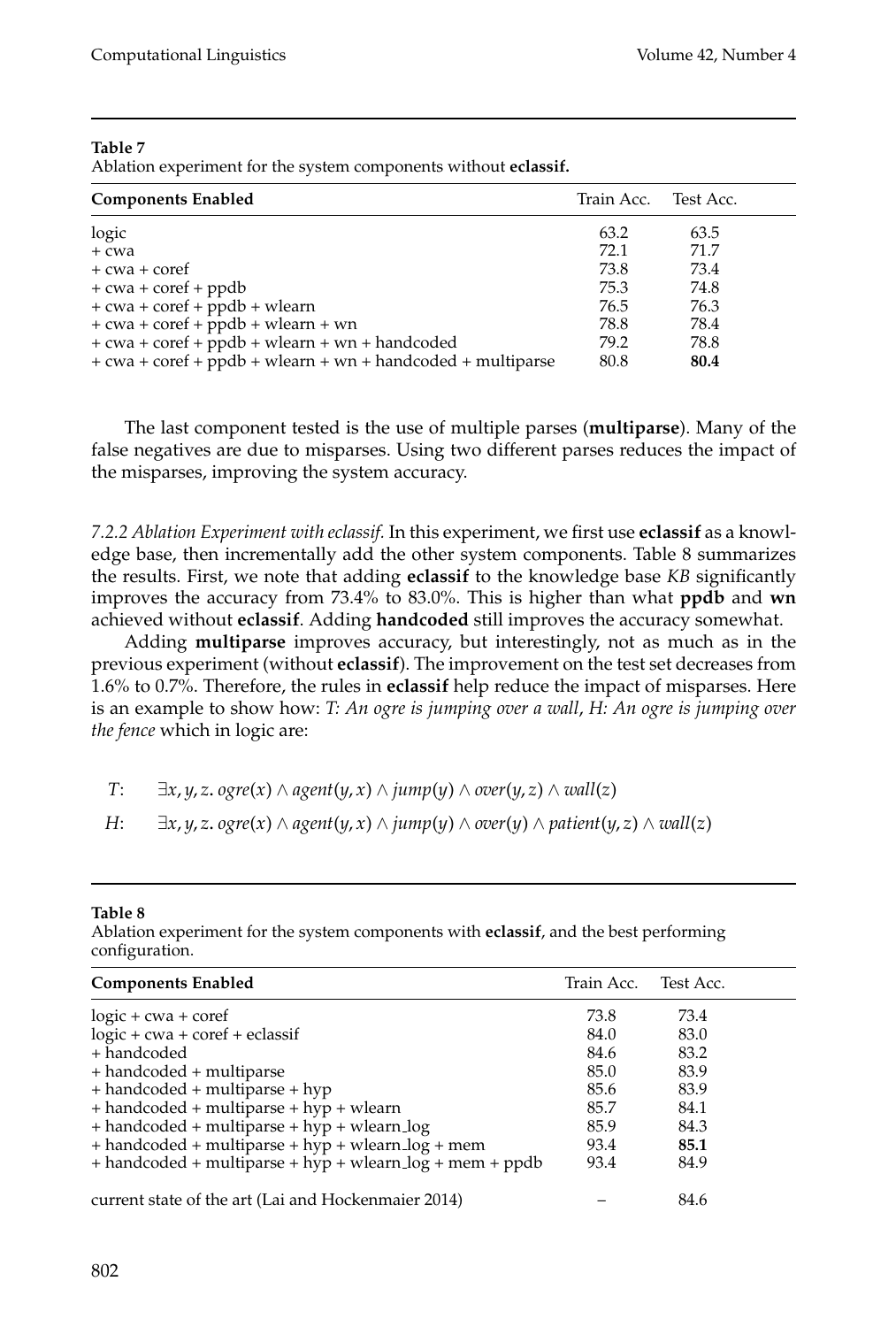*T* should entail *H* (strictly speaking, *wall* is not a *fence* but this is a positive entailment example in SICK). The modified Robinson resolution yields the following rule:

*F*:  $\forall x, y \in \text{jump}(x) \land \text{over}(x, y) \land \text{wall}(y) \Rightarrow$ *jump*(*x*) ∧ *over*(*x*) ∧ *patient*(*x*, *y*) ∧ *wall*(*y*)

Note that in *T*, the parser treats *over* as a preposition, whereas in *H*, *jump over* is treated as a particle verb. A lexical rule *wall* ⇒ *fence* is not enough to get the right inference because of this inconsistency in the parsing. The rule *F* reflects this parsing inconsistency. When *F* is translated to text for the entailment classifier, we obtain *jump over wall* ⇒ *jump over fence*, which is a simple phrase that the entailment classifier addresses without dealing with the complexities of the logic. Without the modified Robinson resolution, we would have had to resort to collecting "structural" inference *rules like*  $∀x, y. over(x, y) ⇒ over(x) ∧ patient(x, y).$ 

Table 8 also shows the impact of **hyp** and **mem**, two components that in principle should not add anything over **eclassif**, but they do add some accuracy because of noise in the training data of **eclassif**.

Weight learning results are the rows **wlearn** and **wlearn log**. Both weight learning components help improve the system's accuracy. It is interesting to see that even though the SICK data set is not designed to evaluate "degree of entailment," it is still useful to keep the rules uncertain (as opposed to using hard rules) and use probabilistic inference. Results also show that **wlearn log** performs slightly better than **wlearn**.

Finally, adding **ppdb** does not improve the accuracy. Apparently, **eclassif** already captures all the useful rules that we were getting from **ppdb**. It is interesting to see that simple distributional information can subsume a large paraphrase database like PPDB. Adding **wn** (not shown in the table) leads to a slight decrease in accuracy.

The system comprising **logic**, **cwa**, **coref**, **multiparse**, **eclassif**, **handcoded**, **hyp**, **wlearn log**, and **mem** achieves a state-of-the-art accuracy score of 85.1% on the SICK test set. The entailment rule classifier **eclassif** plays a vital role in this result.

# **8. Future Work**

One area to explore is contextualization. The evaluation of the entailment rule classifier showed that some of the entailments are context-specific, like put/pour (which are entailing only for liquids) or push/knock (which is entailing in the context of "pushing a toddler into a puddle"). Cosine-based distributional features were able to identify some of these cases when all other features did not. We would like to explore whether *contextualized* distributional word representations, which take the sentence context into account (Erk and Padó 2008; Thater, Fürstenau, and Pinkal 2010; Dinu, Thater, and Laue 2012), can identify such context-specific lexical entailments more reliably.

We would also like to explore new ways of measuring lexical entailment. It is well known that cosine similarity gives high ratings to co-hyponyms (Baroni and Lenci 2011), and our evaluation confirmed that this is a problem for lexical entailment judgments, as co-hyponyms are usually not entailing. However, co-hyponymy judgments can be used to position unknown terms in the WordNet hierarchy (Snow, Jurafsky, and Ng 2006). This could be a new way of using distributional information in lexical entailment: using cosine similarity to position a term in an existing hierarchy, and then using the relations in the hierarchy for lexical entailment. Although distributional similarity is usually used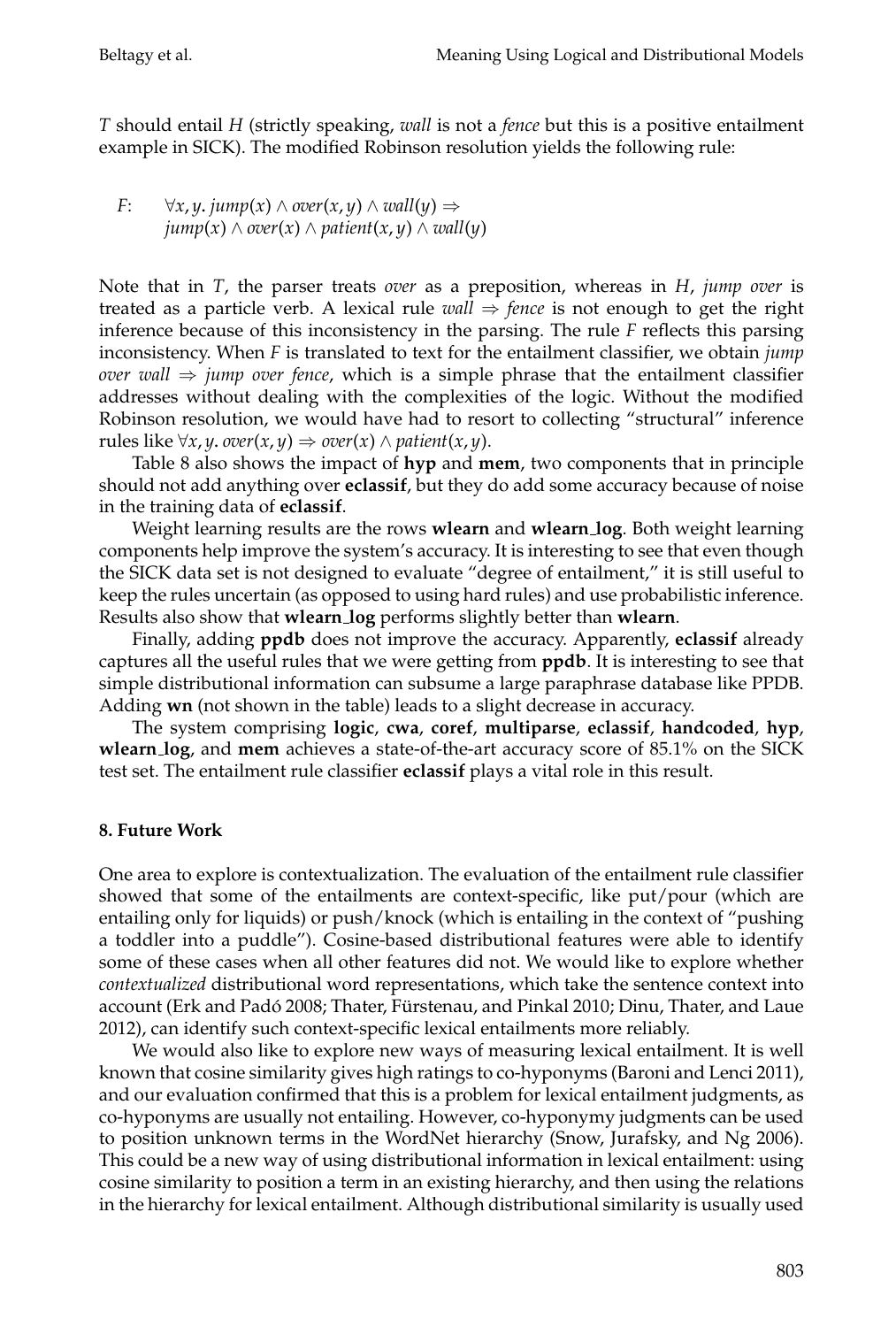only on individual word pairs, this technique would use distributional similarity to learn the meaning of unknown terms, given that many other terms are already known.

This article has focused on the RTE task, but we are interested in applying our system to other tasks, in particular, the question answering task. This task is interesting because it may offer a wider variety of tasks to the distributional subsystem. Existing logic-based systems are usually applied to limited domains, such as querying a specific database (Berant et al. 2013; Kwiatkowski et al. 2013), but with our system, we have the potential to query a large corpus because we are using Boxer for wide-coverage semantic analysis. The general system architecture discussed in this article can be applied to the question answering task with some modifications. For knowledge base construction, the general idea of using theorem proving to infer rules still applies, but the details of the technique would be a lot different from the modified Robinson resolution in section 5.1. For the probabilistic logic inference, scaling becomes a major challenge.

Another important extension to this work is to support generalized quantifiers in probabilistic logic. Some determiners, such as "few" and "most," cannot be represented in standard first-order logic, and are usually addressed using higher-order logics. But it could be possible to represent them using the probabilistic aspect of probabilistic logic, sidestepping the need for higher-order logic.

#### **9. Conclusion**

Being able to effectively represent natural language semantics is important and has many important applications. We have introduced an approach that uses probabilistic logic to combine the expressivity and automated inference provided by logical representations, with the ability to capture graded aspects of natural language captured by distributional semantics. We evaluated this semantic representation on the RTE task, which requires deep semantic understanding. Our system maps natural-language sentences to logical formulas, uses them to build probabilistic logic inference problems, builds a knowledge base from precompiled resources and on-the-fly distributional resources, then performs inference using Markov logic. Experiments demonstrated state-of-the-art performance on the recently introduced SICK RTE task.

#### **Acknowledgments**

This research was supported by the DARPA DEFT program under AFRL grant FA8750-13-2-0026, by NSF CAREER grant IIS 0845925, and by NSF grant IIS 1523637. Any opinions, findings, and conclusions or recommendations expressed in this material are those of the authors, and do not necessarily reflect the view of DARPA, DoD, or the US government. Some experiments were run on the Mastodon Cluster supported by NSF grant EIA-0303609, and the Texas Advanced Computing Center (TACC) at The University of Texas at Austin.

#### **References**

Alshawi, Hiyan. 1992. *The Core Language Engine*. MIT Press.

Andrews, Mark, Gabriella Vigliocco, and David Vinson. 2009. Integrating experiential and distributional data to learn semantic representations. *[Psychological Review](http://www.mitpressjournals.org/action/showLinks?crossref=10.1037%2Fa0016261)*, 116(3):463–498.

- Bach, Stephen H., Bert Huang, Ben London, and Lise Getoor. 2013. Hinge-loss Markov random fields: Convex inference for structured prediction. In *UAI 2013*, pages 32–41, Bellevue, WA.
- Baroni, Marco, Raffaella Bernardi, Ngoc-Quynh Do, and Chung-chieh Shan. 2012. Entailment above the word level in distributional semantics. In *EACL 2012*, pages 23–32, Avignon.
- Baroni, Marco, Raffaella Bernardi, and Roberto Zamparelli. 2014. Frege in space: A program for compositional distributional semantics. *Linguistic Issues in Language Technology*, 9(6):5–110.
- Baroni, Marco and Alessandro Lenci. 2010. Distributional memory: A general framework for corpus-based semantics.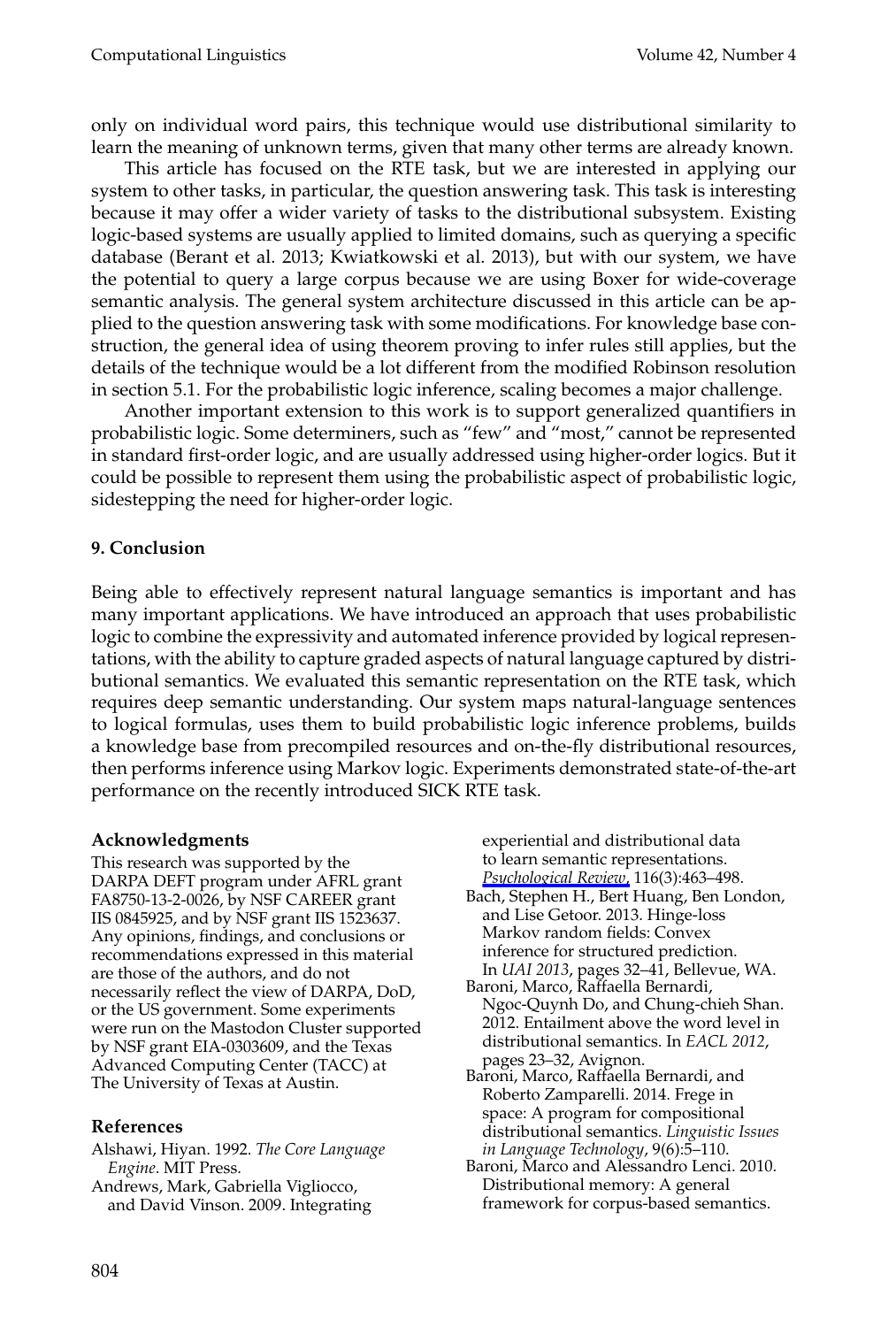*[Computational Linguistics](http://www.mitpressjournals.org/action/showLinks?system=10.1162%2Fcoli_a_00016)*, 36(4):673–721.

- Baroni, Marco and Alessandro Lenci. 2011. How we BLESSed distributional semantic evaluation. In *GEMS 2011 Workshop on GEometrical Models of Natural Language Semantics*, pages 1–10, Edinburgh.
- Baroni, Marco and Roberto Zamparelli. 2010. Nouns are vectors, adjectives are matrices: Representing adjective-noun constructions in semantic space. In *EMNLP 2010*, pages 1183–1193, Cambridge, MA.
- Beltagy, I., Cuong Chau, Gemma Boleda, Dan Garrette, Katrin Erk, and Raymond Mooney. 2013. Montague meets Markov: Deep semantics with probabilistic logical form. In *\*SEM 2013*, pages 11–21, Atlanta, GA.
- Beltagy, I. and Katrin Erk. 2015. On the proper treatment of quantifiers in probabilistic logic semantics. In *IWCS 2015*, pages 140–150, London.
- Beltagy, I., Katrin Erk, and Raymond Mooney. 2014. Probabilistic soft logic for semantic textual similarity. In *ACL 2014*, pages 1210–1219, Baltimore, MD.
- Beltagy, I. and Raymond J. Mooney. 2014. Efficient Markov logic inference for natural language semantics. In *StarAI 2014*, pages 9–14. Quebec City.
- Berant, Jonathan, Andrew Chou, Roy Frostig, and Percy Liang. 2013. Semantic parsing on Freebase from question-answer pairs. In *EMNLP 2013*, pages 1533–1544, Seattle, WA.
- Bird, Steven, Ewan Klein, and Edward Loper. 2009. *Natural Language Processing with Python*. O'Reilly Media, Inc.
- Bjerva, Johannes, Johan Bos, Rob van der Goot, and Malvina Nissim. 2014. The meaning factory: Formal semantics for recognizing textual entailment and determining semantic similarity. In *SemEval 2014*, pages 642–646, Dublin.
- Blackburn, Patrick and Johan Bos. 2005. *Representation and Inference for Natural Language: A First Course in Computational Semantics*. CSLI Publications, Stanford, CA.
- Bos, Johan. 2008. Wide-coverage semantic analysis with Boxer. In *Proceedings of Semantics in Text Processing (STEP-2008)*, pages 277–286, Venice.
- Bos, Johan. 2009. Applying automated deduction to natural language understanding. *[Journal of Applied Logic](http://www.mitpressjournals.org/action/showLinks?crossref=10.1016%2Fj.jal.2007.07.008)*, 7:100–112.
- Broecheler, Matthias, Lilyana Mihalkova, and Lise Getoor. 2010. Probabilistic Similarity Logic. In *UAI 2010*, pages 73–82, Catalina Island, CA.
- Brown, Susan Windisch. 2008. Choosing sense distinctions for WSD: Psycholinguistic evidence. In *ACL 2008*, pages 249–252, Columbus, OH.
- Bruni, Elia, Gemma Boleda, Marco Baroni, and Nam-Khanh Tran. 2012. Distributional semantics in technicolor. In *ACL 2012*, pages 136–145, Jeju Island.
- Bunescu, Razvan and Ray Mooney. 2007. Multiple instance learning for sparse positive bags. In *ICML 2007*, pages 105–112, Corvalis.
- Chang, Chih-Chung and Chih-Jen Lin. 2001. LIBSVM: a library for support vector machines. Software available at http://www.csie.ntu.edu.tw/~cjlin/ libsvm.
- Clark, Stephen. 2012. Vector space models of lexical meaning. In J. van Bentham, M. Moortgat, and W. Buszkowski, editors, *Handbook of Contemporary Semantics*. Wiley-Blackwell, 2 edition, pages 345–384.
- Clark, Stephen and James R. Curran. 2004. Parsing the WSJ using CCG and log-linear models. In *ACL 2004*, pages 103–110, Barcelona.
- Coecke, Bob, Mehrnoosh Sadrzadeh, and Stephen Clark. 2011. Mathematical foundations for a compositional distributed model of meaning. *Linguistic Analysis*, 36(1-4):345–384.
- Cooper, Robin, Simon Dobnik, Shalom Lappin, and Staffan Larsson. 2015. Probabilistic type theory and natural language semantics. *Linguistic Issues in Language Technology*, 10(4):1–43.
- Copestake, Ann and Dan Flickinger. 2000. An open-source grammar development environment and broad-coverage English grammar using HPSG. In *LREC 2000*, Athens.
- Dagan, Ido, Dan Roth, Mark Sammons, and Fabio Massimo Zanzotto. 2013. Recognizing textual entailment: Models and applications. *[Synthesis](http://www.mitpressjournals.org/action/showLinks?crossref=10.2200%2FS00509ED1V01Y201305HLT023) [Lectures on Human Language Technologies](http://www.mitpressjournals.org/action/showLinks?crossref=10.2200%2FS00509ED1V01Y201305HLT023)*, 6(4):1–220.
- Dechter, Rina, Kalev Kask, and Robert Mateescu. 2002. Iterative join-graph propagation. In *UAI 2002*, pages 128–136, Edmonton.
- Dietterich, Thomas G., Richard H. Lathrop, and Tomas Lozano-Perez. 1997. Solving the multiple instance problem with axis-parallel rectangles. *[Artificial](http://www.mitpressjournals.org/action/showLinks?crossref=10.1016%2FS0004-3702%2896%2900034-3) [Intelligence](http://www.mitpressjournals.org/action/showLinks?crossref=10.1016%2FS0004-3702%2896%2900034-3)*, 89(1-2):31–71.
- Dinu, Georgiana, Stefan Thater, and Sören Laue. 2012. A comparison of models of word meaning in context. In *HLT-NAACL 2012*, pages 611–615, Montreal.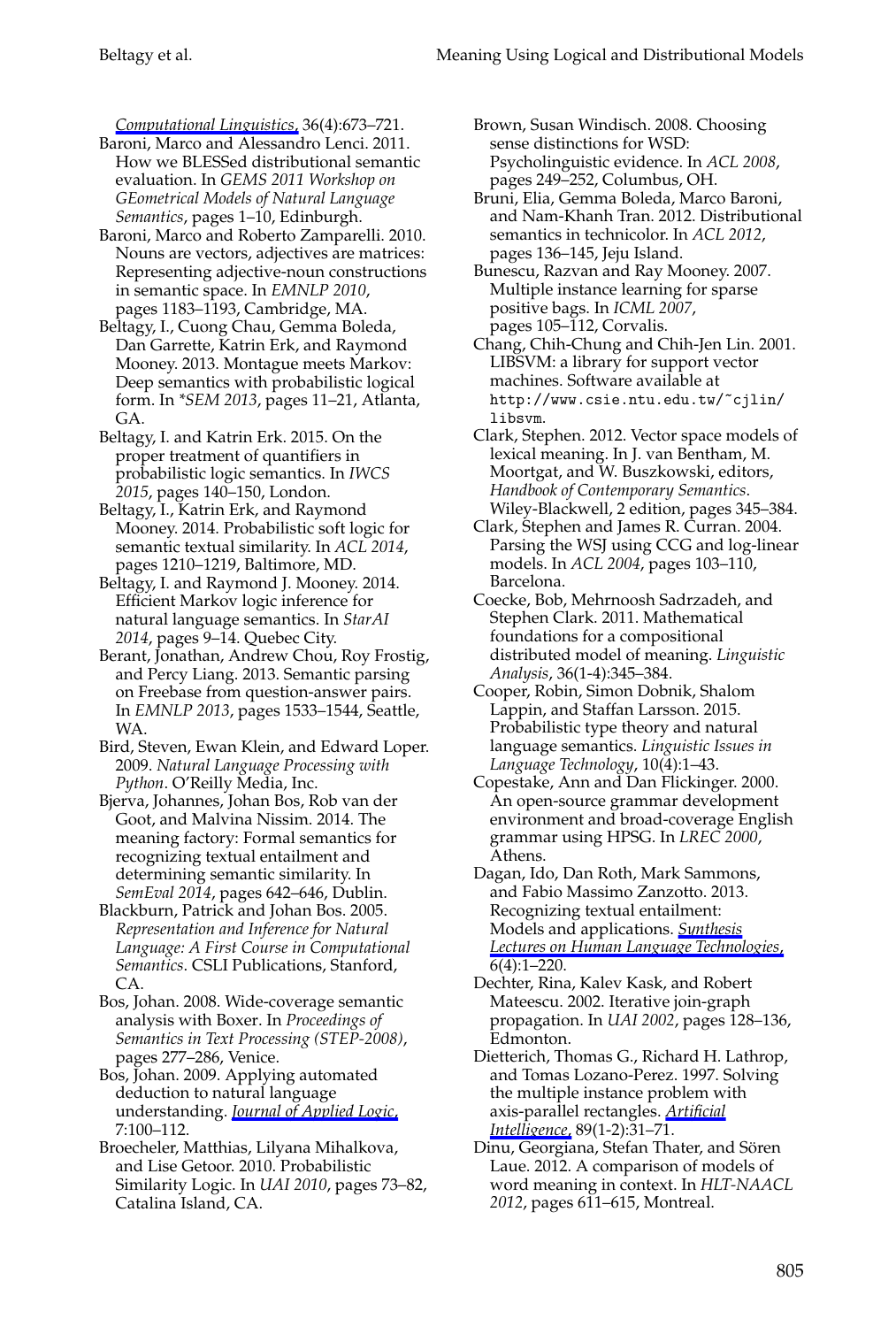Dowty, David R., Robert E. Wall, and Stanley Peters. 1981. *Introduction to Montague Semantics*. D. Reidel, Dordrecht, Holland.

Edmonds, Philip and Graeme Hirst. 2000. Reconciling fine-grained lexical knowledge and coarse-grained ontologies in the representation of near-synonyms. In *Proceedings of the Workshop on Semantic Approximation, Granularity, and Vagueness*, Breckenridge, CO.

Erk, Katrin and Sebastian Padó. 2008. A structured vector space model for word meaning in context. In *EMNLP 2008*, pages 897–906, Honolulu, HI.

Fu, Ruiji, Jiang Guo, Bing Qin, Wanxiang Che, Haifeng Wang, and Ting Liu. 2014. Learning semantic hierarchies via word embeddings. In *ACL 2014*, pages 1199–1209, Baltimore, MD.

Ganitkevitch, Juri, Benjamin Van Durme, and Chris Callison-Burch. 2013. PPDB: The paraphrase database. In *NAACL-HLT 2013*, pages 758–764, Atlanta, GA.

Garrette, Dan, Katrin Erk, and Raymond Mooney. 2011. Integrating logical representations with probabilistic information using Markov logic. In *IWCS 2011*, pages 105–114, Oxford.

Geffet, Maayan and Ido Dagan. 2005. The distributional inclusion hypotheses and lexical entailment. In *ACL 2005*, pages 107–114, Ann Arbor, MI.

Genesereth, M. R. and N. J. Nilsson. 1987. *Logical foundations of artificial intelligence*. Morgan Kaufman, San Mateo, CA.

Getoor, L. and B. Taskar. 2007. *Introduction to Statistical Relational Learning*. MIT Press, Cambridge, MA.

Geurts, Bart. 2007. Existential import. In I. Comorovski and K. van Heusinger, editors, *Existence: syntax and semantics*. Springer, Dordrecht, pages 253–271.

Gogate, Vibhav. 2014. IJGP-sampling and SampleSearch. Software available at http://www.hlt.utdallas.edu/~vgogate/ ijgp-samplesearch.html.

Gogate, Vibhav and Rina Dechter. 2011. SampleSearch: Importance sampling in presence of determinism. *[Artificial](http://www.mitpressjournals.org/action/showLinks?crossref=10.1016%2Fj.artint.2010.10.009) [Intelligence](http://www.mitpressjournals.org/action/showLinks?crossref=10.1016%2Fj.artint.2010.10.009)*, 175(2):694–729.

Gogate, Vibhav and Pedro Domingos. 2011. Probabilistic theorem proving. In *UAI 2011*, pages 256–265, Barcelona.

Grefenstette, Edward. 2013. Towards a formal distributional semantics: Simulating logical calculi with tensors. In *\*SEM 2013*, pages 11–21, Atlanta, GA.

Grefenstette, Edward and Mehrnoosh Sadrzadeh. 2011. Experimental support for a categorical compositional distributional

model of meaning. In *EMNLP 2011*, pages 1394–1404, Edinburgh, Scotland.

- Herbelot, Aurélie and Eva Maria Vecchi. 2015. Building a shared world: Mapping distributional to model-theoretic semantic spaces. In EMNLP 2015, pages 22–32, Lisbon.
- Hobbs, Jerry R., Mark E. Stickel, Paul Martin, and Douglas Edwards. 1988. Interpretation as abduction. In *ACL 1988*, pages 95–103, Buffalo, NY.
- Kamp, Hans and Uwe Reyle. 1993. *From Discourse to Logic*. Kluwer.

Kok, Stanley, Parag Singla, Matthew Richardson, and Pedro Domingos. 2005. The Alchemy system for statistical relational AI. http://www. cs.washington.edu/ai/alchemy.

Kotlerman, Lili, Ido Dagan, Idan Szpektor, and Maayan Zhitomirsky-Geffet. 2010. Directional distributional similarity for lexical inference. *[Natural Language](http://www.mitpressjournals.org/action/showLinks?crossref=10.1017%2FS1351324910000124) [Engineering](http://www.mitpressjournals.org/action/showLinks?crossref=10.1017%2FS1351324910000124)*, 16(4):359–389.

Kruszewski, German, Denis Paperno, and Marco Baroni. 2015. Deriving Boolean structures from distributional vectors. *TACL 2015*, 3:375–388.

Kwiatkowski, Tom, Eunsol Choi, Yoav Artzi, and Luke Zettlemoyer. 2013. Scaling semantic parsers with on-the-fly ontology matching. In *EMNLP 2013*, pages 1545–1556, Seattle, WA.

Lai, Alice and Julia Hockenmaier. 2014. Illinois-lh: A denotational and distributional approach to semantics. In *SemEval 2014*, pages 329–334, Dublin.

Landauer, Thomas and Susan Dumais. 1997. A solution to Plato's problem: The Latent Semantic Analysis theory of the acquisition, induction, and representation of knowledge. *[Psychological Review](http://www.mitpressjournals.org/action/showLinks?crossref=10.1037%2F0033-295X.104.2.211)*, 104(2):211.

Lenci, Alessandro and Giulia Benotto. 2012. Identifying hypernyms in distributional semantic spaces. In *\*SEM 2012*, pages 75–79, Montreal.

Levy, Omer, Steffen Remus, Chris Biemann, and Ido Dagan. 2015. Do supervised distributional methods really learn lexical inference relations? In *NAACL HLT 2015*, pages 970–976, Denver, CO.

Lewis, Mike and Mark Steedman. 2013. Combined distributional and logical semantics. *TACL 2013*, 1:179–192.

Lewis, Mike and Mark Steedman. 2014. A\* CCG parsing with a supertag-factored model. In *EMNLP 2014*, pages 990–1000, Doha.

Liang, Percy, Michael Jordan, and Dan Klein. 2011. Learning dependency-based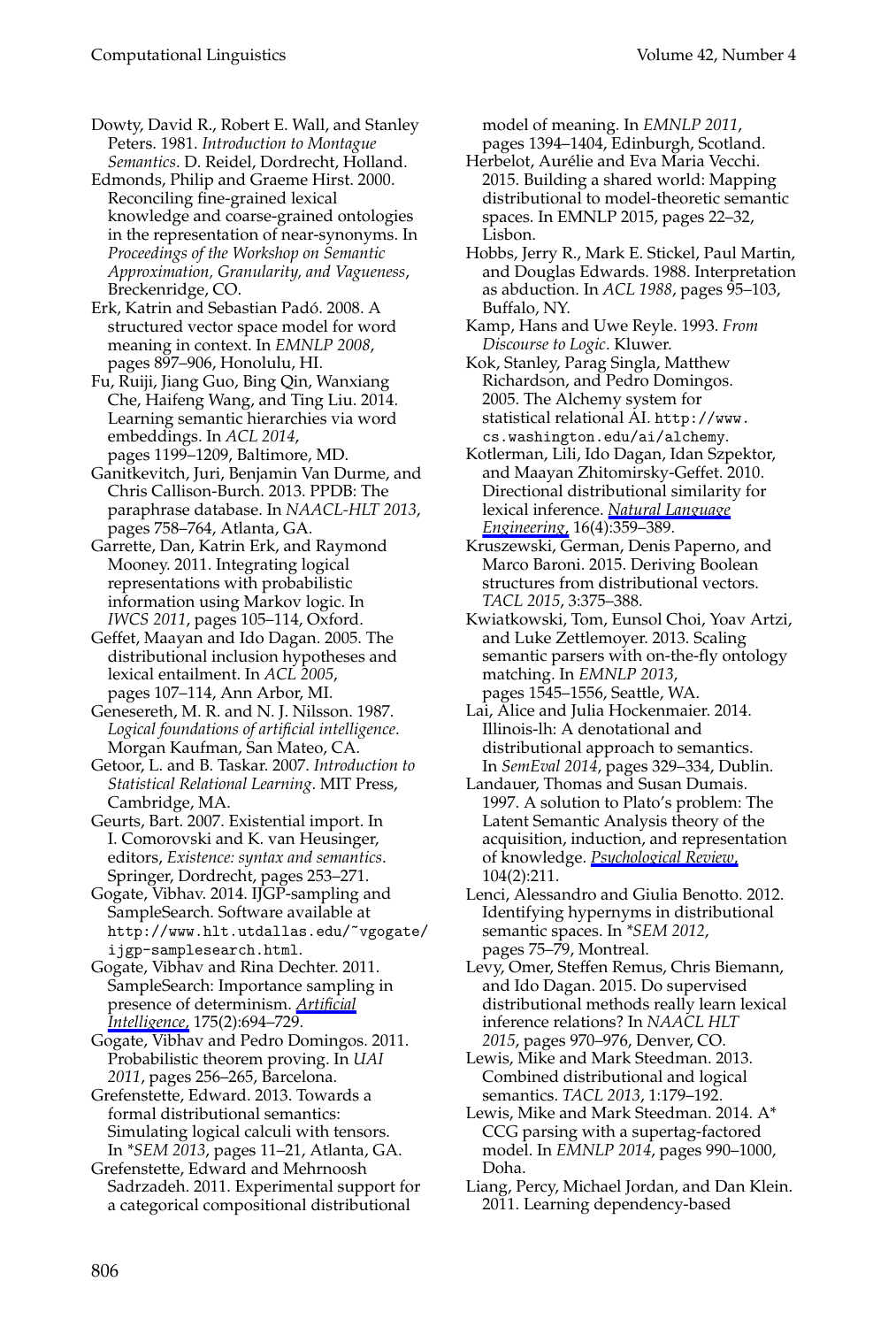compositional semantics. In *ACL-HLT 2011*, pages 590–599, Portland, OR.

- Lund, Kevin and Curt Burgess. 1996. Producing high-dimensional semantic spaces from lexical co-occurrence. *[Behavior](http://www.mitpressjournals.org/action/showLinks?crossref=10.3758%2FBF03204766) [Research Methods, Instruments, and](http://www.mitpressjournals.org/action/showLinks?crossref=10.3758%2FBF03204766) [Computers](http://www.mitpressjournals.org/action/showLinks?crossref=10.3758%2FBF03204766)*, 28(2):203–208.
- MacCartney, Bill and Christopher D. Manning. 2009. An extended model of natural logic. In *IWCS 2009*, pages 140–156, Tilburg.
- Marelli, Marco, Luisa Bentivogli, Marco Baroni, Raffaella Bernardi, Stefano Menini, and Roberto Zamparelli. 2014a. SemEval-2014 task 1: Evaluation of compositional distributional semantic models on full sentences through semantic relatedness and textual entailment. In *SemEval 2014*, pages 1–8, Dublin.
- Marelli, Marco, Stefano Menini, Marco Baroni, Luisa Bentivogli, Raffaella Bernardi, and Roberto Zamparelli. 2014b. A SICK cure for the evaluation of compositional distributional semantic models. In *LREC 2014*, pages 216–223, Reykjavik.
- Mikolov, Tomas, Kai Chen, Greg Corrado, and Jeffrey Dean. 2013. Efficient estimation of word representations in vector space. In *ICLR 2013*, Scottsdale, AZ.
- Mikolov, Tomas, Wentau Yih, and Geoffrey Zweig. 2013. Linguistic regularities in continuous space word representations. In *NAACL-HLT 2013*, pages 746–751, Atlanta, GA.
- Mitchell, Jeff and Mirella Lapata. 2008. Vector-based models of semantic composition. In *ACL 2008*, pages 236–244, Columbus, OH.
- Mitchell, Jeff and Mirella Lapata. 2010. Composition in distributional models of semantics. *[Cognitive Science](http://www.mitpressjournals.org/action/showLinks?crossref=10.1111%2Fj.1551-6709.2010.01106.x)*, 34(3):1388–1429.
- Montague, Richard. 1970. Universal grammar. *[Theoria](http://www.mitpressjournals.org/action/showLinks?crossref=10.1111%2Fj.1755-2567.1970.tb00434.x)*, 36:373–398.
- Ng, Dominick and James R Curran. 2012. Dependency hashing for n-best CCG parsing. In *ACL 2012*, pages 497–505, Jeju Island.
- Paperno, Denis, Nghia The Pham, and Marco Baroni. 2014. A practical and linguistically-motivated approach to compositional distributional semantics. In *ACL 2014*, pages 90–99, Baltimore, MD.
- Parsons, Terry. 1990. *Events in the semantics of English*. MIT Press, Cambridge, MA.
- Pasupat, Panupong and Percy Liang. 2015. Compositional semantic parsing on semi-structured tables. In *ACL 2015*, pages 1470–1480, Beijing.
- Pearl, Judea. 1988. *Probabilistic Reasoning in Intelligent Systems: Networks of Plausible Inference*. Morgan Kaufmann, San Mateo, CA.
- Poon, Hoifung and Pedro Domingos. 2008. Joint unsupervised coreference resolution with Markov logic. In *EMNLP 2008*, pages 650–659, Honolulu, HI.
- Princeton University. 2010. About WordNet. http://wordnet.princeton.edu.
- Richardson, Matthew and Pedro Domingos. 2006. Markov logic networks. *[Machine](http://www.mitpressjournals.org/action/showLinks?crossref=10.1007%2Fs10994-006-5833-1) [Learning](http://www.mitpressjournals.org/action/showLinks?crossref=10.1007%2Fs10994-006-5833-1)*, 62:107–136.
- Riedel, Sebastian, Hong-Woo Chun, Toshihisa Takagi, and Jun'ichi Tsujii. 2009. A Markov logic approach to bio-molecular event extraction. In *BioNLP 2009*, pages 41–49, Boulder, CA.
- Riedel, Sebastian and Ivan Meza-Ruiz. 2008. Collective semantic role labelling with Markov logic. In *CoNLL'08*, pages 193–197, Manchester.
- Robinson, J. A. 1965. A machine-oriented logic based on the resolution principle. *[Journal of the ACM](http://www.mitpressjournals.org/action/showLinks?crossref=10.1145%2F321250.321253)*, 12(1):23–41.
- Roller, Stephen, Katrin Erk, and Gemma Boleda. 2014. Inclusive yet selective: Supervised distributional hypernymy detection. In *COLING 2014*, pages 1025–1036, Dublin.
- Sadrzadeh, Mehrnoosh, Stephen Clark, and Bob Coecke. 2013. The Frobenius anatomy of word meanings I: subject and object relative pronouns. *[Journal of Logic and](http://www.mitpressjournals.org/action/showLinks?crossref=10.1093%2Flogcom%2Fext044) [Computation](http://www.mitpressjournals.org/action/showLinks?crossref=10.1093%2Flogcom%2Fext044)*, 23(6):1293–1317.
- Santus, Enrico. 2013. SLQS: An entropy measure. Master's thesis, University of Pisa.
- Schütze, Hinrich. 1998. Automatic word sense discrimination. *Computational Linguistics*, 24(1):97–123.
- Silberer, Carina and Mirella Lapata. 2012. Grounded models of semantic representation. In *EMNLP-CoNLL 2012*, pages 1423–1433, Jeju Island.
- Skolem, Thoralf. 1920. Logischkombinatorische Untersuchungen über die Erfüllbarkeit oder Beweisbarkeit mathematischer Sätze. Skrifter utgit av *Videnskapselskapet i Kristiania*, 4:4–36.
- Snow, Rion, Daniel Jurafsky, and Andrew Y. Ng. 2006. Semantic taxonomy induction from heterogenous evidence. In *COLING/ ACL 2006*, pages 801–808, Sydney.
- Strawson, P. F. 1950. On referring. *[Mind](http://www.mitpressjournals.org/action/showLinks?crossref=10.1093%2Fmind%2FLIX.235.320)*, 59:320–344.
- Thater, Stefan, Hagen Fürstenau, and Manfred Pinkal. 2010. Contextualizing semantic representations using syntactically enriched vector models. In *ACL 2010*, pages 948–957, Uppsala.